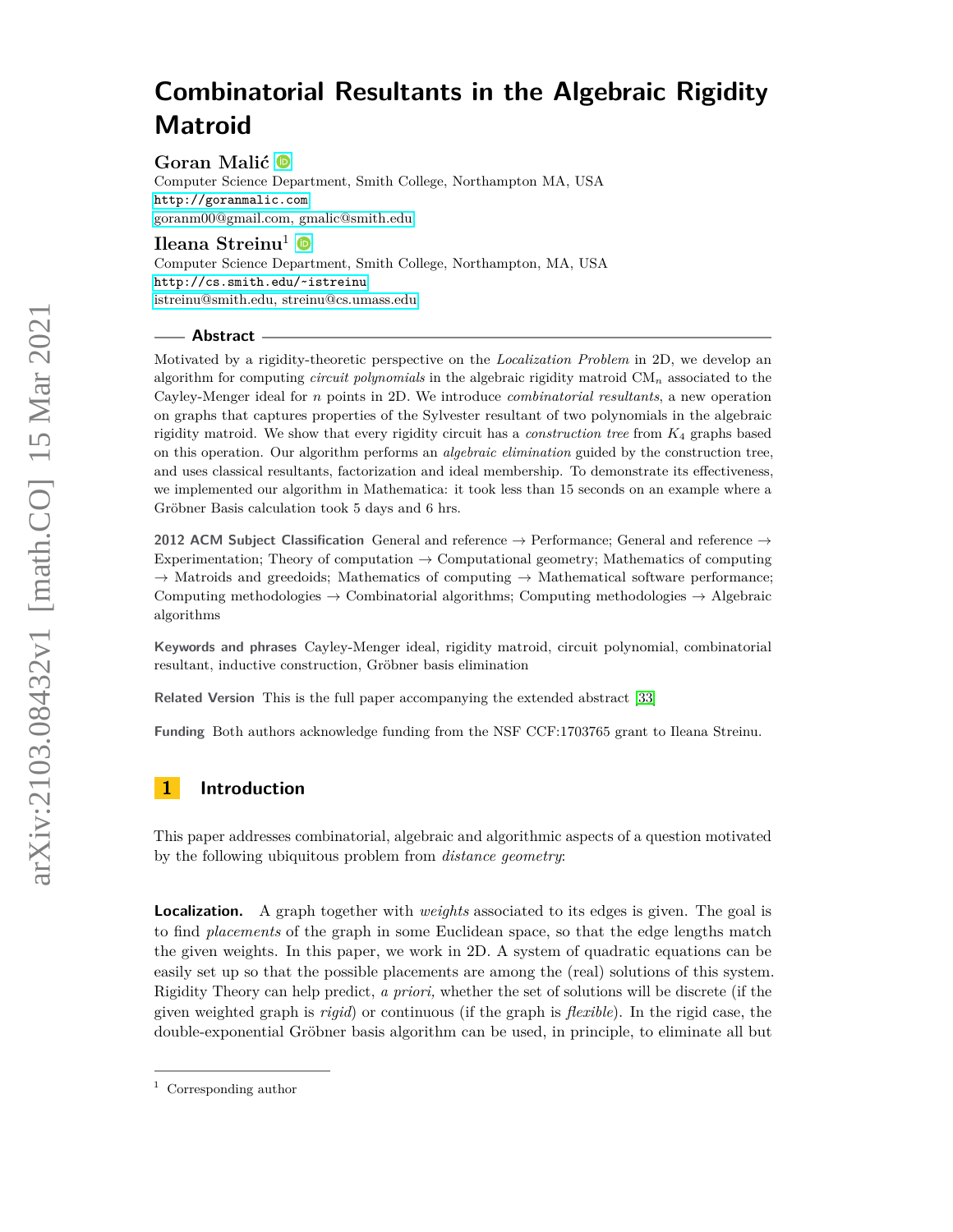one of the variables. Once a polynomial in a single variable is obtained, numerical methods are used to solve it. We then select one solution, substitute it in the original equations, eliminate to get a polynomial in a new variable and repeat.

**Single Unknown Distance Problem.** Instead of attempting to directly compute the coordinates of all the vertices, we restrict our attention to the related problem of finding the possible values of a *single unknown distance* corresponding to a *non-edge* (a pair of vertices that are not connected by an edge). Indeed, *if* we could solve this problem for a collection of non-edge pairs that form a trilateration when added to the original collection of edges, *then* a single solution in Cartesian coordinates could be easily computed afterwards in linearly many steps of quadratic equation solving.

**Rigidity circuits.** We formulate the *single unknown distance* problem in terms of Cayley rather than Cartesian coordinates. Known theorems from Distance Geometry, Rigidity Theory and Matroid Theory help reduce this problem to finding a certain irreducible polynomial in the Cayley-Menger ideal, called the *circuit polynomial*. Its support is a graph called a *circuit in the rigidity matroid*, or shortly a *rigidity circuit.* Substituting given edge lengths in the circuit polynomial results in a uni-variate polynomial which can be solved for the unknown distance.

The focus of this paper is the following:

► Main Problem. Given a rigidity circuit, compute its corresponding circuit polynomial.

**Related work.** While both *distance geometry* and *rigidity theory* have a distinguished history for which a comprehensive overview would be too long to include here, very little is known about computing *circuit polynomials. To the best of our knowledge,* their study in *arbitrary* polynomial ideals was initiated in the PhD thesis of Rosen [\[39\]](#page-30-1). His Macaulay2 code [\[40\]](#page-30-2) is useful for exploring small cases, but the Cayley-Menger ideal is beyond its reach. A recent article [\[41\]](#page-30-3) popularizes algebraic matroids and uses for illustration the smallest circuit polynomial *K*<sup>4</sup> in the Cayley-Menger ideal. *We could not find non-trivial examples anywhere.* Indirectly related to our problem are results such as [\[46\]](#page-31-0), where an explicit univariate polynomial of degree 8 is computed (for an unknown angle in a  $K_{3,3}$  configuration given by edge lengths, from which the placement of the vertices is determined) and [\[42\]](#page-30-4), for its usage of Cayley coordinates in the study of configuration spaces of some families of distance graphs. A closely related problem is that of computing the *number of embeddings of a minimally rigid graph* [\[6\]](#page-29-0), which has received *a lot* of attention in recent years (e.g. [\[8,](#page-29-1) [1,](#page-28-0) [16,](#page-29-2) [15\]](#page-29-3), to name a few). References to specific results in the literature that are relevant to the theory developed here and to our proofs are given throughout the paper.

**How tractable is the problem?** Circuit polynomial computations can be done, in principle, with the double-exponential time Gröbner basis algorithm with an elimination order. On one example, the **GroebnerBasis** function of Mathematica 12 (running on a 2019 iMac computer with 6 cores at 3.6Ghz) took 5 days and 6 hours, but in most cases it timed out or crashed. Our goal is to make such calculations *more tractable* by taking advantage of *structural information* inherent in the problem.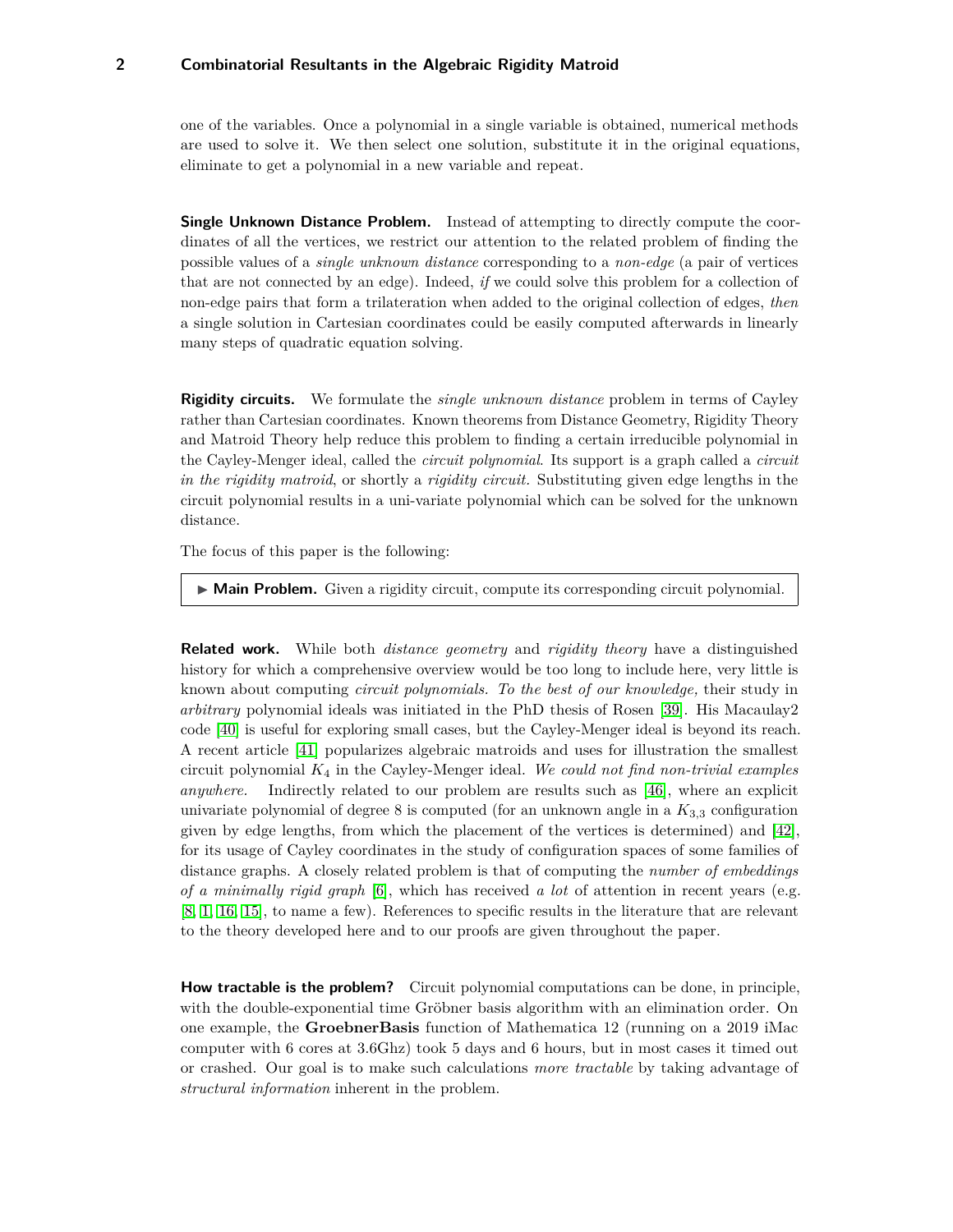**Our Results.** We describe a new *algorithm to compute a circuit polynomial with known support.* It relies on resultant-based elimination steps guided by a novel *inductive construction for rigidity circuits*. While inductive constructions have been often used in Rigidity Theory, most notably the Henneberg sequences for Laman graphs [\[24\]](#page-30-5) and Henneberg II sequences for rigidity circuits [\[3\]](#page-29-4), we argue that our construction is more *natural* due to its direct algebraic interpretation. In fact, this paper originated from our attempt to interpret Henneberg II algebraically. We have implemented our method in Mathematica and applied it successfully to compute all circuit polynomials on up to 6 vertices and a few on 7 vertices, the largest of which having over two million terms. The previously mentioned example that took over 5 days to complete with GroebnerBasis, was solved by our algorithm in less than 15 seconds.

**Main Theorems.** We first define the *combinatorial resultant* of two graphs as an abstraction of the classical resultant. Our main theoretical result is split into the combinatorial Theorem [1](#page-2-0) and the algebraic Theorem [2,](#page-2-1) each with an algorithmic counterpart.

<span id="page-2-0"></span> $\triangleright$  **Theorem 1.** Each rigidity circuit can be obtained, inductively, by applying combinatorial *resultant operations starting from K*<sup>4</sup> *circuits. The construction is captured by a binary* resultant tree *whose nodes are intermediate rigidity circuits and whose leaves are K*<sup>4</sup> *graphs.*

Theorem [1](#page-2-0) leads to a *graph algorithm* for finding a *combinatorial resultant tree* of a circuit. Each step of the construction can be carried out in polynomial time using variations on the *Pebble Game* matroidal sparsity algorithms [\[30\]](#page-30-6) combined with Hopcroft and Tarjan's linear time 3-connectivity algorithm [\[25\]](#page-30-7). However, it is conceivable that the tree could be exponentially large and thus the entire construction could take an exponential number of steps: understanding in detail the algorithmic complexity of our method *remains a problem for further investigation.*

<span id="page-2-1"></span>▶ **Theorem 2.** *Each circuit polynomial can be obtained, inductively, by applying resultant operations. The procedure is guided by the combinatorial resultant tree from Theorem [1](#page-2-0) and builds up from K*<sup>4</sup> *circuit polynomials. At each step, the resultant produces a polynomial that may not be irreducible. A polynomial factorization and a test of membership in the ideal is applied to identify the factor which is the circuit polynomial.*

The resulting *algebraic elimination algorithm* runs in exponential time, in part because of the growth in size of the polynomials that are being produced. Several theoretical *open questions* remain, whose answers may affect the precise time complexity analysis.

**Computational experiments.** We implemented our algorithms in Mathematica V12.1.1.0 on two personal computers with the following specifications: Intel i5-9300H 2.4GHz, 32 GB RAM, Windows 10 64-bit; and Intel i5-9600K 3.7GHz, 16 GB RAM, macOS Mojave 10.14.5. We also explored Macaulay2, but it was much slower than Mathematica (hours vs. seconds) in computing one of our examples. The polynomials resulting from our calculations are made available on a github repository [\[31\]](#page-30-8).

**Overview of the paper.** In Section [2](#page-3-0) we introduce the background concepts from matroid theory and rigidity theory. We introduce combinatorial resultants in Section [3,](#page-6-0) prove Theorem [1](#page-2-0) and describe the algorithm for computing a *combinatorial resultant tree.* In Section [4](#page-10-0)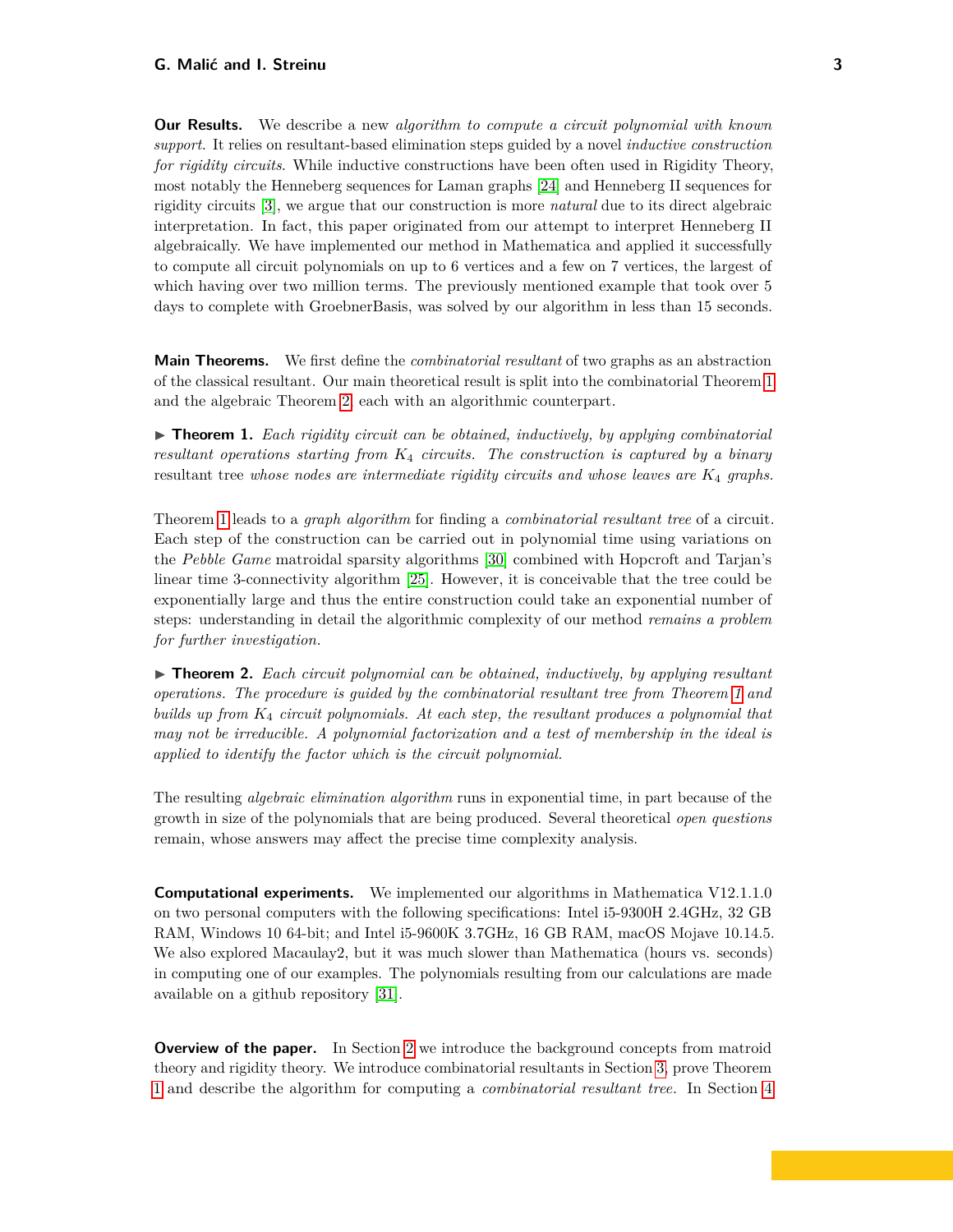we introduce the background concepts pertaining to resultants and elimination ideals. In Section [5](#page-12-0) we introduce algebraic matroids. In Section [6](#page-15-0) we introduce the Cayley-Menger ideal and define properties of its circuit polynomials. In Section [7](#page-19-0) we prove Theorem [2](#page-2-1) and in Section [8](#page-24-0) we present a summary of the preliminary experimental results we carried with our implementation. We conclude in Section [9](#page-27-0) with a summary of remaining open questions.

# <span id="page-3-0"></span>**2 Preliminaries: rigidity circuits**

We start with the combinatorial aspects of our problem. In this section we review the essential notions and results from combinatorial rigidity theory of bar-and-joint frameworks in dimension 2 that are relevant for our paper.

**Notation.** We work with (sub)graphs given by subsets *E* of edges of the complete graph  $K_n$  on vertices  $[n] := \{1, \dots, n\}$ . If *G* is a (sub)graph, then  $V(G)$ , resp.  $E(G)$  denote its vertex, resp. edge set. The support of *G* is  $E(G)$ . The *vertex span*  $V(E)$  of edges *E* is the set of all edge-endpoint vertices. A subgraph *G* is *spanning* if its edge set  $E(G)$  spans [*n*]. The *neighbours*  $N(v)$  of  $v$  are the vertices adjacent to  $v$  in  $G$ .

**Frameworks.** A 2D bar-and-joint framework is a pair  $(G, p)$  of a graph  $G = (V, E)$  whose vertices  $V = [n] := \{1, 2, \ldots, n\}$  are mapped to points  $p = \{p_1, \ldots, p_n\}$  in  $\mathbb{R}^2$  via the *placement map*  $p: V \to \mathbb{R}^2$  given by  $i \mapsto p_i$ . We view the edges as *rigid bars* and the vertices as *rotatable joints* which allow the framework to deform continuously as long as the bars retain their original lengths. The *realization space* of the framework is the set of all its possible placements in the plane with the same bar lengths. Two realizations are congruent if they are related by a planar isometry. The *configuration space* of the framework is made of congruence classes of realizations. The *deformation space* of a given framework is the particular connected component of the configuration space that contains it.

A framework is *rigid* if its deformation space consists in exactly one configuration, and *flexible* otherwise. Combinatorial rigidity theory of bar-and-joint frameworks seeks to understand the rigidity and flexibility of frameworks in terms of their underlying graphs.

**Laman Graphs.** The following theorem relates rigidity theory of 2D bar-and-joint frameworks to graph sparsity.

<span id="page-3-1"></span>▶ **Theorem 3** (Laman's Theorem). A bar-and-joint framework is generically *minimally rigid in 2D iff its underlying graph*  $G = (V, E)$  *has exactly*  $|E| = 2|V| - 3$  *edges, and any proper*  $subset V' \subset V$  *of vertices spans at most*  $2|V'| - 3$  *edges.* 

The *genericity* condition appearing in the statement of this theorem refers to the placements of the vertices. We'll introduce this concept rigorously in Section [6.](#page-15-0) For now we retain the most important consequence of the genericity condition, namely that *small perturbations of the vertex placements do not change the rigidity or flexibility properties of the framework.* This allows us to refer to the rigidity and flexibility of a (generic) framework solely in terms of its underlying graph.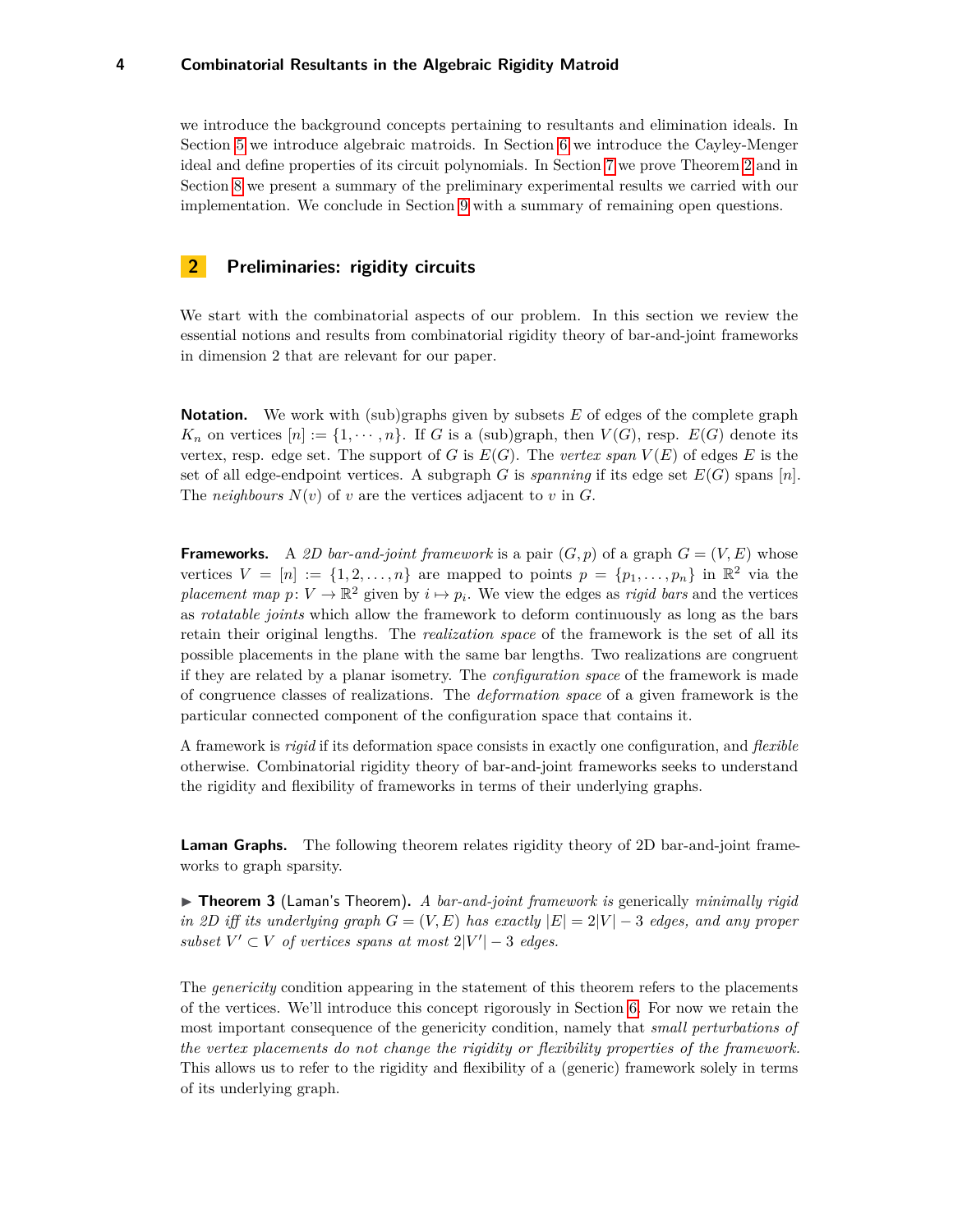A graph satisfying the conditions of Laman's theorem is called a *Laman graph*. It is *minimally rigid* in the sense that it has just enough edges to be rigid: if one edge is removed, it becomes *flexible.* Adding extra edges to a Laman graph keeps it rigid, but the minimality is lost. Such graphs are said to be rigid and *overconstrained*. In short, for a graph to be rigid, its vertex set must span a Laman graph; otherwise the graph is flexible.

**Matroids.** A matroid is an abstraction capturing (in)dependence relations among collections of elements from a *ground set*, and is inspired by both *linear* dependencies (among, say, rows of a matrix) and by *algebraic* constraints imposed by algebraic equations on a collection of otherwise free variables. The standard way to specify a matroid is via its *independent sets*, which have to satisfy certain axioms [\[38\]](#page-30-9) (skipped here, since they are not relevant for our presentation). A *base* is a maximal independent set and a set which is not independent is said to be *dependent*. A minimal dependent set is called a *circuit*. Relevant for our purposes are the following general aspects: (a) (hereditary property) a subset of an independent set is also independent; (b) all bases have the same cardinality, called the *rank* of the matroid. Further properties will be introduced in context, as needed.

In this paper we encounter three types of matroids: a *graphic matroid*, defined on a ground set given by all the edges  $E_n := \{ij : 1 \le i < j \le n\}$  of the complete graph  $K_n$ ; this is the (2*,* 3)*-sparsity matroid* or the *generic rigidity matroid* described below; a *linear matroid*, defined on an isomorphic set of *row vectors* of the *rigidity matrix* associated to a bar-and-joint framework; and an *algebraic matroid*, defined on an isomorphic ground set of variables  $X_n := \{x_{ij} : 1 \leq i < j \leq n\}$ ; this is the *algebraic matroid associated to the Cayley-Menger ideal* and will be defined in Section [6.](#page-15-0)

**The** (2*,* 3)**-sparsity matroid: independent sets, bases, circuits.** The (2*,* 3)-sparse graphs on *n* vertices form the collection of independent sets for a matroid  $S_n$  on the ground set E of edges of the complete graph *K<sup>n</sup>* [\[47\]](#page-31-1), called the (generic) *2D rigidity matroid*. The bases of the matroid  $S_n$  are the maximal independent sets, hence the Laman graphs. A set of edges which is not sparse is a *dependent* set. For instance, adding one edge to a Laman graph creates a dependent set of  $2n - 2$  edges, called a Laman-plus-one graph (Fig. [1\)](#page-4-0).

<span id="page-4-0"></span>

**Figure 1** A Laman-plus-one graph contains a unique circuit (highlighted): (Left two) The circuit is not spanning the entire vertex set. (Right) A spanning circuit.

A *minimal* dependent set is a (sparsity) *circuit*. The edges of a circuit span a subset of the vertices of *V* . A circuit spanning *V* is said to be a *spanning* or *maximal* circuit in the sparsity matroid  $S_n$ . See Fig. [2](#page-5-0) for examples.

A *Laman-plus-one* graph contains a unique subgraph which is *minimally dependent*, in other words, a unique circuit. A spanning rigidity circuit  $C = (V, E)$  is a special case of a Laman-plus-one graph: it has a total of  $2n - 2$  edges but it satisfies the  $(2, 3)$ -sparsity condition on all proper subsets of at most  $n' \leq n-1$  vertices. Simple sparsity considerations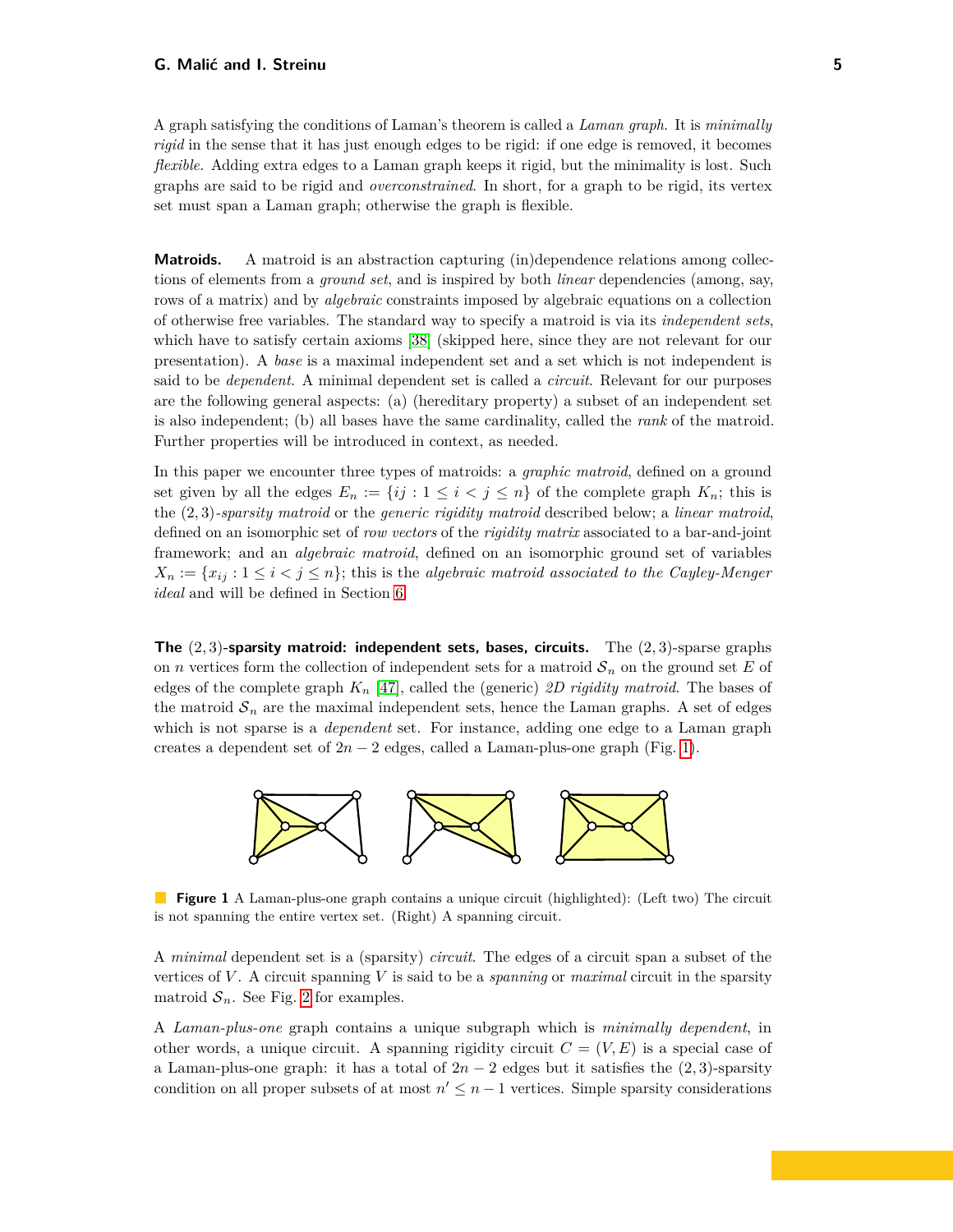<span id="page-5-0"></span>

**Figure 2** The four types of circuits on  $n = 6$  vertices: 2D *double-banana*, 5-wheel  $W_5$ , *Desarguesplus-one* and *K*3*,*3-plus-one.

can be used to show that the removal of *any* edge from a circuit results in a Laman graph.

<span id="page-5-1"></span>

**Figure 3** Splitting a 2-connected circuit into 3-connected circuits via inverse of two-sum operations.

**Operations on circuits.** If  $G_1$  and  $G_2$  are two graphs, we use a consistent notation for their number of vertices and edges  $n_i = |V(G_i)|$ ,  $m_i = |E(G_i)|$ ,  $i = 1, 2$ , and for their union and intersection of vertices and edges, as in  $V_{\cup} = V(G_1) \cup V(G_2)$ ,  $V_{\cap} = V(G_1) \cap V(G_2)$ ,  $n_{\cup} = |V_{\cup}|$ ,  $n_{\cap} = |V_{\cap}|$  and similarly for edges, with  $m_{\cup} = |E_{\cup}|$  and  $m_{\cap} = |E_{\cap}|$ . Let  $C_1$  and  $C_2$  be two circuits with exactly one common edge *uv*. Their 2-sum is the graph  $C = (V, E)$ with  $V = V_{\cup}$  and  $E = E_{\cup} \setminus \{uv\}$ . The inverse operation of splitting *C* into  $C_1$  and  $C_2$  is called a 2-split (Fig. [3\)](#page-5-1).

**Lemma 4.** *Any* 2-sum of two circuits is a circuit. Any 2-split of a circuit is a pair of *circuits.*

**Proof.** From sparsity consideration, we prove that the 2-sum has 2*n*−2 edges (on *n* vertices), and (2*,* 3)-sparsity is also maintained on subsets. Indeed, the total number of edges in the 2-sum is  $m_1 + m_2 - 2 = 2n_1 - 2 + 2n_2 - 2 - 2 = 2(n_1 + n_2 - 2) - 2 = 2n - 2$ .

See also [\[3\]](#page-29-4), Lemmas 4.1, 4.2.

Note that not every circuit admits a 2-separation, e.g. the Desargues-plus-one circuit does not admit a 2-separation. However every circuit that is not 3-connected does admit a 2-separation (see also Lemma  $2.4(c)$  in [\[3\]](#page-29-4)).

**Connectivity.** It is well known and easy to show that a circuit is always a 2-connected graph. *If a circuit is not* 3*-connected,* we refer to it simply as a 2*-connected circuit*. The Tutte decomposition [\[43\]](#page-30-10) of a 2-connected graph into 3-connected components amounts to identifying separating pairs of vertices. For a circuit, the separating pairs induce 2-splits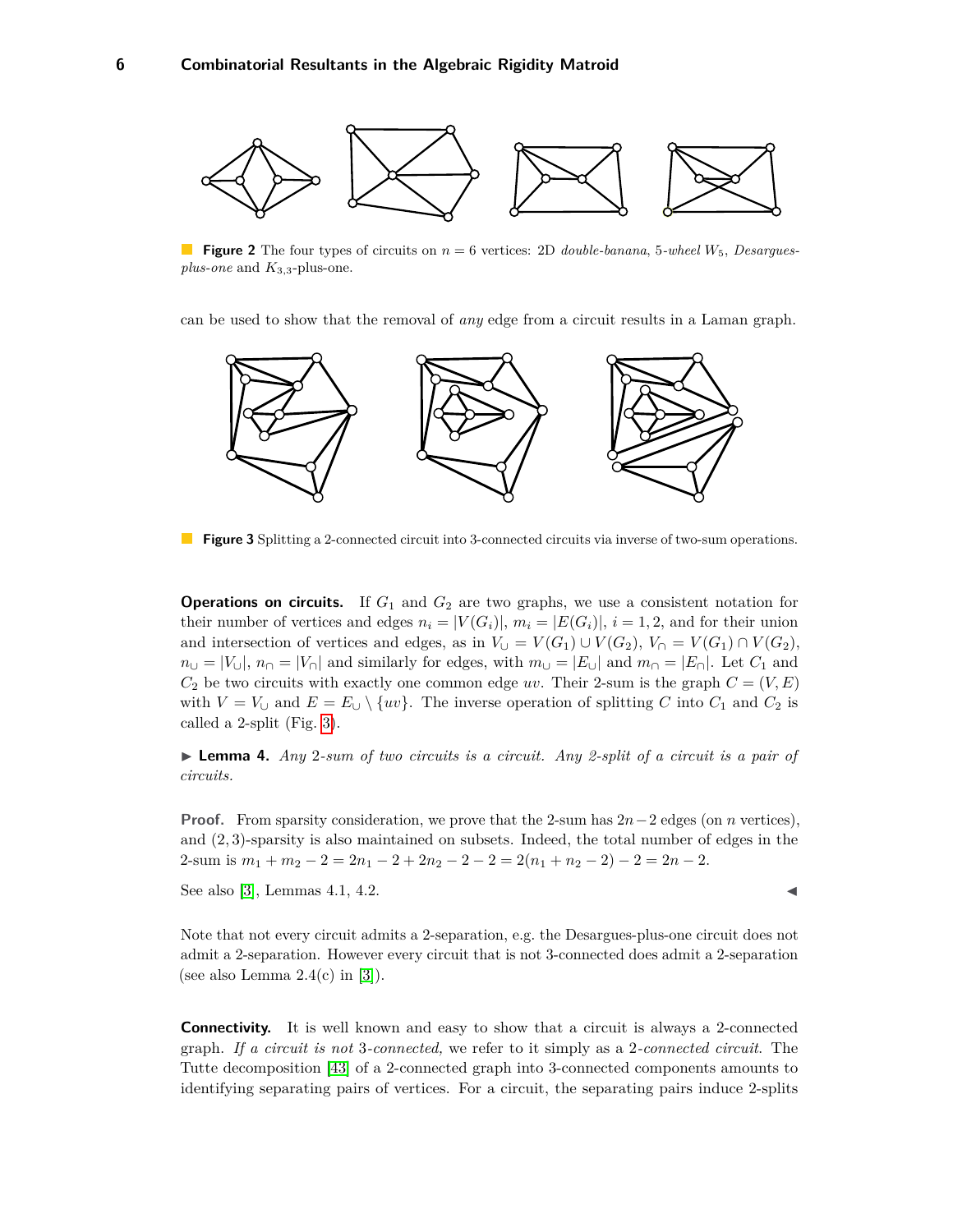(inverse of 2-sum) operations and produce smaller circuits. Thus a 2-connected circuit can be constructed from 3-connected circuits via 2-sums (Fig. [3\)](#page-5-1).



**Figure 4** A Henneberg II extension of the Desargues-plus-one circuit.

**Inductive constructions for** 3**-connected circuits.** A *Henneberg II* extension (also called an *edge splitting* operation) is defined for an edge *uv* and a non-incident vertex *w*, as follows: the edge *uv* is removed, a new vertex *a* and three new edges *au, av, aw* are added. Berg and Jordan [\[3\]](#page-29-4) have shown that, if *G* is a 3-connected circuit, then a Henneberg II extension on *G* is also a 3-connected circuit. The *inverse Henneberg II* operation on a circuit removes one vertex of degree 3 and adds a new edge among its three neighbors in such a way that the result is also a circuit. Berg and Jordan have shown that every 3-connected circuit admits an inverse Henneberg II operation which also maintains 3-connectivity. As a consequence, a 3-connected circuit has an *inductive construction*, i.e. it can be obtained from *K*<sup>4</sup> by Henneberg II extensions that maintain 3-connectivity. Their proof is based on the existence of two non-adjacent vertices with 3-connected inverse Henneberg II circuits. We will make use in Section [3](#page-6-0) of the following weaker result, which does not require the maintenance of 3-connectivity in the inverse Henneberg II operation.

<span id="page-6-2"></span>**Lemma 5** (Theorem 3.8 in [\[3\]](#page-29-4)). Let  $G = (V, E)$  be a 3-connected circuit with  $|V| \geq 5$ . *Then G either has four vertices that admit an inverse Henneberg II that is a circuit, or G has three pairwise non-adjacent vertices that admit an inverse Henneberg II that is a circuit (not necessarily* 3*-connected).*

## <span id="page-6-0"></span>**3 Combinatorial Resultants**

We define now the *combinatorial resultant* operation on two graphs, prove Theorem [1](#page-2-0) and describe its algorithmic implications.

<span id="page-6-1"></span>

 $\mathbf{L}$ **Figure 5** A 4-wheel *W*4, a complete *K*<sup>4</sup> graph, their common Laman graph (dotted, with red elimination edge) and their combinatorial resultant, which is a Laman-plus-one graph but not a circuit.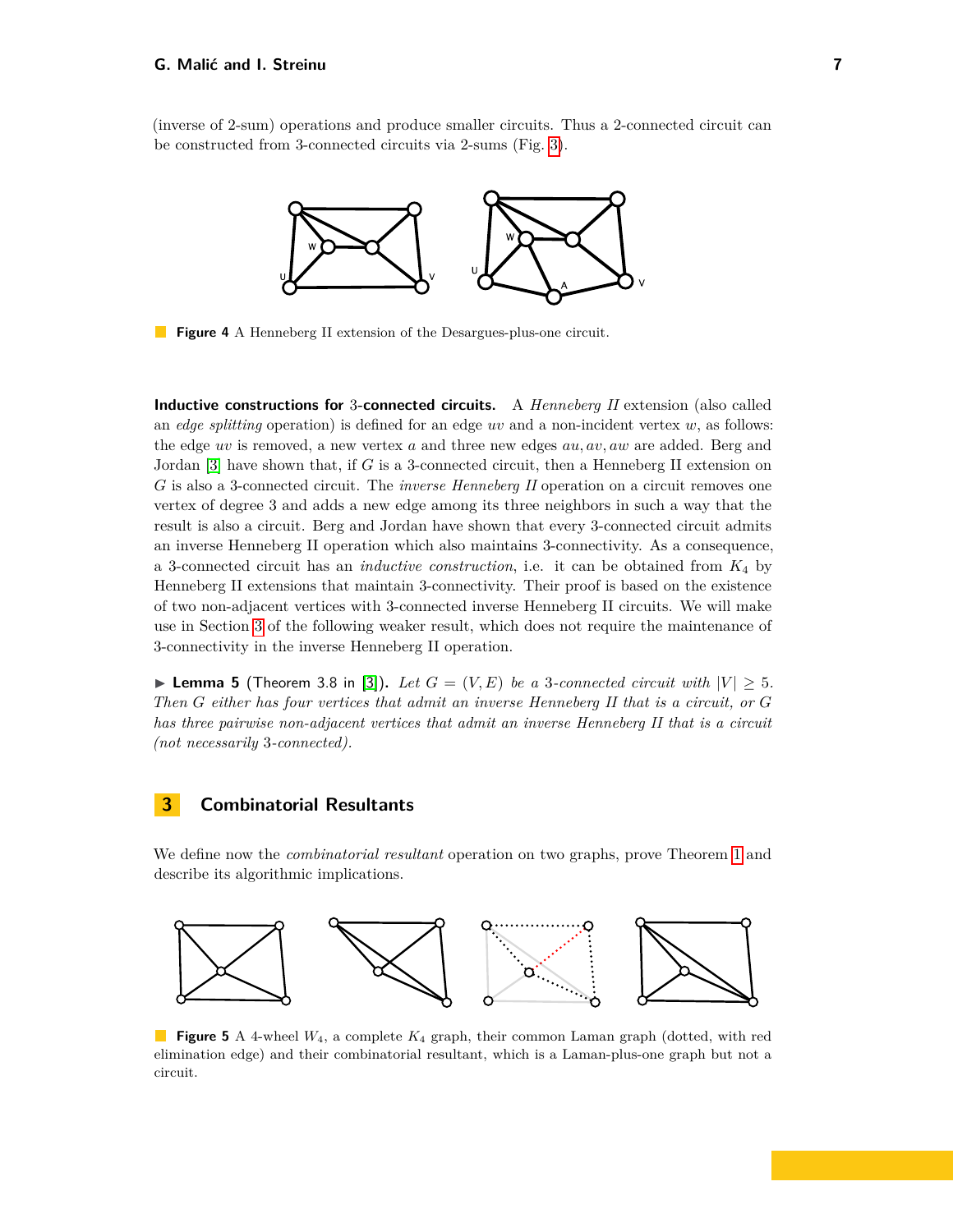**Combinatorial resultant.** Let  $G_1$  and  $G_2$  be two distinct graphs with non-empty intersection  $E_{\cap} \neq \emptyset$  and let  $e \in E_{\cap}$  be a common edge. The *combinatorial resultant* of  $G_1$  and  $G_2$  on the *elimination edge e* is the graph CRes( $G_1, G_2, e$ ) with vertex set  $V_{\cup}$  and edge set  $E_{\cup} \setminus \{e\}.$ 

The 2-sum appears as a special case of a combinatorial resultant when the two graphs have exactly one edge in common, which is eliminated by the operation. Circuits are closed under the 2-sum operation, but they are not closed under general combinatorial resultants (Fig. [5\)](#page-6-1). We are interested in combinatorial resultants that produce circuits from circuits.

**Circuit-valid combinatorial resultant sequences.** Two circuits are said to be properly intersecting if their common subgraph is Laman.

I **Lemma 6.** *The combinatorial resultant of two circuits has m* = 2*n*−2 *edges iff the common subgraph G*<sup>∩</sup> *of the two circuits is Laman.*

<span id="page-7-0"></span>

**Figure 6** A 4-wheel *W*<sup>4</sup> and a complete *K*<sup>4</sup> graph, their common Laman graph (dotted, with red elimination edge) and their combinatorial resultant, the 5-wheel  $W_5$  circuit.

**Proof.** Let  $C_1$  and  $C_2$  be two circuits with  $n_i$  vertices and  $m_i$  edges,  $i = 1, 2$ , and let *C* be their combinatorial resultant with *n* vertices and *m* edges. By inclusion-exclusion  $n = n_1 + n_2 - n_0$ and  $m = m_1 + m_2 - m_0 - 1$ . Substituting here the values for  $m_1 = 2n_1 - 2$  and  $m_2 = 2n_2 - 2$ , we  $\det m = 2n_1 - 2 + 2n_2 - 2 - m_0 - 1 = 2(n_1 + n_2 - n_0) - 2 + 2n_0 - 3 - m_0 = (2n - 2) + (2n_0 - 3) - m_0.$ We have  $m = 2n - 2$  iff  $m_{\Omega} = 2n_{\Omega} - 3$ . Since both  $C_1$  and  $C_2$  are circuits, it is not possible that one edge set be included in the other: circuits are minimally dependent sets of edges and thus cannot contain other circuits. As a proper subset of both  $E_1 = E(C_1)$  and  $E_2 = E(C_2)$ ,  $E_{\cap}$  satisfies the hereditary (2, 3)-sparsity property. If furthermore  $G_{\cap}$  has exactly  $2n_{\cap}-3$ edges, then it is Laman.

A combinatorial resultant operation applied to two properly intersecting circuits is said to be *circuit-valid* if it results in a spanning circuit. An example is shown in Fig. [6.](#page-7-0) Being properly intersecting is a necessary but not sufficient condition for the combinatorial resultant of two circuits to produce a circuit (Fig. [5\)](#page-6-1).

▶ **Open Problem 1.** Find necessary and sufficient conditions for the combinatorial resultant *of two circuits to be a circuit.*

In Section [2](#page-3-0) we have seen that a 2-connected circuit can be obtained from 3-connected circuits via 2-sums. The proof of Theorem [1](#page-2-0) is completed by Proposition [7](#page-7-1) below.

<span id="page-7-1"></span>**Proposition 7.** Let  $C = (V, E)$  be a 3-connected circuit spanning  $n + 1 \geq 5$  vertices. Then, *in polynomial time, we can find two circuits A and B such that A has n vertices, B has at most n vertices and C can be represented as the combinatorial resultant of A and B.*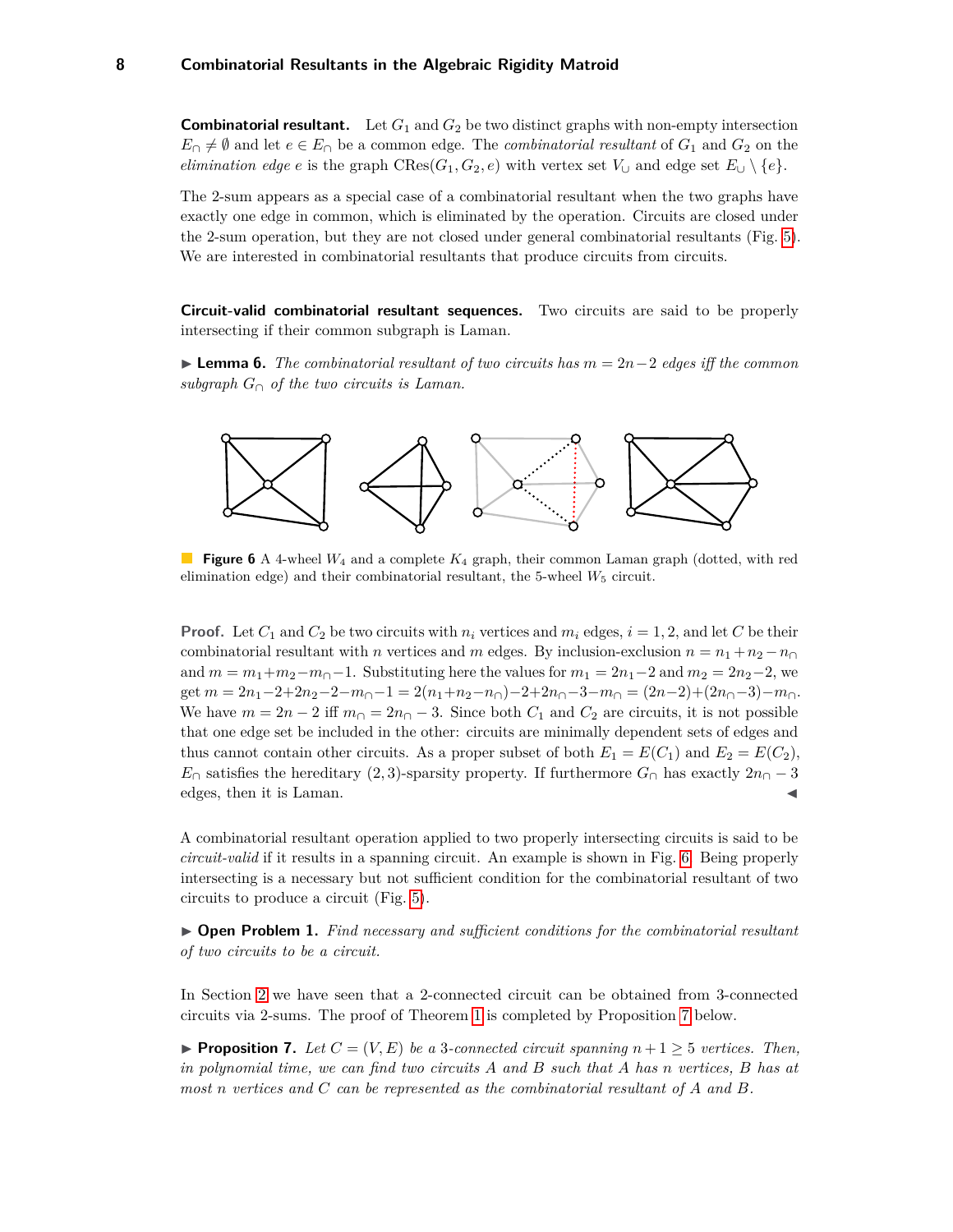**Proof.** We apply a weaker version of Lemma [5](#page-6-2) to find two non-adjacent vertices *a* and *b* of degree 3 such that a circuit  $A = (V \setminus \{a\}, E \setminus \{au, av, aw\})$  can be produced via an inverse Henneberg II operation on vertex *a* in *C* (see Fig. [7\)](#page-8-0). Let the neighbors of vertex *a* be  $N(a) = \{u, v, w\}$  such that  $e = uw$  was not an edge of *C* and is the one added to obtain the new circuit *A*. To define circuit *B*, we first let *L* be the subgraph of *C* induced by  $V \setminus \{b\}$ .

<span id="page-8-0"></span>

**Figure 7** The 3-connected circuit *C* spanning *n* + 1 vertices with two non-adjacent vertices *a* (red) and *b* (blue) of degree 3. Note that  $N(a)$  and  $N(b)$  may not be disjoint. An inverse Henneberg II at *a* removes the red edges at *a* and adds dotted red edge  $e = uv$ . Circuit *A* (red).

Simple sparsity consideration show that *L* is a Laman graph. The graph *D* obtained from *L* by adding the edge  $e = uv$ , as in Fig. [8](#page-8-1) (left), is a Laman-plus-one graph containing the three edges incident to  $a$  (which are not in  $A$ ) and the edge  $e$  (which is in  $A$ ).  $D$  contains a unique circuit *B* (Fig. [8](#page-8-1) left) with edge  $e \in B$  (see e.g. [\[38,](#page-30-9) Proposition 1.1.6]). It remains to prove that *B* contains *a* and its three incident edges. If *B* does not contain *a*, then it is a proper subgraph of *A*. But this contradicts the minimality of *A* as a circuit. Therefore *a* is a vertex in *B*, and because a vertex in a circuit can not have degree less than 3, *B* contains all its three incident edges.

<span id="page-8-1"></span>

**Figure 8** Remove from *C* the edges from *b* (blue dotted) and add red edge *e*. Circuit *B* (blue).

The combinatorial resultant CRes(*A, B, e*) of the circuits *A* and *B* with *e* the eliminated edge satisfies the desired property that  $C = \text{CRes}(A, B, e)$ .

The algorithm below captures this procedure. The main steps, the Inverse Henneberg II step on a circuit at line [4](#page-9-0) and finding the unique circuit in a Laman-plus-one graph at line [6](#page-9-0) can be done in polynomial time using properties of the (2*,* 3) and (2*,* 2)-sparsity pebble games from [\[30\]](#page-30-6).

**Resultant tree.** The inductive construction of a circuit using combinatorial resultant operations can be represented in a *tree* structure. Let *C* be a rigidity circuit with *n* vertices. A *resultant tree*  $T_C$  for the circuit  $C$  is a rooted binary tree with  $C$  as its root and such that: (a) the nodes of  $T_C$  are circuits; (b) circuits on level *l* have at most  $n - l$  vertices; (c) the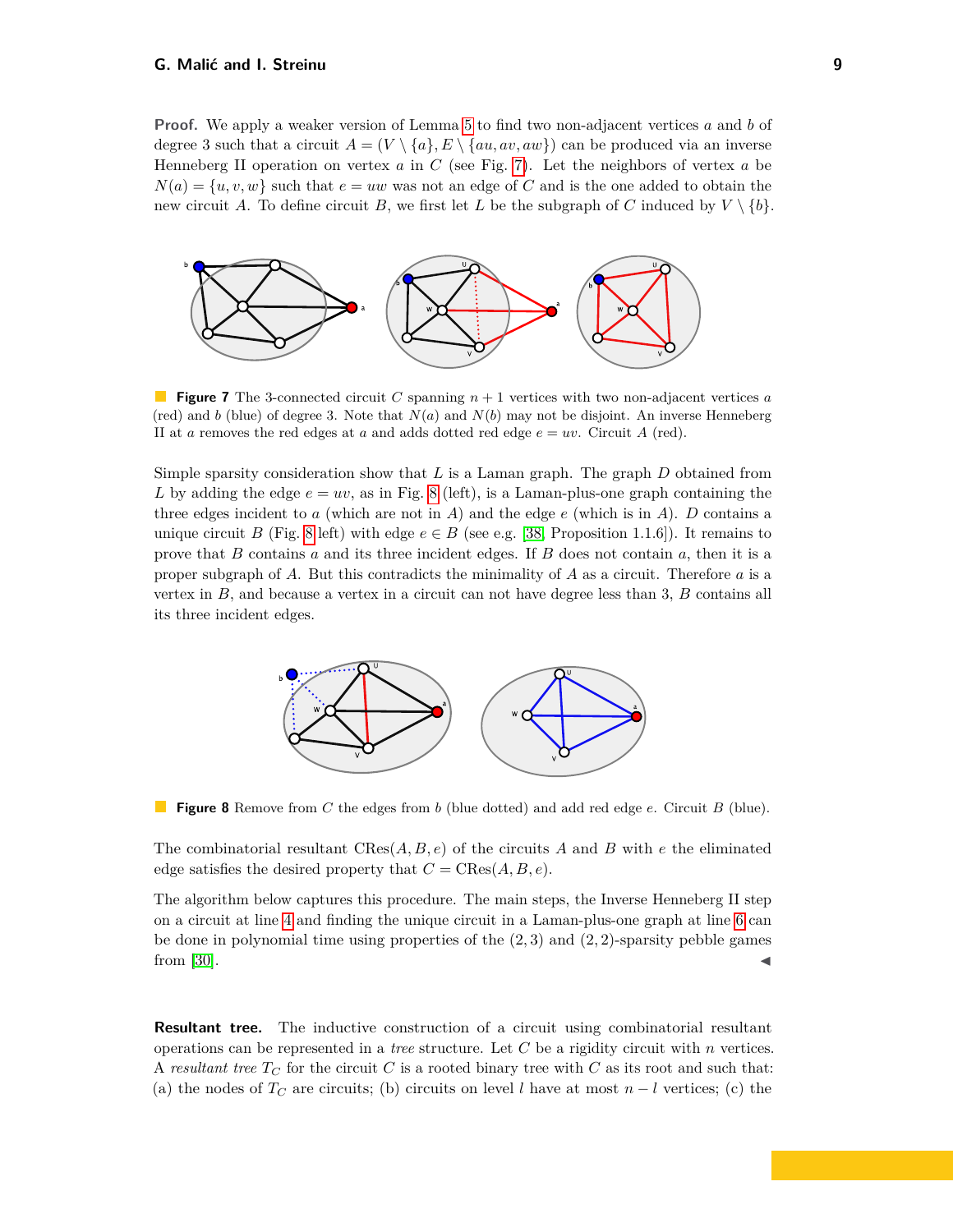<span id="page-9-0"></span>

| Algorithm 1 Inverse Combinatorial Resultant                                  |  |  |  |  |  |
|------------------------------------------------------------------------------|--|--|--|--|--|
| <b>Input:</b> 3-connected circuit $C$                                        |  |  |  |  |  |
| <b>Output:</b> circuits A, B and edge e such that $C = \text{CRes}(A, B, e)$ |  |  |  |  |  |
| 1: for each vertex $a$ of degree 3 do                                        |  |  |  |  |  |
| <b>if</b> inverse Henneberg II is possible on $a$<br>2:                      |  |  |  |  |  |
| and there is a non-adjacent degree 3 vertex $b$ then<br>3:                   |  |  |  |  |  |
| Get circuit A and edge $e$ by inverse Henneberg II in $C$ on $a$<br>4:       |  |  |  |  |  |
| Let $D = C$ without b (and its edges) and with new edge e<br>5:              |  |  |  |  |  |
| Compute unique circuit $B$ in $D$<br>6:                                      |  |  |  |  |  |
| <b>return</b> circuits $A, B$ and edge $e$<br>7:                             |  |  |  |  |  |
| end if<br>8:                                                                 |  |  |  |  |  |
| $9:$ end for                                                                 |  |  |  |  |  |
|                                                                              |  |  |  |  |  |

two children  $\{C_j, C_k\}$  of a parent circuit  $C_i$  are such that  $C_i = \text{CRes}(C_j, C_k, e)$ , for some common edge *e*, and (d) the leaves are complete graphs on 4 vertices. The complexity of finding a resultant tree depends on the size of the tree, whose depth is at most *n* − 4. The combinatorial resultant tree may thus be anywhere between linear to exponential in size. The best case occurs when the resultant tree is path-like, with each internal node having a *K*<sup>4</sup> leaf. The worst case could be a complete binary tree: each internal node at level *k* would combine two circuits with the same number of vertices  $n - k - 1$  into a circuit with *n* − *k* vertices. Sporadic examples of small balanced combinatorial resultant trees exist (e.g. *K*33-plus-one), but it remains an open problem to find infinite families of such examples. Even if such a family would be found, it is still conceivable that alternative, non-balanced combinatorial resultant trees could yield the same circuit.

▶ **Open Problem 2.** *Characterize the circuits produced by the worst-case size of the combinatorial resultant tree.*

▶ **Open Problem 3.** *Are there infinite families of circuits with only balanced combinatorial resultant trees?*

▶ **Open Problem 4.** Refine the time complexity analysis of the combinatorial resultant tree *algorithm.*

<span id="page-9-2"></span><span id="page-9-1"></span> $\triangleright$  **Corollary 8.** The representation of C as the combinatorial resultant of two smaller circuits *is not unique, in general. An example is the "double-banana" 2-connected circuit shown in Figure [9.](#page-9-1)*



**Figure 9** The 2-connected *double-banana* circuit can be obtained as combinatorial resultant from two *K*<sup>4</sup> graphs (left, 2-sum), and from two wheels on 4 vertices (right). Dashed lines indicate the eliminated edges, and in each case one of the two circuits is highlighted to distinguish *K*<sup>4</sup> from *W*4.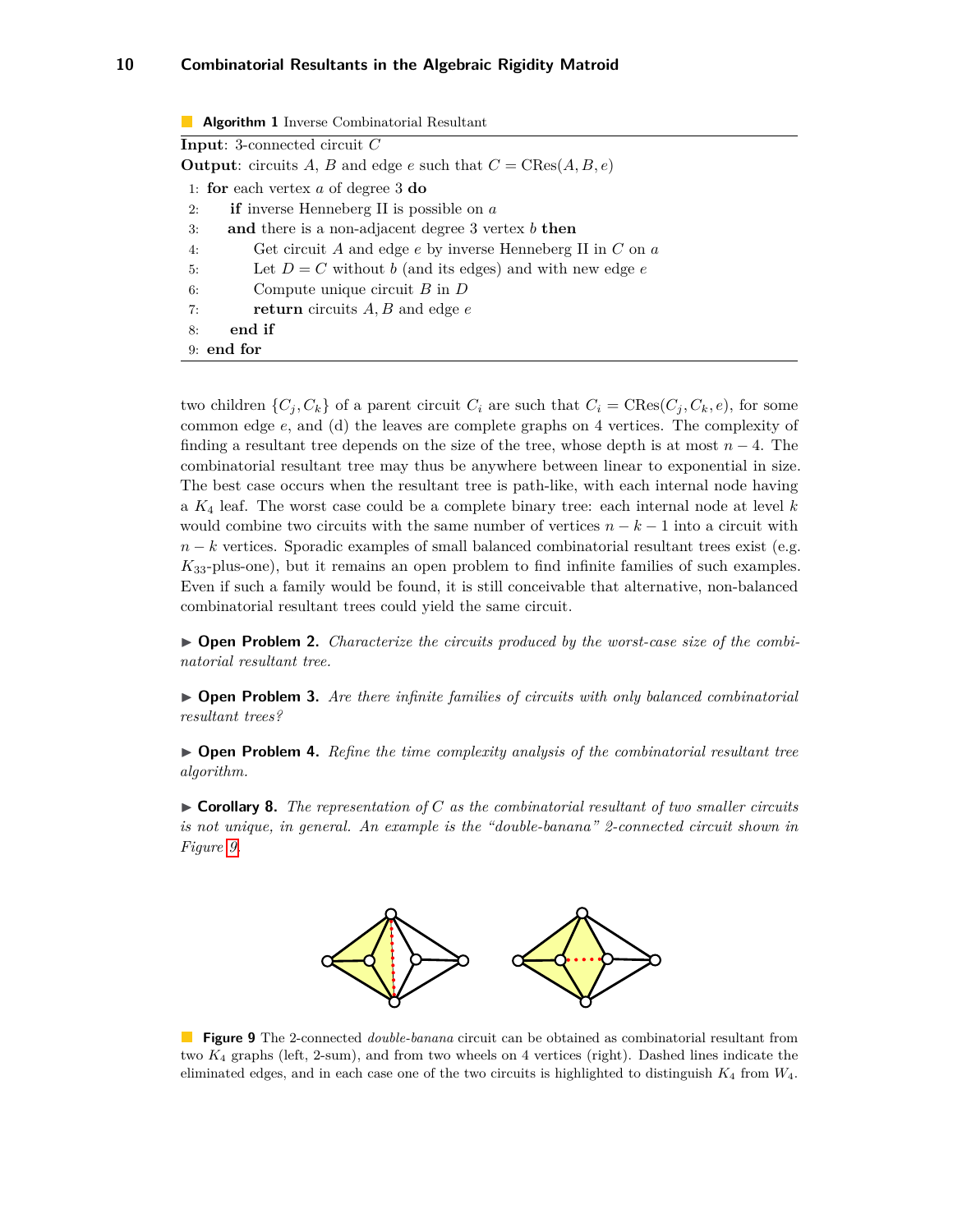## <span id="page-10-0"></span>**4 Preliminaries: Resultants and Elimination Ideals**

We turn now to the algebraic aspects of our problem. In this section we review known concepts and facts about resultants and elimination ideals that are essential ingredients of our proofs in Section [7.](#page-19-0)

**Resultants.** The resultant can be introduced in several equivalent ways [\[19\]](#page-29-5). Here we use its definition as the determinant of the Sylvester matrix.

Let *R* be a ring of polynomials and  $f, g \in R[x]$  with  $\deg_x f = r$  and  $\deg_x g = s$  be such that at least one of *r* or *s* is positive and

$$
f(x) = a_rx^r + \dots + a_1x + a_0,
$$
  

$$
g(x) = b_sx^s + \dots + b_1x + b_0
$$

The *resultant* of f and g with respect to the indeterminate x, denoted Res $(f, g, x)$ , is the determinant of the  $(r + s) \times (r + s)$  Sylvester matrix

$$
\text{Syl}(f,g,x) = \begin{pmatrix} a_r & a_{r-1} & a_{r-2} & \cdots & a_0 & 0 & 0 & \cdots & 0 \\ 0 & a_r & a_{r-1} & \cdots & a_1 & a_0 & 0 & \cdots & 0 \\ 0 & 0 & a_r & \cdots & a_2 & a_1 & a_0 & \cdots & 0 \\ \vdots & \vdots & \vdots & \ddots & \vdots & \vdots & \vdots & \ddots & 0 \\ 0 & 0 & 0 & \cdots & a_r & a_{r-1} & a_{r-2} & \cdots & a_0 \\ b_s & b_{s-1} & b_{s-2} & \cdots & b_0 & 0 & 0 & \cdots & 0 \\ 0 & b_s & b_{s-1} & \cdots & b_1 & b_0 & 0 & \cdots & 0 \\ 0 & 0 & b_s & \cdots & b_2 & b_1 & b_0 & \cdots & 0 \\ \vdots & \vdots & \vdots & \ddots & \vdots & \vdots & \vdots & \ddots & 0 \\ 0 & 0 & 0 & \cdots & b_s & b_{s-1} & b_{s-2} & \cdots & b_0 \end{pmatrix}
$$

where the submatrix  $S_f$  containing only the coefficients of f is of dimension  $s \times (r + s)$ , and the submatrix  $S_g$  containing only the coefficients of *g* is of dimension  $r \times (r + s)$ . Unless  $r = s$ , the columns  $(a_0 a_1 \cdots a_r)$  and  $(b_0 b_1 \cdots b_s)$  of  $S_f$  and  $S_g$ , respectively, are not aligned in the same column of  $Syl(f, g, x)$ , as displayed above, but rather the first is shifted to the left or right of the second, depending on the relationship between *r* and *s*. We will make implicit use of the following well-known symmetric and multiplicative properties of the resultant:

- <span id="page-10-2"></span>▶ **Proposition 9.** *(* $[19, pp. 398]$  $[19, pp. 398]$ ) Let  $f, g, h \in R[x]$ . The resultant of  $f$  and  $g$  satisfies
- $\text{Res}(f, g, x) = (-1)^{rs} \text{Res}(g, f, x),$
- $\text{Res}(fg, h, x) = \text{Res}(f, h, x) \text{Res}(g, h, x).$

<span id="page-10-1"></span>**Proposition 10.** Let R be a unique factorization domain and  $f, g \in R[x]$ . Then f and g *have a common factor in*  $R[x]$  *if and only if*  $\text{Res}(f, g, x) = 0$ *.* 

This proposition is stated in [\[22,](#page-29-6) pp. 9] without proof. When *R* is a field, a proof of this property can be found in [\[9,](#page-29-7) Chapter 3, Proposition 3 of §6], which directly generalizes to polynomial rings via Hilbert's Nullstellensatz.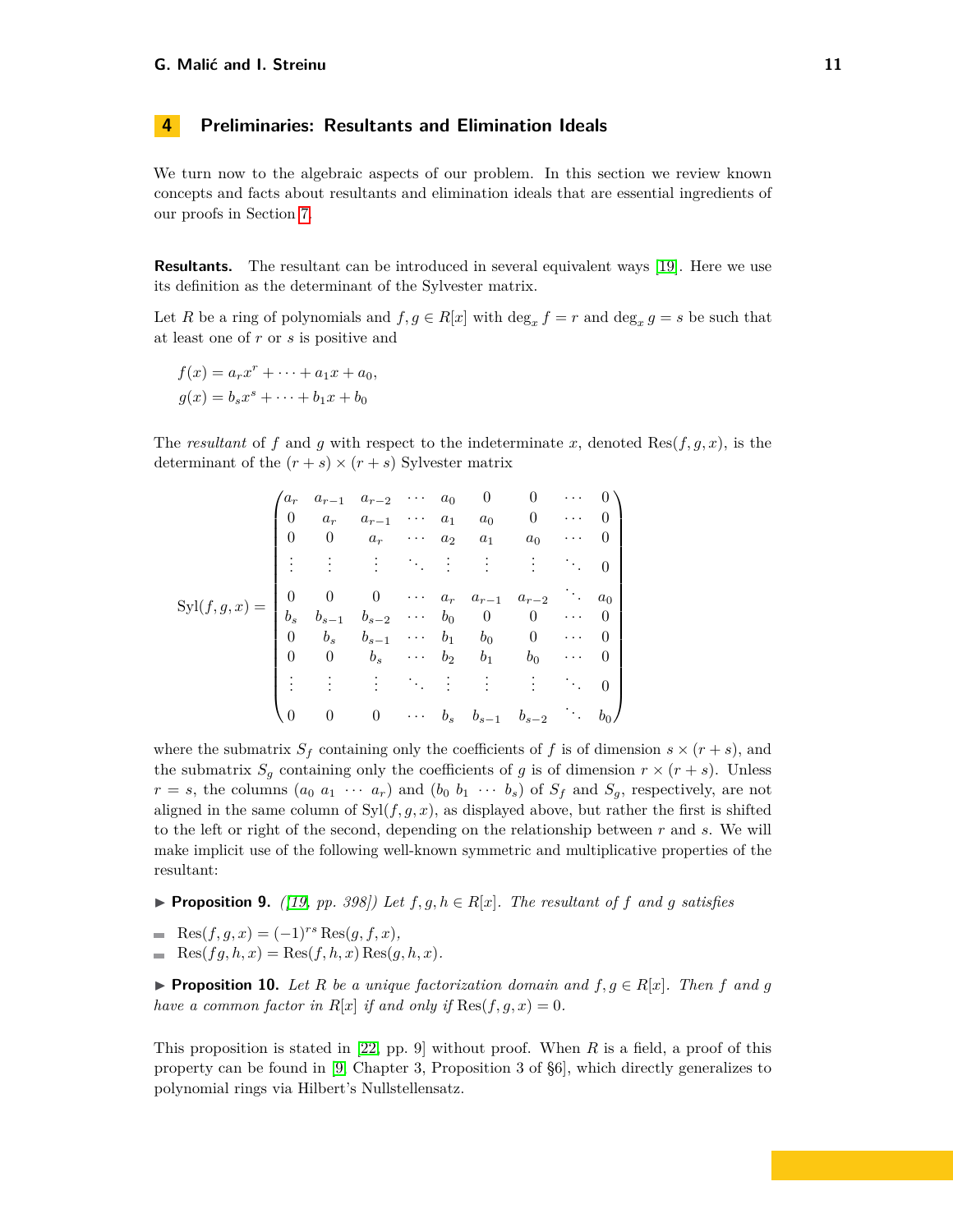**Homogeneous properties.** Circuit polynomials in the Cayley-Menger ideal are homogeneous polynomials (see Proposition [27\)](#page-18-0), hence we are interested in the properties of the resultant of homogenous polynomials. It is well known that the resultant  $\text{Res}(f, g, x)$  of two homogeneous polynomials is itself homogeneous, and with degree  $m \deg_x g + n \deg_x f - \deg_x f \cdot \deg_x g$ , where  $m$ , resp.  $n$  are the homogeneous degrees of  $f$ , resp.  $g$ . For completeness we prove these two facts; the exposition follows [\[9\]](#page-29-7).

Let *m*, *n*, *r* and *s* be positive integers such that  $m \geq r$  and  $n \geq s$ . Let *f* and *g* be polynomials of degree *r* and *s* in *x*, with generic coefficients  $a_{m-r}, \ldots, a_m$  and  $b_{n-s}, \ldots, b_n$ , respectively, i.e.

$$
f(x) = a_{m-r}x^{r} + \dots + a_{m-1}x + a_{m},
$$
  

$$
g(x) = b_{n-s}x^{s} + \dots + b_{n-1}x + b_{n}.
$$

**Proposition 11.** The resultant  $\text{Res}(f,g,x)$  is a homogeneous polynomial in the ring  $\mathbb{Z}[a_{m-r}, \ldots, a_m, b_{n-s}, \ldots, b_n]$  *of degree*  $r+s$ *.* 

**Proof.** This property follows from the Leibniz expansion of the determinant of the Sylvester matrix  $Syl(f, g, x) = (S_{i,j})$ , where  $S_{i,j}$  is the  $(i, j)$ -th entry, which shows that each term of  $Res(f, g, x)$  is, up to sign, equal to

$$
\prod_{i=1}^{r+s} S_{i,\sigma(i)}
$$

for some permutation  $\sigma$  of the set  $[r + s]$ . This term is non-zero if and only if  $S_{i, \sigma(i)} \neq 0$  for all  $i \in [r + s]$ , and since  $S_{i, \sigma(i)} \in \{a_{m-r}, \ldots, a_m, b_{n-s}, \ldots, b_n\}$ , the homogeneous degree of  $Res(f, g, x)$  is  $r + s$ .

<span id="page-11-0"></span>► Proposition 12. Let  $f = a_{m-r}x^r + \cdots + a_{m-1}x + a_m$  and  $g = b_{n-s}x^s + \cdots + b_{n-1}x + b_n$ *be homogeneous polynomials in k*[*y*1*, . . . , yt, x*] *of homogeneous degree m and n, respectively, so that*  $a_i, b_j \in k[y_1, \ldots, y_t]$  *are homogeneous of degree i, for all*  $i \in \{m-r, \ldots, m\}$  *and all*  $j \in \{n-s,\ldots,n\}$ *. If* Res $(f,g,x) \neq 0$ *, then it is a homogeneous polynomial in*  $k[y_1,\ldots,y_t]$ *of degree*

 $m \deg_x g + n \deg_x f - \deg_x f \cdot \deg_x g = ms + nr - rs.$ 

We were not able to find a reference for this proposition in the literature, however the case when *f*, resp. *g* are homogeneous of degree *r*, resp. *s* and such that  $\deg_x f = r$  and  $\deg_x g = s$ , so that

$$
f = a_0 x^r + \dots + a_1 x + a_r,
$$
  
\n
$$
g = b_0 x^s + \dots + b_1 x + b_s,
$$

can be found in e.g. [\[9,](#page-29-7) pp. 454] as Lemma 5 of §7 of Chapter 8, stating that in that case  $Res(f, g, x)$  is of homogeneous degree *rs*. The proof below is a direct adaptation of the proof of Lemma 5 in [\[9,](#page-29-7) pp. 454], and the Lemma 5 itself follows directly from Proposition [12](#page-11-0) by substituting  $m \to r$  and  $n \to s$  so to obtain  $rs + sr - rs = rs$ .

**Proof.** Let  $Syl(f, g, x) = (S_{i,j})$  be the Sylvester matrix of f and g with respect to x, and let, up to sign,  $\prod_{i=1}^{r+s} S_{i,\sigma(i)}$  be a non-zero term in the Leibniz expansion of its determinant for some permutation  $\sigma$  of  $[r + s]$ .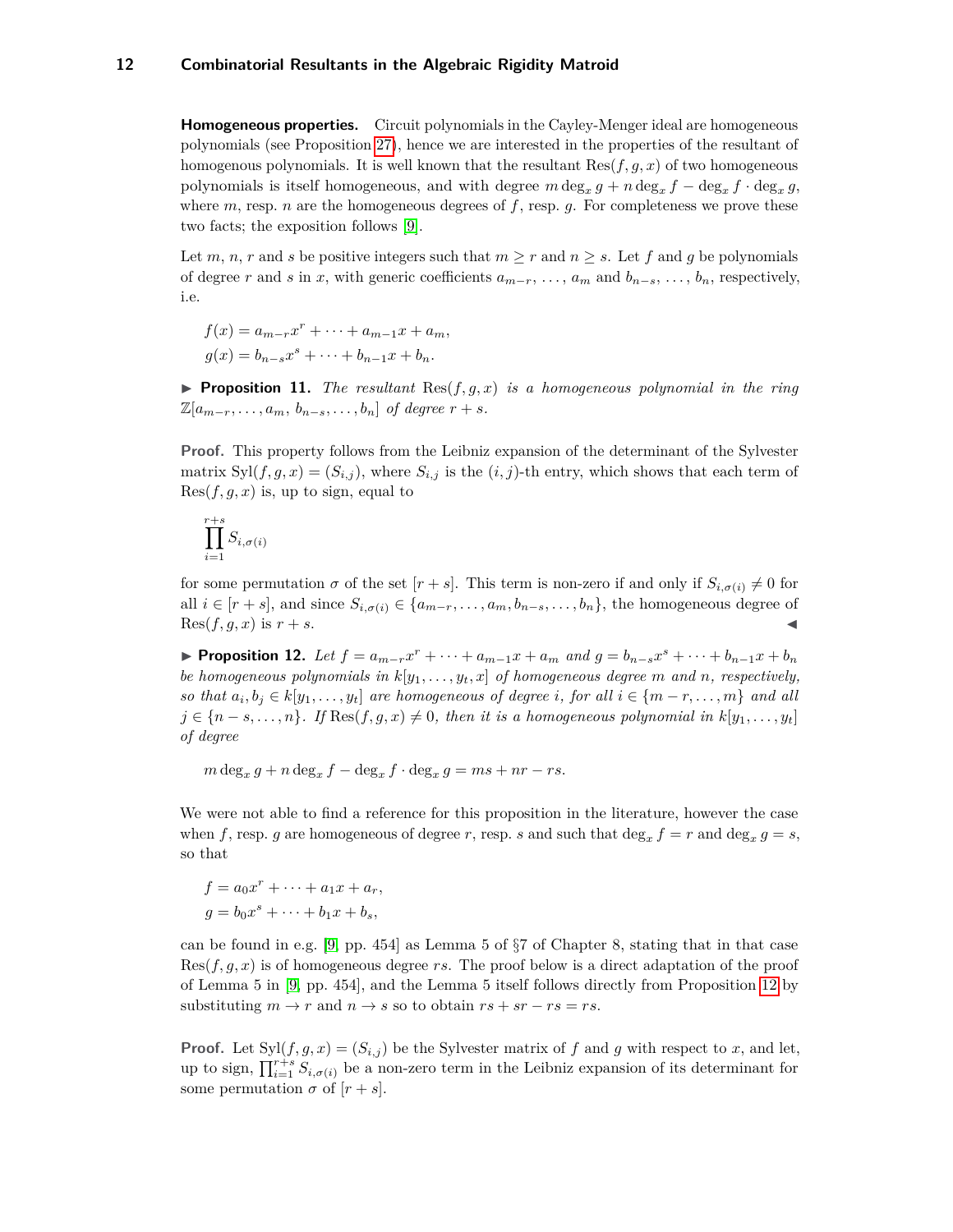A non-zero entry  $S_{i,\sigma(i)}$  has degree  $m - (r + i - \sigma(i))$  if  $1 \leq i \leq s$  and degree  $n - (i - \sigma(i))$  if  $s + 1 \leq i \leq r + s$ . Therefore, the total degree of  $\prod_{i=1}^{r+s} S_{i,\sigma(i)}$  is

$$
\sum_{i=1}^{s} [m - (r + i - \sigma(i))] + \sum_{i=s+1}^{r+s} [n - (i - \sigma(i))] = \sum_{i=1}^{s} (m - r) + \sum_{i=s+1}^{s+r} n - \sum_{i=1}^{r+s} (i - \sigma(i))
$$
  
=s(m - r) + rn - 0 = m deg<sub>x</sub> g + n deg<sub>x</sub> f - deg<sub>x</sub> f · deg<sub>x</sub> g.

**Elimination ideals.** Let *I* be an ideal of  $\mathbb{Q}[X]$  and  $X' \subset X$  non-empty. The *elimination ideal* of *I* with respect to  $X'$  is the ideal  $I \cap \mathbb{Q}[X']$  of the ring  $\mathbb{Q}[X']$ .

Elimination ideals frequently appear in the context of Gröbner bases [\[7,](#page-29-8) [9\]](#page-29-7) which give a general approach for computing elimination ideals: if  $\mathcal G$  is a Gröbner basis for *I* with respect to an *elimination order* (see Exercises 5 and 6 in §1 of Chapter 3 in [\[9\]](#page-29-7)), e.g. the lexicographic order  $x_{i_1} > x_{i_2} > \cdots > x_{i_n}$ , then the elimination ideal  $I \cap \mathbb{Q}[x_{i_{k+1}}, \ldots, x_{i_n}]$  which eliminates the first *k* indeterminates from *I* in the specified order has  $\mathcal{G} \cap \mathbb{Q}[x_{i_{k+1}}, \ldots, x_{i_n}]$  as its Gröbner basis.

We will frequently make use of the following well-known result.

**► Proposition 13.** If *I* is a prime ideal of  $\mathbb{Q}[X]$  and  $X' \subset X$  is non-empty, then the *elimination ideal*  $I \cap \mathbb{Q}[X']$  *is prime.* 

**Proof.** If  $f \cdot g \in I \cap \mathbb{Q}[X']$  then certainly  $f \cdot g \in I$  so at least one of  $f$  or  $g$  is in  $I \cap \mathbb{Q}[X']$ .

Let  $X' \subset X$  be non-empty and  $R = \mathbb{Q}[X']$ . Furthermore, let  $f, g \in R[x]$ , where  $x \in X \setminus X'$ . It is clear from the definition of the resultant that  $\text{Res}(f,g,x) \in R$ . In Section [7](#page-19-0) we will make use of the following proposition.

<span id="page-12-1"></span>**Proposition 14.** Let I be an ideal of  $R[x]$  and  $f, g \in I$ . Then  $\text{Res}(f, g, x)$  is in the *elimination ideal*  $I \cap R$ *.* 

A proof of this proposition can be found in [\[9,](#page-29-7) pp. 167].

## <span id="page-12-0"></span>**5 Preliminaries: Ideals and Algebraic Matroids**

Recall that a set of vectors in a vector space is linearly dependent if there is a non-trivial linear relationship between them. Similarly, given a finite collection *A* of complex numbers, we say that *A* is *algebraically dependent* if there is a non-trivial polynomial relationship between the numbers in *A*.

More precisely, let *k* be a field (e.g.  $k = \mathbb{Q}$ ) and  $k \subset F$  a field extension of *k*. Let  $A = {\alpha_1, \ldots, \alpha_n}$  be a finite subset of *F*.

 $\triangleright$  **Definition 15.** We say that A is algebraically dependent over k if there is a non-zero *(multivariate) polynomial with coefficients in k vanishing on A. Otherwise, we say that A is algebraically independent over k.*

 $\blacktriangleleft$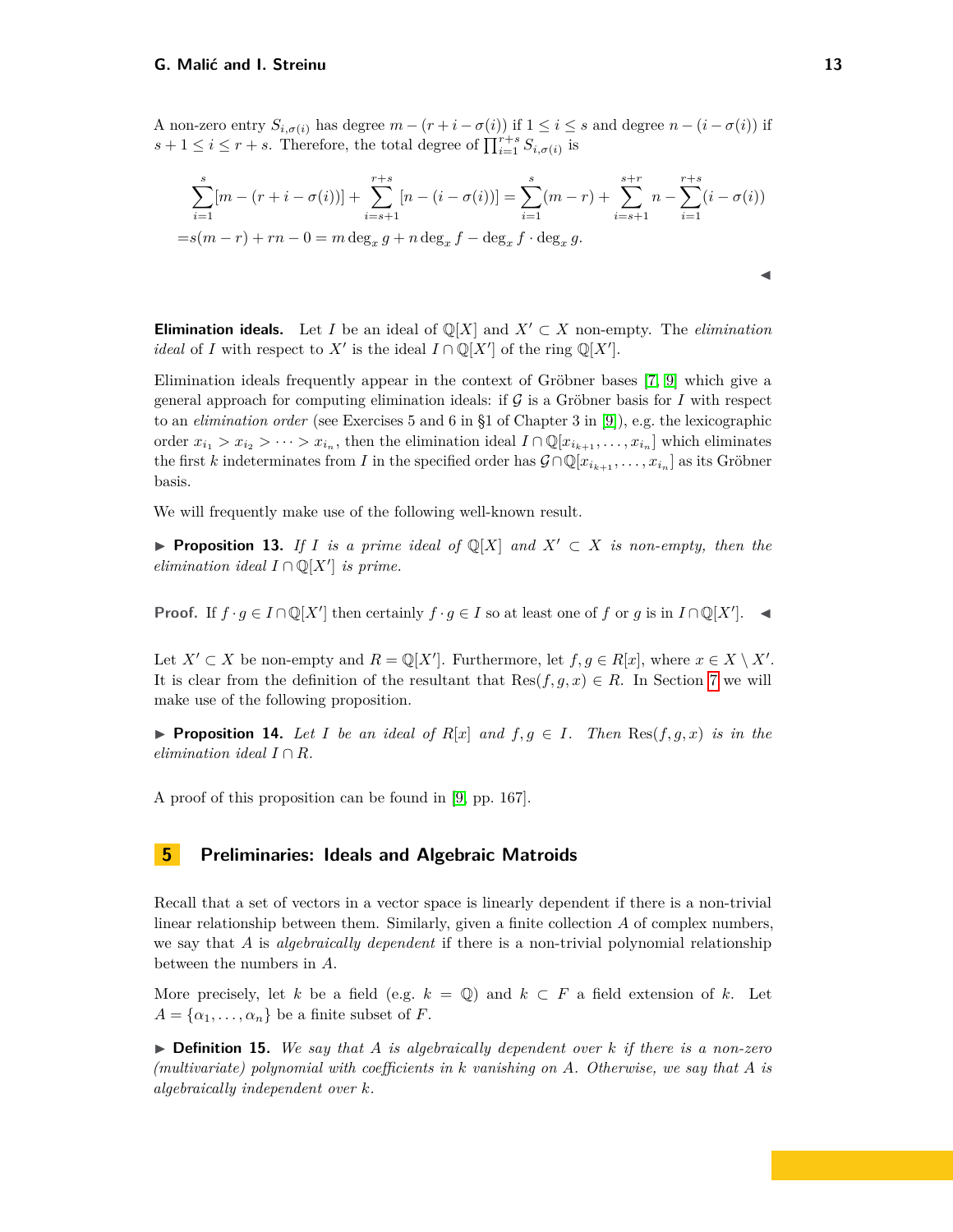**Algebraic independence and algebraic matroids.** It was noticed by van der Waerden that the algebraically independent subsets *A* of a finite subset *E* of *F* satisfy matroid axioms [\[44,](#page-30-11) [45\]](#page-30-12) and therefore define a matroid called *the algebraic matroid on E over k*.

<span id="page-13-0"></span>**► Definition 16.** Let *k* be a field and  $k \subset F$  a field extension of *k*. Let  $E = \{\alpha_1, \ldots, \alpha_n\}$ *be a finite subset of F. The* algebraic matroid on *E* over *k is the matroid* (*E,* I) *such that*  $I \in \mathcal{I}$  *if and only if I is algebraically independent over*  $k$ *.* 

In this paper we use an equivalent definition of algebraic matroids in terms of polynomial ideals. Before stating this equivalent defintion, we will first recall some elementary definitions and properties of ideals in polynomial rings. For a general reference on polynomial rings the reader may consult [\[29\]](#page-30-13).

**Notations and conventions.** To keep the presentation focused on the goal of the paper, we refrain from giving the most general form of a statement or a proof. We work over the field of rational numbers  $\mathbb{Q}$ . In this section, the set of variables  $X_n$  denotes  $X_n = \{x_i : 1 \le i \le n\}$ . Polynomial rings *R* are always of the form  $R = \mathbb{Q}[X]$ , over sets of variables  $X \subset X_n$ . The *support* supp *f* of a polynomial  $f \in \mathbb{Q}[X_n]$  is the set of indeterminates appearing in *f*. The degree of a variable x in a polynomial  $f$  is denoted by  $\deg_x f$ .

**Polynomial ideals.** A set of polynomials  $I \subset \mathbb{Q}[X]$  is an *ideal of*  $\mathbb{Q}[X]$  if it is closed under addition and multiplication by elements of  $\mathbb{Q}[X]$ . Every ideal contains the zero ideal  $\{0\}$ , and if an ideal *I* contains an element of  $\mathbb{Q}$ , then  $I = \mathbb{Q}[X]$ . A *generating set* for an ideal is a set  $S \subset \mathbb{Q}[X]$  of polynomials such that every polynomial in the ideal is an algebraic combination (addition and multiplication) of elements in  $S$  with coefficients in  $\mathbb{Q}[X]$ . *Hilbert Basis Theorem* (see [\[9\]](#page-29-7)) guarantees that every ideal in a polynomial ring has a finite generating set. Ideals generated by a single polynomial are called *principal*. An ideal *I* is a *prime* ideal if, whenever  $fg \in I$ , then either  $f \in I$  or  $g \in I$ . A polynomial is *irreducible* (over  $\mathbb{Q}$ ) if it cannot decomposed into a product of non-constant polynomials in  $\mathbb{Q}[X]$ . A principal ideal is prime iff it is generated by an irreducible polynomial. However, an ideal generated by two or more irreducible polynomials is not necessarily prime.

Let *I* be an ideal of  $R = \mathbb{Q}[X_n]$ . A *minimal prime ideal over I* is a prime ideal of *R* minimal among all prime ideals containing *I* with respect to set inclusion. By Zorn's lemma a proper ideal of  $\mathbb{Q}[X_n]$  always has at least one minimal prime ideal above it.

**Dimension.** By definition, the *dimension of the ring*  $\mathbb{Q}[X_n]$  is *n*. This definition of dimension of a polynomial ring is a special case of the more general concept of *Krull dimension* of a commutative ring. The *dimension* dim *I* of an ideal *I* of  $\mathbb{Q}[X_n]$  is the cardinality of the maximal subset  $X \subseteq X_n$  with the property  $I \cap \mathbb{Q}[X] = \{0\}.$ 

We say that a (strict) chain  $I_0 \subset I_1 \subset \cdots \subset I_h$  of prime ideals of  $\mathbb{Q}[X_n]$  has length *h*. The *codimension* or *height* codim *I* of a prime ideal *I* of  $\mathbb{Q}[X_n]$  is defined as the supremum of the lengths of maximal chains of prime ideals  $\{0\} = I_0 \subset I_1 \subset \cdots \subset I_h$  such that  $I_h = I$ .

In a polynomial ring  $\mathbb{Q}[X_n]$  all prime ideals have a finite height and any two maximal chains of prime ideals terminating at *I* have the same height. Furthermore, we have  $\dim I + \operatorname{codim} I = n$ .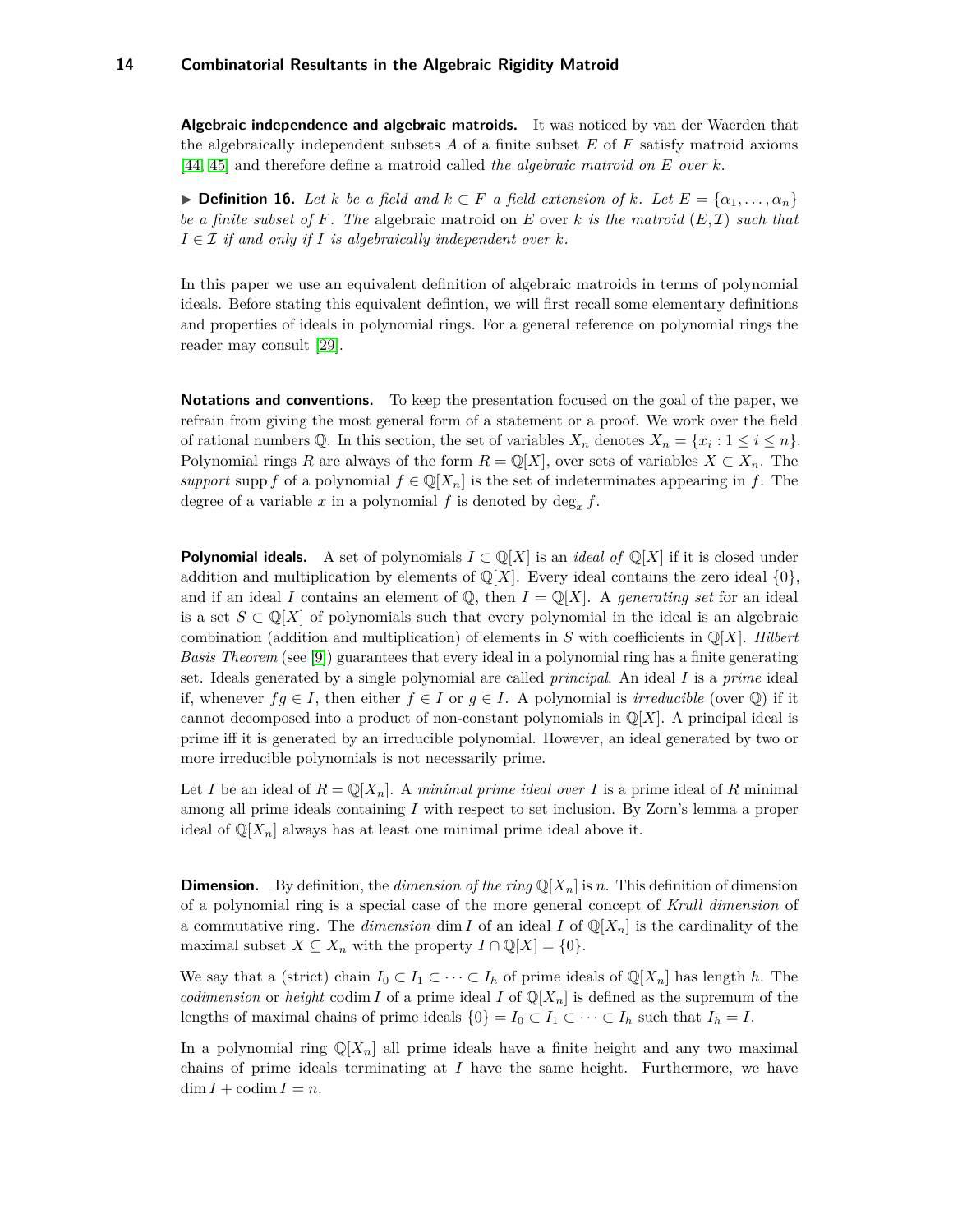An important bound on the codimension of a prime ideal  $I \subset \mathbb{Q}[X_n]$  is given by:

▶ **Theorem 17** (Krull's Height Theorem). Let  $J \subset \mathbb{Q}[X_n]$  be an ideal generated by m elements, *and let I be a prime ideal over J.* Then codim  $I \leq m$ . Conversely, if *I* is a prime ideal such *that* codim  $I \leq m$ , then it is a minimal prime of an ideal generated by m elements.

Krull's Height Theorem holds more generally for all Noetherian rings, see [\[14,](#page-29-9) Chapter 10] or [\[27,](#page-30-14) Chapter 7]. An immediate consequence of the Height Theorem is that prime ideals of codimension 1 are principal.

<span id="page-14-0"></span>▶ Corollary 18. *If*  $I \subset \mathbb{Q}[X_n]$  *is a prime ideal of codimension* 1*, then I is principal.* 

**Proof.** By Krull's Height Theorem *I* is minimal over the ideal  $\langle f \rangle$  generated by some  $f \in I$ . If  $f$  is not irreducible, then it has an irreducible factor  $p$  that is in  $I$ . Therefore, we have  $\{0\} \subset \langle f \rangle \subseteq I$  and  $\{0\} \subset \langle f \rangle \subseteq \langle p \rangle$ . By minimality we must have  $I = \langle p \rangle$ .

**Algebraic matroid of a prime ideal.** Intuitively, a collection of variables is *independent* if it is not constrained by any polynomial in the ideal, and *dependent* otherwise. Thus the *algebraic matroid*  $A(I)$  induced by the ideal is, informally, a matroid on the ground set of variables *X<sup>n</sup>* whose independent sets are subsets of variables that are *not* supported by any polynomial in the ideal. Its *dependent sets* are supports of polynomials in the ideal.

Every algebraic matroid of a prime ideal arises as an algebraic matroid of a field extension in the sense of Definition [16,](#page-13-0) and vice-versa. This equivalence is well-known and we include it for completeness.

Formally, let *I* be a prime ideal of the polynomial ring  $\mathbb{Q}[X_n]$ . We define a matroid on  $X_n$ , depending on the ideal *I*, called *the algebraic matroid of I* and denoted  $A(I)$ , in the following way.

The quotient ring  $\mathbb{Q}[X_n]/I$  is an integral domain with a well defined fraction field  $K =$ Frac  $(\mathbb{Q}[X_n]/I)$  which contains  $\mathbb{Q}$  as a subfield. The image of  $X_n$  under the canonical injections

 $\mathbb{Q}[X_n] \hookrightarrow \mathbb{Q}[X_n]/I \hookrightarrow \text{Frac}(\mathbb{Q}[X_n]/I) = K$ 

is the subset  $\{\overline{x_1}, \ldots, \overline{x_n}\}$  of *K*, where  $\overline{x_j}$  denotes the equivalence class of  $x_j$  in both  $\mathbb{Q}[X_n]/I$ and *K*.

Let X be a non-empty subset of  $X_n$ . Consider its image  $\overline{X}$  in K under the canonical injections. For clarity, let  $X = \{x_1, \ldots, x_i\}$  and  $\overline{X} = \{\overline{x_1}, \ldots, \overline{x_i}\}$  for some fixed  $i \leq n$ . The set  $\overline{X}$  is by definition algebraically dependent over  $\mathbb Q$  if and only if there exists a non-zero polynomial  $f \in \mathbb{Q}[x_1, \ldots, x_i]$  vanishing on  $\overline{X}$ , i.e.

 $f(\overline{x_1}, \ldots, \overline{x_i}) = \overline{0}.$ 

Clearly,  $\overline{X}$  is algebraically dependent over  $\mathbb Q$  if and only if  $f(x_1, \ldots, x_i) \in I$ , that is if and only if

 $I \cap \mathbb{Q}[X] \neq \{0\},\$ 

where  $\mathbb{Q}[X]$  denotes the ring of polynomials supported on subsets of X. Similarly,  $\overline{X}$  is algebraically independent over Q if and only if

$$
I \cap \mathbb{Q}[X] = \{0\}.
$$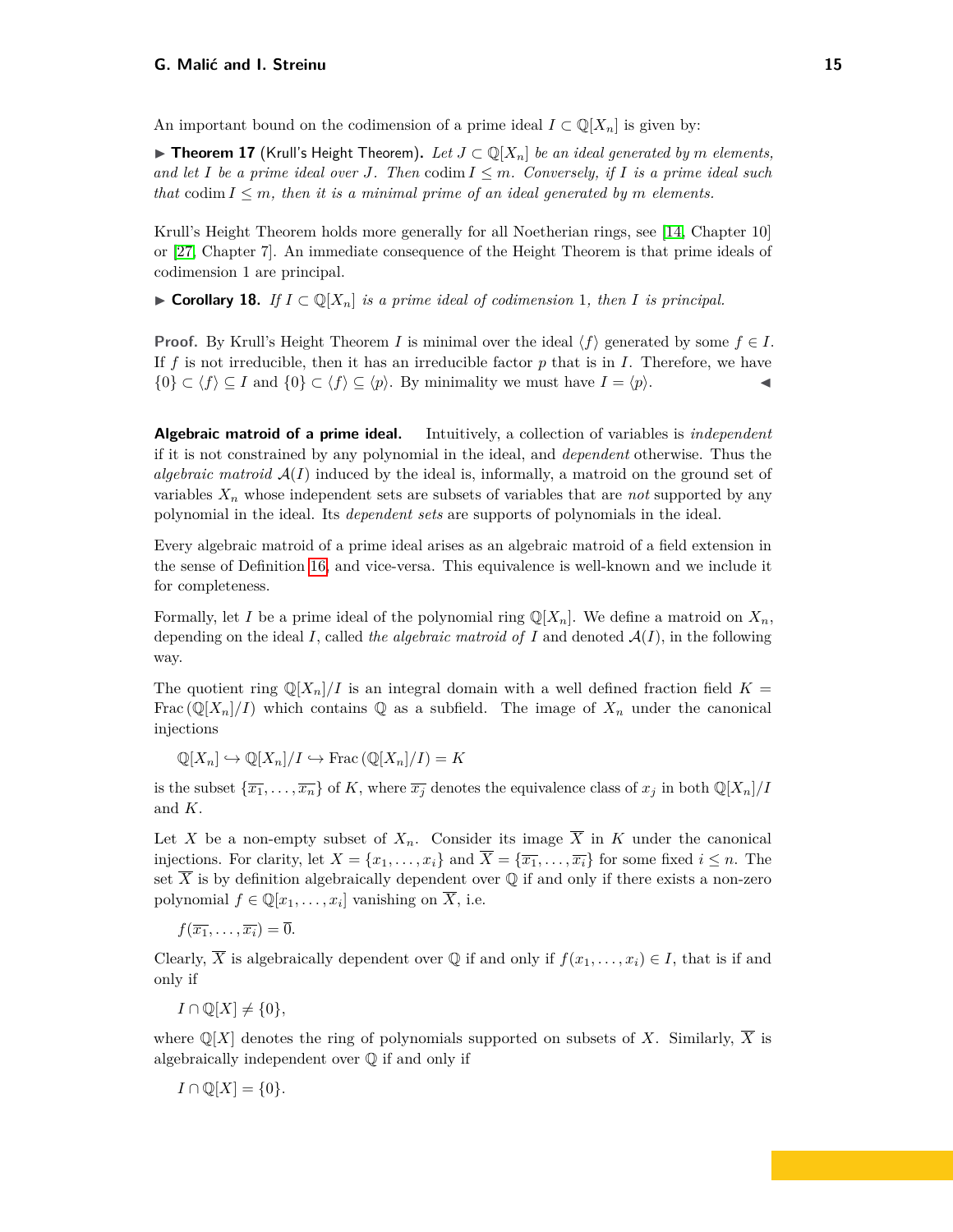$\blacktriangleright$  **Definition 19.** Let I be a prime ideal in the polynomial ring  $\mathbb{Q}[X_n]$ . The algebraic matroid of *I, denoted*  $\mathcal{A}(I)$ *, is the matroid*  $(X_n, \mathcal{I})$  *on the ground set*  $X_n = \{x_1, \ldots, x_n\}$  *with* 

$$
\mathcal{I} = \{ X \subseteq X_n \mid I \cap \mathbb{Q}[X] = \{0\} \},
$$

where  $\mathbb{Q}[X]$  *denotes the ring of polynomials supported on subsets of* X.

**Equivalence of the two definitions** The above construction shows that any algebraic matroid with respect to a prime ideal  $I \subset \mathbb{Q}[X_n]$  can be realized as an algebraic matroid over Q with the ground set  $\{\overline{x_1}, \ldots, \overline{x_n}\}$  in the field extension Frac ( $\mathbb{Q}[X_n]/I$ ) of Q. Conversely, given a set of elements  $E = \{\alpha_1, \ldots, \alpha_n\}$  in a field extension of  $\mathbb{Q}$ , we can realize any algebraic matroid M on *E* over  $\mathbb{Q}$  as an algebraic matroid of a prime ideal of  $\mathbb{Q}[X_n]$  in the following way: let  $\varphi$  be the homomorphism

 $\varphi\colon \mathbb{Q}[X_n] \to \mathbb{Q}(\alpha_1,\ldots,\alpha_n)$ 

mapping  $x_i \mapsto \alpha_i$  for all  $i \in \{1, \ldots, n\}$  and  $a \mapsto a$  for all  $a \in \mathbb{Q}$ . Let  $A \subset \{\alpha_1, \ldots, \alpha_n\}$  be a dependent set in M. Then A vanishes on a polynomial in  $\mathbb{Q}[X_n]$  so the kernel ker  $\varphi$  is non-zero, and clearly any polynomial in ker  $\varphi$  defines a dependency in M. Therefore, if we denote by  $\mathbb{Q}[A]$  the ring of polynomials supported on subsets of  $\varphi^{-1}(A)$ , we have

 $\ker \varphi \cap k[A] \neq 0$ 

if and only if *A* is a dependent set of M.

For the rest of the paper we will work exclusively with algebraic matroids of prime ideals.

**Circuits and circuit polynomials.** A *circuit* is a minimal set of variables supported by a polynomial in *I*. A polynomial whose support is a circuit is called a *circuit polynomial*. A theorem of Lovasz and Dress [\[11\]](#page-29-10) states that a *circuit polynomial p<sup>C</sup> is unique* in the ideal with the given support  $C \subset X_n$ , up to multiplication by a constant (we'll just say, shortly, that it is *unique*). Furthermore, the circuit polynomial is *irreducible*.

We retain the following property, stating that *circuit polynomials generate elimination ideals supported on circuits.*

**► Theorem 20.** Let *I* be a prime ideal in  $\mathbb{Q}[X]$  and  $C \subset X$  a circuit of the algebraic matroid  $\mathcal{A}(I)$ *. The ideal*  $I \cap \mathbb{Q}[C]$  *is principal and generated by an irreducible circuit polynomial*  $p_C$ , *which is unique up to multiplication by a constant.*

**Proof.** Since *C* is a circuit the ideal  $I \cap \mathbb{Q}[C]$  has dimension at least equal to  $|C| - 1$ . It can not have dimension greater than or equal to  $|C|$  since dim  $k[C] = |C|$ . Therefore  $I \cap \mathbb{Q}[C]$ has dimension  $|C| - 1$  and codimension 1. By Corollary [18,](#page-14-0)  $I \cap \mathbb{Q}[C]$  is principal, and since  $p_C \in I \cap \mathbb{Q}[C]$  is irreducible over  $\mathbb{Q}$ , it also generates  $I \cap \mathbb{Q}[C]$ .

## <span id="page-15-0"></span>**6 The Cayley-Menger ideal and its algebraic matroid**

In this section we introduce the 2D Cayley-Menger ideal  $CM_n$ . We then define the corresponding *circuit polynomials* and their supports, and make the connection with combinatorial rigidity circuits.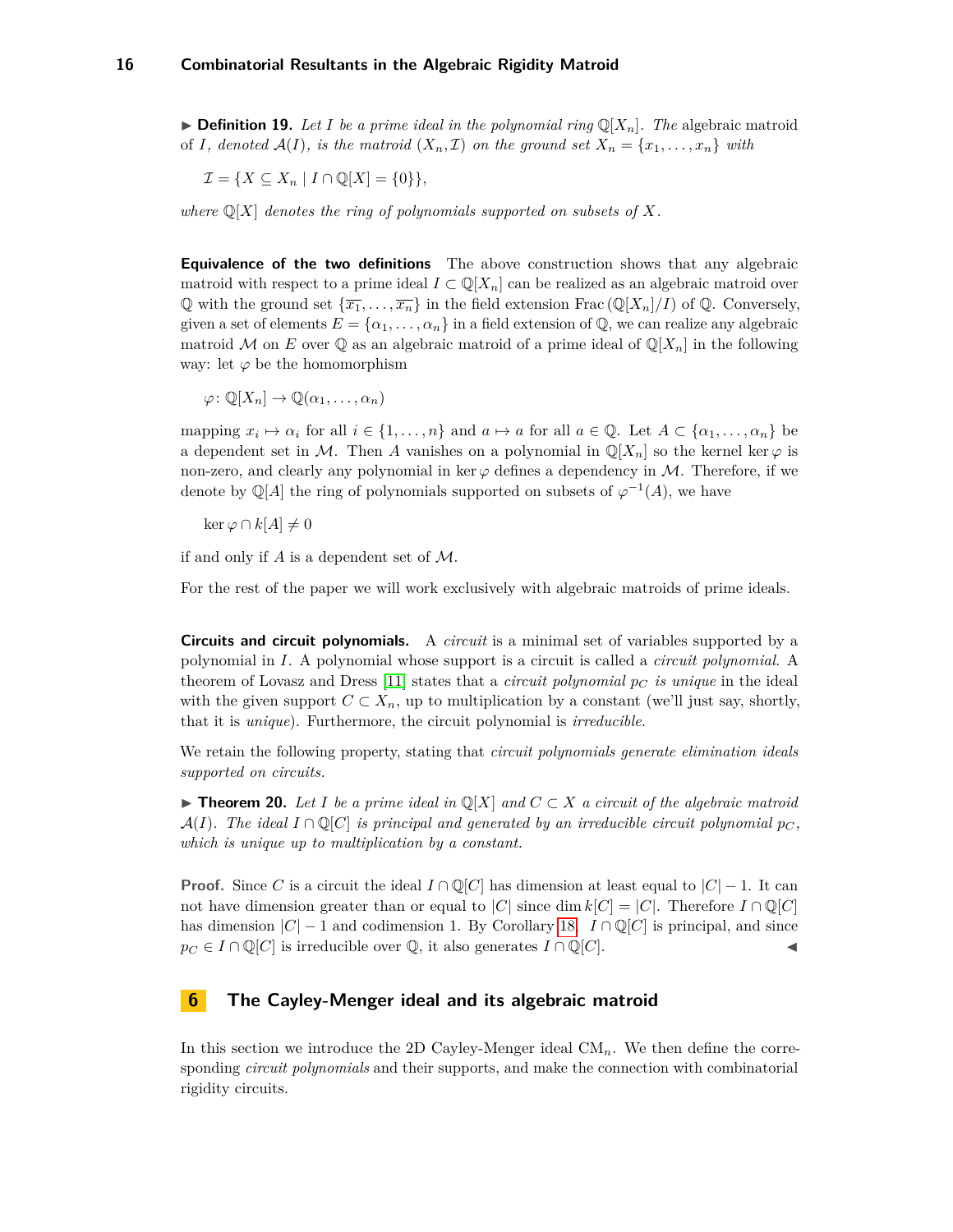We will show that the algebraic matroid of  $CM_n$  is isomophic to the  $(2,3)$ -sparsity matroid  $\mathcal{S}_n$ . This equivalence is well-known, however we were not able to track down the original reference, and include a proof for completeness.

**The Cayley-Menger ideal and its algebraic matroid.** We use variables  $X_n = \{x_{i,j} : 1 \leq j \leq n\}$  $i < j \leq n$  for unknown squared distances between pairs of points. The *distance matrix* of *n* labeled points is the matrix of squared distances between pairs of points. The *Cayley matrix* is the distance matrix bordered by a new row and column of 1's, with zeros on the diagonal:

|                        | $x_{1,2}$              | $x_{1,3}$ | $\boldsymbol{x}_{1,n}$ |
|------------------------|------------------------|-----------|------------------------|
| $x_{1,2}$              |                        | $x_{2,3}$ | $\boldsymbol{x}_{2,n}$ |
| $x_{1,3}$              | $x_{2,3}$              |           | $x_{3,n}$              |
|                        |                        |           |                        |
| $\boldsymbol{x}_{1,n}$ | $\boldsymbol{x}_{2,n}$ | $x_{3,n}$ |                        |

Cayley's Theorem says that, if the distances come from a point set in the Euclidean space  $\mathbb{R}^d$ , then the rank of this matrix must be at most  $d+2$ . Thus all the  $(d+3) \times (d+3)$  minors of the Cayley-Menger matrix should be zero. These minors induce polynomials in  $\mathbb{Q}[X_n]$ which generate the (*n, d*)-Cayley-Menger ideal. They are called the *standard generators*, are *homogeneous polynomials* with integer coefficients and are *irreducible* over Q. The (*n, d*)- Cayley-Menger ideal is a *prime ideal* of dimension  $dn - \binom{d+1}{2}$  [\[5,](#page-29-11) [20,](#page-29-12) [23,](#page-30-15) [28\]](#page-30-16) and codimension  ${n \choose 2}$  – *dn* +  ${d+1 \choose 2}$ . We work with the *2D Cayley-Menger ideal* CM<sub>*n*</sub>, generated by the 5 × 5 minors of the Cayley matrix. The algebraic matroid of the 2D Cayley-Menger ideal CM*<sup>n</sup>* is denoted by  $\mathcal{A}(\mathrm{CM}_n)$ .

**The algebraic matroid of**  $CM_n^d$ . As defined in Section [5,](#page-12-0) the algebraic matroid  $\mathcal{A}(CM_n^d)$  is the matroid on the ground set  $X_n = \{x_{i,j} \mid 1 \leq i < j \leq n\}$  where  $X \subseteq X_n$  is independent if

 $CM_n^d \cap \mathbb{Q}[X] = \{0\},\$ 

where, as before,  $\mathbb{Q}[X]$  denotes the ring of polynomials over  $\mathbb{Q}$  supported on the indeterminates in *X*.

▶ **Proposition 21.** *The rank of*  $\mathcal{A}(\text{CM}_n^d)$  *is equal to* dim  $\text{CM}_n^d = dn - \binom{d+1}{2}$ *.* 

**Proof.** Immediate from the definition of dimension of an ideal in a ring of polynomials  $(Section 5)$  $(Section 5)$ .

When  $d = 2$  the rank of  $CM_n^2$  is precisely the rank of the  $(2,3)$ -sparsity matroid  $S_n$  on *n* vertices. In fact, the two matroids are isomorphic. For the rest of the paper we fix  $d = 2$  and abbreviate  $CM_n^2$  with just  $CM_n$ .

<span id="page-16-0"></span>**Findment 22.** The algebraic matroid  $\mathcal{A}(\mathrm{CM}_n)$  and the (2,3)*-sparsity matroid*  $\mathcal{S}_n$  are *isomorphic.*

We will prove the equivalence of  $\mathcal{A}(\mathrm{CM}_n)$  and  $\mathcal{S}_n$  by proving that both are equivalent to the 2-dimensional generic linear rigidity matroid that we now introduce.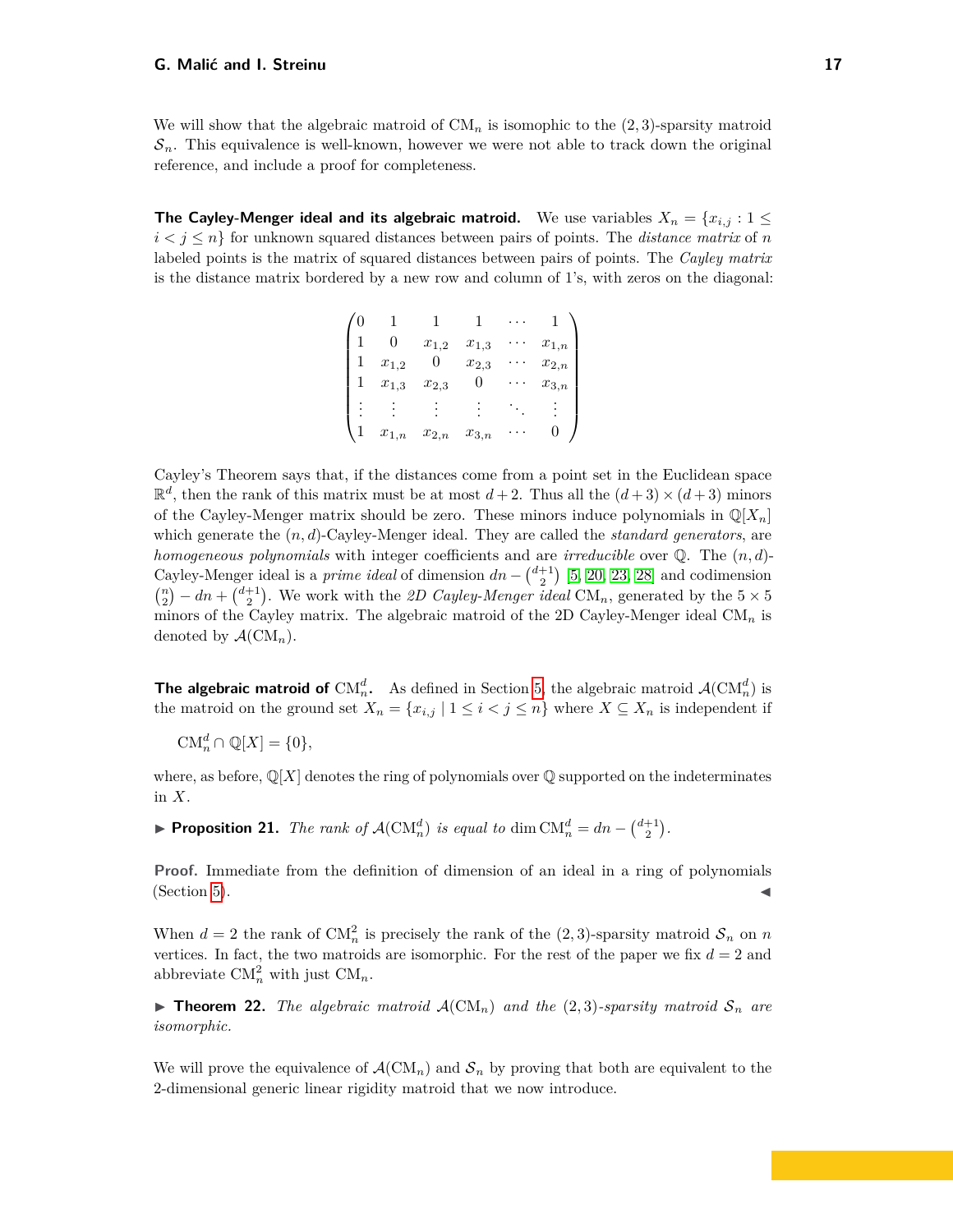Let  $G = (V, E)$  be a graph and  $(G, p)$  a 2D bar-and-joint framework with points  $\{p_1, \ldots, p_n\} \subset$  $\mathbb{R}^2$ .

 $\triangleright$  **Definition 23.** *The rigidity matrix*  $R_{(G,p)}$  *(or just*  $R_G$  *when there is no possibility of confusion) of the bar-and-joint framework*  $(G, p)$  *is the*  $|E| \times n$  *matrix with columns indexed by the vertices*  $\{1, 2, \ldots, n\}$  *and rows indexed by the edges*  $ij \in E$  *with*  $i < j$ *. The i-th entry in the row ij is*  $p_i - p_j$ *, the j-th entry is*  $p_j - p_i$ *, and all other entries are* 0*.* 

The rigidity matrix is defined up to an order of the vertices and the edges; to eliminate this ambiguity we fix the order on the vertices as  $1 < 2 < \cdots < n$  and we order the edges *ij* with  $i < j$  lexicographically.

For example, let  $G = K_4$ . Then the rows are ordered as 12, 13, 14, 23, 24 and 34 and the corresponding rigidity matrix  $R_{K_4}$  is given by

$$
R_{K_4} = \begin{pmatrix} p_1 - p_2 & p_2 - p_1 & 0 & 0 \ p_1 - p_3 & 0 & p_3 - p_1 & 0 \ p_1 - p_4 & 0 & 0 & p_4 - p_1 \ 0 & p_2 - p_3 & p_3 - p_2 & 0 \ 0 & p_2 - p_4 & 0 & p_4 - p_2 \ 0 & 0 & p_3 - p_4 & p_4 - p_3 \end{pmatrix}.
$$

 $\blacktriangleright$  **Definition 24.** Let  $G = (V, E)$  be a graph and  $(G, p)$  a 2D bar-and-joint framework. The 2-dimensional linear rigidity matroid  $\mathcal{L}_{(G,p)}$  *is the matroid*  $(E,\mathcal{I})$  *where*  $I \in \mathcal{I}$  *if and only if the rows of*  $R_{(G,p)}$  *indexed by I* are *linearly independent.* 

Note that the matroid  $\mathcal{L}_{(G,p)}$  depends on the plane configuration p. For example, if  $G = K_4$ , *p* a configuration in which at most two vertices of *K*<sup>4</sup> are on a line, and *q* a configuration in which the vertices  $\{2, 3, 4\}$  are on the same line, then rank  $\mathcal{L}_{K_4,p}$  > rank  $\mathcal{L}_{K_4,q}$ .

Let *G* be a graph and consider the set  $\mathcal{X}_G$  of all possible plane configurations p for *G*.

 $\triangleright$  **Definition 25.** We say that a 2D bar-and-joint framework  $(G, p)$  is generic if the rank of *the row space of*  $R_{(G,p)}$  *is maximal among all plane configurations in*  $\mathcal{X}_G$ *.* 

If *p* and *p*<sup> $\prime$ </sup> are distinct generic plane configurations for a graph *G*, the 2D linear matroids  $\mathcal{L}_{(G,p)}$ and  $\mathcal{L}_{(G,p')}$  are isomorphic [\[21,](#page-29-13) Theorem 2.2.1], hence the following matroid is well-defined.

**Definition 26.** Let G be a graph. The 2-dimensional generic linear matroid  $\mathcal{L}_G$  is the 2D *linear matroid*  $\mathcal{L}_{(G,p)}$  *where*  $p$  *is any generic plane configuration for*  $G$ *.* 

That for a given graph *G* on *n* vertices the generic linear matroid  $\mathcal{L}_{(G,p)}$  and the sparsity matroid  $S_n$  are isomorphic follows from Laman's theorem (Theorem [3\)](#page-3-1).

We now have to show that  $\mathcal{A}(\mathrm{CM}_n)$  is equivalent to the generic linear rigidity matroid  $\mathcal{L}_{K_n}$ . This equivalence will be the consequence of a classical result of Ingleton [\[26,](#page-30-17) Section 6] (see also [\[13,](#page-29-14) Section 2]) stating that algebraic matroids over a field *k* of characteristic zero are linearly representable over an extension of *k*, with the linear representation given by the Jacobian. We now note that the Cayley-Menger variety is realized as the Zariski closure of the image of the map  $f = (f_{ij})_{\{i,j\} \in \binom{n}{2}} : (\mathbb{C}^2)^n \to \mathbb{C}^{\binom{n}{2}}$  given by

$$
(p_1,\ldots,p_n)\mapsto (||p_i-p_j||^2)_{\{i,j\}\in\binom{n}{2}}.
$$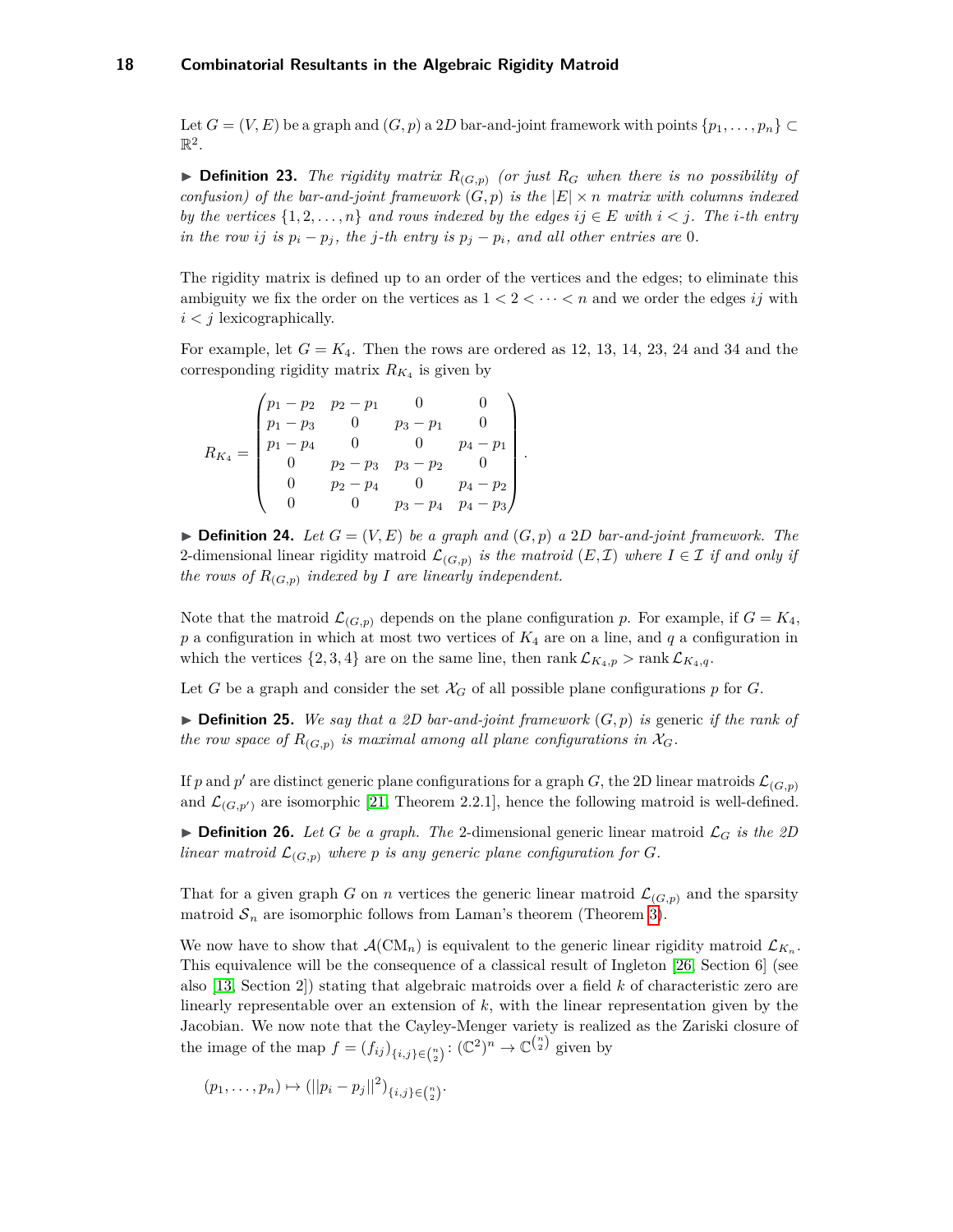The Jacobian of the edge function  $(p_1, \ldots, p_n) \mapsto (||p_i - p_j||^2)_{\{i,j\} \in \binom{n}{2}}$  at a generic point in  $(\mathbb{C}^2)^n$  is precisely the matrix  $2R_{(K_n,p)}$  for a generic configuration p.

**This completes the proof of Theorem [22.](#page-16-0)** From now on, we will use the isomorphism to move freely between the formulation of algebraic circuits as subsets of variables  $X \subset X_n$ and their graph-theoretic interpretation as graphs that are rigidity circuits. Given a (rigidity) circuit *C*, we denote by  $p<sub>C</sub>$  the corresponding *circuit polynomial* in the Cayley-Menger ideal  $CM_n$ .

**Comments: beyond dimension 2?** Note that the *d*-dimensional linear rigidity matroid  $\mathcal{L}_n$ and the algebraic matroid  $\mathcal{A}(\text{CM}_n^d)$  of the  $(n, d)$ -Cayley-Menger matroid are isomorphic by the same Jacobian argument as above. However, the equivalence between the 2D sparsity matroid  $S_n$  and  $\mathcal{A}(\mathrm{CM}_n)$  does not extend to higher dimension to some known graphical matroid. The generalization  $dn - \binom{d+1}{2}$  of the  $(2n-3)$ -sparsity condition from dimension 2 to dimension *d*, called Maxwell's sparsity [\[35\]](#page-30-18), does not satisfy matroid axioms. In fact, Maxwell's sparsity is known to be only a necessary but not sufficient condition for minimal rigidity in dimensions  $d \geq 3$ .

**Circuits of**  $A(\text{CM}_n)$  and circuit polynomials in  $\text{CM}_n$ . The isomorphism between the algebraic matroid  $\mathcal{A}(CM_n)$  and the sparsity matroid  $\mathcal{S}_n$  immediately implies that the sets of circuits of these two matroids are in a one-to-one correspondence. We will identify a sparsity circuit  $C = (V_C, E_C) \in S_n$ , with the circuit

 ${x_{i,j} | ij \in E_C} \in \mathcal{A}(\mathrm{CM}_n)$ ,

and in the same way the dependent sets of  $S_n$  will be identified with the dependent sets of A(CM<sub>n</sub>). Conversely, we will identify the support of a polynomial  $f \in \mathbb{Q}[\{x_{i,j} \mid 1 \leq i < j \leq j\}]$  $n$ }] with the graph  $S_f = (V_f, E_f)$  where

$$
V_f = \{i \mid x_{i,j} \text{ or } x_{h,i} \in \text{supp } f\} \text{ and } E_f = \{ij \mid x_{i,j} \in \text{supp } f\}.
$$

Recall that the circuit polynomial of a circuit  $C$  in  $CM_n$  is the (up to multiplication with a unit) unique polynomial  $p_C$  irreducible over  $\mathbb Q$  such that supp  $p_C = C$ . Hence we will identify from now on a circuit *C* with the support supp  $p_C$  of its circuit polynomial  $p_C$ . Furthermore, *p<sub>C</sub>* generates the elimination ideal CM<sub>*n*</sub> ∩Q[*C*].

<span id="page-18-0"></span> $\triangleright$  **Proposition 27.** *Circuit polynomials in*  $CM_n$  *are homogeneous polynomials.* 

**Proof.** Since CM*<sup>n</sup>* is generated by homogeneous polynomials, any reduced Gröbner basis of CM*<sup>n</sup>* consists only of homogeneous polynomials (see e.g. Theorem 2 in §3 of Chapter 8 of  $[9]$ . Now if *C* is a circuit in  $CM_n$ , we can choose an elimination order in which all the indeterminates in the complement of *C* are greater than those in *C*. The Gröbner basis  $\mathcal{G}_C$ with respect to that elimination order will necessarily contain  $p_C$  because  $\mathcal{G}_C \cap \mathbb{Q}[C]$  must generate the elimination ideal  $CM_n \cap \mathbb{Q}[C]$ .

By Theorem [22](#page-16-0) any circuit polynomial in  $CM_n$  is supported on a sparsity circuit. Therefore, the simplest examples of circuit polynomials in CM*<sup>n</sup>* are the standard generators that are supported on the  $\binom{n}{4}$  complete graphs on 4 vertices in  $[n]$ .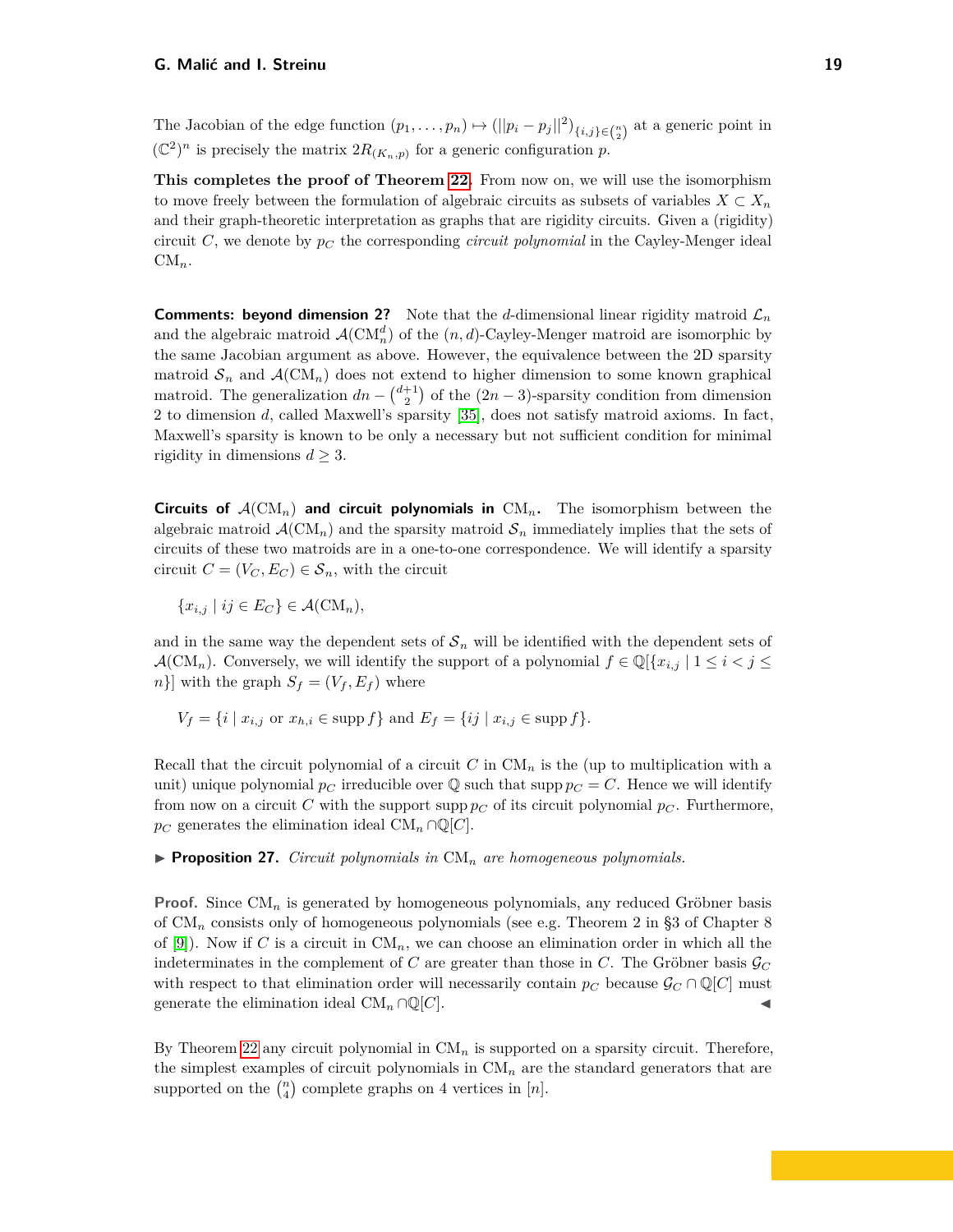**Example: the**  $K_4$  **circuit.** Among the generators of  $CM_n$  we find the smallest circuit polynomials. Their supports are in correspondence with the edges of complete graphs *K*<sup>4</sup> on all subsets of 4 vertices in [*n*]. The *K*<sup>4</sup> circuit polynomial (given below on vertices 1234) is homogeneous of degree 3, has 22 terms and has degree 2 in any of its variables.

$$
p_{K_4^{1234}} = x_{3,4}x_{1,2}^2 + x_{3,4}^2x_{1,2} + x_{1,3}x_{2,3}x_{1,2} - x_{1,4}x_{2,3}x_{1,2} - x_{1,3}x_{2,4}x_{1,2}
$$
  
+  $x_{1,4}^2x_{2,3} + x_{1,3}x_{2,4}^2 + x_{1,4}x_{2,4}x_{1,2} - x_{1,3}x_{3,4}x_{1,2} - x_{1,4}x_{3,4}x_{1,2}$   
+  $x_{1,3}^2x_{2,4} + x_{1,4}x_{2,3}^2 - x_{2,3}x_{3,4}x_{1,2} - x_{2,4}x_{3,4}x_{1,2} + x_{2,3}x_{2,4}x_{3,4}$   
-  $x_{1,3}x_{2,4}x_{3,4} - x_{1,3}x_{1,4}x_{2,3} - x_{1,3}x_{1,4}x_{2,4} - x_{1,3}x_{2,3}x_{2,4}$   
-  $x_{1,4}x_{2,3}x_{2,4} + x_{1,3}x_{1,4}x_{3,4} - x_{1,4}x_{2,3}x_{3,4}$ 

**Cayley-Menger variety.** The (*n, d*)-Cayley-Menger variety can also be obtained from the ideal generated by the  $(d+1) \times (d+1)$  minors of the symmetric  $(n-1) \times (n-1)$  *Gram matrix* [Gram<sub>*i,j*</sub>] on *n* points defined as follows: we first pick one of the points  $\{p_1, \ldots, p_n\}$ as a reference point, say *p<sup>n</sup>* and set

$$
Gram_{i,j} = \frac{1}{2}(x_{i,n} + x_{j,n} - x_{i,j})
$$
 for  $i, j \in \{1, ..., n-1\}$ 

with  $x_{i,i} = 0$  so that  $\text{Gram}_{i,i} = x_{i,n}$ .

For our purposes, it is preferable to work with the Cayley-Menger matrix and the standard generators as there will be no need for a reference point.

**Resultants in the Cayley-Menger ideal.** Let *f, g* be two polynomials in the Cayley-Menger ideal with  $x_{ij}$  one of their common variables. We treat them as polynomials in  $x_{ij}$ , therefore the coefficients are themselves polynomials in the remaining variables. Our *main observation*, which motivated the definition of the combinatorial resultant, is that the entries in the Sylvester matrix are polynomials supported exactly on the variables corresponding to the *combinatorial resultant* of the supports of *f* and *g* on elimination variable (edge) *ij*.

The following lemma, whose proof follows immediately from Proposition [14,](#page-12-1) will be used frequently in the rest of the paper.

<span id="page-19-1"></span>► **Lemma 28.** Let *I* be an ideal in  $\mathbb{Q}[X_n]$ ,  $f, g \in I$  with supports  $S_f = \text{supp } f$  and  $S_g = \text{supp } g$ , *and let*  $x_{ij}$  *be a common variable in*  $S_f \cap S_g$ *. Let S be the combinatorial resultant of the supports*  $S = \text{CRes}(S_f, S_a, ij) \subset X_n$  *(i.e. viewed as a set of variables). Then*  $\text{Res}(f, g, x_{ij}) \in I \cap \mathbb{Q}[S]$ .

**Homogeneous properties.** The standard generators of the Cayley-Menger ideal, in particular those that correspond to *K*<sup>4</sup> graphs, are obviously homogeneous. We apply Proposition [12](#page-11-0) to infer that their resultants are themselves homogeneous polynomials and to compute their homogeneous degrees.

## <span id="page-19-0"></span>**7 Resultants of circuit polynomials**

We are now ready to prove our main result, Theorem [2,](#page-2-1) by showing that combinatorial resultants are the combinatorial analogue of classical polynomial resultants in the following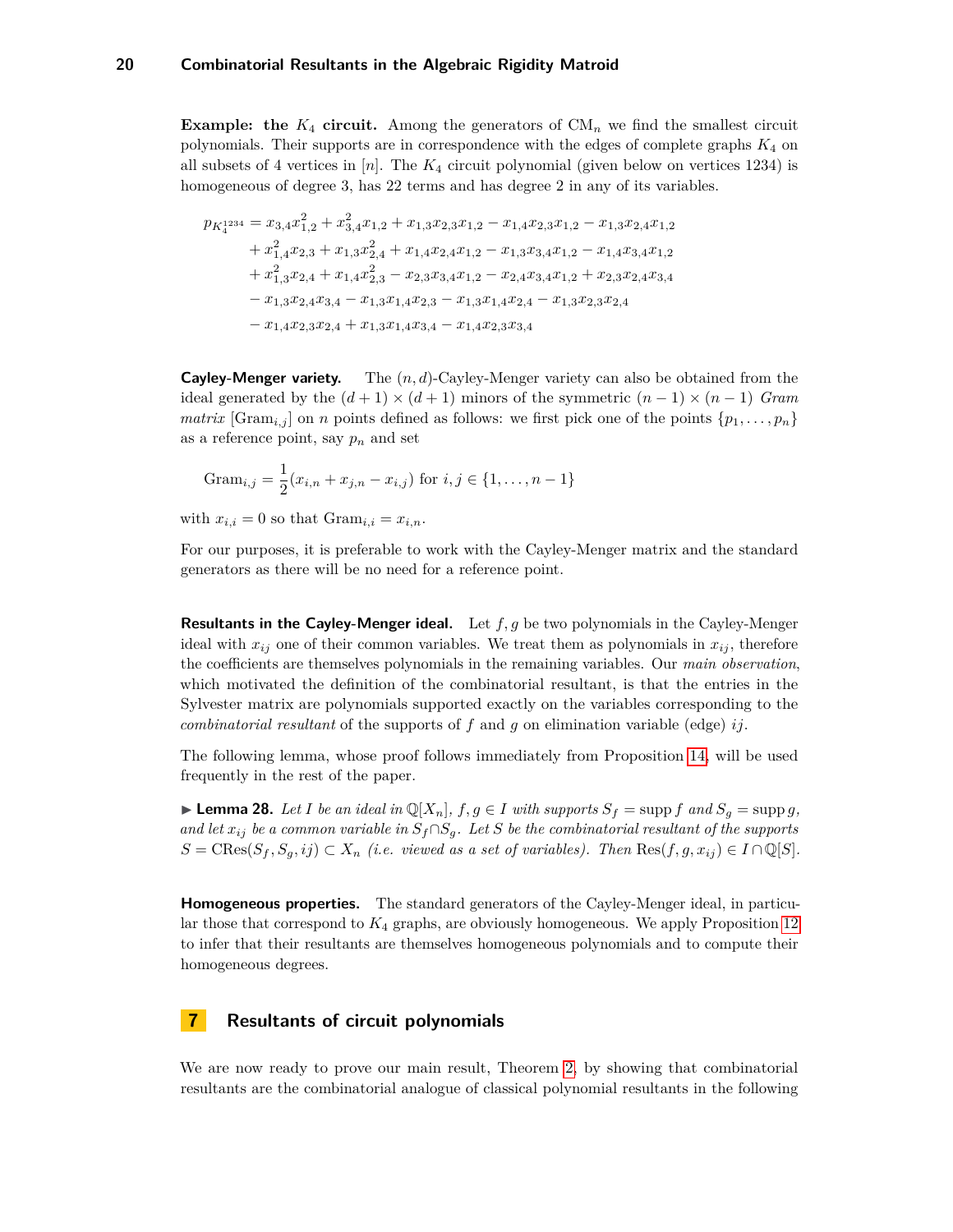sense: if a (rigidity) circuit *C* is obtained as the combinatorial resultant  $\text{CRes}(A, B, e)$  of two circuits *A* and *B* with the edge *e* eliminated, then the resultant  $\text{Res}(p_A, p_B, x_e)$  of circuit polynomials  $p_A$  and  $p_B$  with respect to the indeterminate  $x_e$  is supported on  $C$ and contained in the elimination ideal  $\langle p_C \rangle$  generated by the circuit polynomial  $p_C$ . When  $Res(p_A, p_B, x_e)$  is irreducible then it will be equal to  $p_C$ . However in general  $p_C$  will only be one of its irreducible factors over Q. In fact *exactly one factor* (counted with multiplicity) of Res $(p_A, p_B, x_e)$  can correspond to  $p_C$  and that factor can be deduced by examining the supports of the factors and performing an ideal membership test on those factors that have the support of *p<sup>C</sup>* . Our approach is algorithmic, but its precise complexity analysis depends on answers to a few remaining open questions:

 $\triangleright$  **Open Problem 5.** *Identify sufficient conditions under which*  $\text{Res}(p_A, p_B, x_e)$  *is*  $p_C$ *.* 

 $\triangleright$  **Open Problem 6.** *Identify sufficient conditions for which* Res( $p_A$ ,  $p_B$ ,  $x_e$ ) *has exactly one factor (up to multiplicity) supported on C.*

**Resultants of circuit polynomials.** In this section we refer to a (combinatorial) circuit as a *sparsity* circuit, to avoid confusion with the usage of the same concept (circuit) in the *circuit polynomial*.

**Example 29.** Let A and B be distinct sparsity circuits. The resultant  $\text{Res}(p_A, p_B, x_e)$  of *the circuit polynomials*  $p_A$  *and*  $p_B$  *with respect to a variable*  $x_e \in \text{supp } p_A \cup \text{supp } p_B$  *is a non-constant polynomial in*  $\mathbb{Q}[(\text{supp }p_A \cup \text{supp }p_B) \setminus \{x_e\}].$ 

**Proof.** Circuit polynomials are irreducible over  $\mathbb{Q}$ , hence the resultant of two distinct circuit polynomials is non-zero (by Proposition [10](#page-10-1) in the Appendix).

Let *A* and *B* be distinct sparsity circuits and let  $p_A$  and  $p_B$  be the corresponding circuit polynomials. Assuming  $e \in A \cap B$ , the polynomials  $p_A$  and  $p_B$  belong to the ring  $R[x_e]$ , where  $R = \mathbb{Q}[(\text{supp }p_A \cup \text{supp }p_B) \setminus \{x_e\}].$ 

<span id="page-20-0"></span>**Find 10.** Let C be a sparsity circuit on  $n + 1$  vertices and  $p_C$  its corresponding *circuit polynomial. There exist sparsity circuits A and B on at most n vertices with circuit polynomials*  $p_A$  *and*  $p_B$  *such that*  $p_C$  *is an irreducible factor over*  $\mathbb{Q}$  *of* Res( $p_A, p_B, x_e$ )*, where*  $e \in A \cap B$ *.* 

**Proof.** Given a sparsity circuit *C* on  $n + 1$  vertices we can find two sparsity circuits *A* and *B* on at most *n* vertices such that  $C = \text{CRes}(A, B, e)$  for some  $e \in A \cap B$  by the proof of Theorem [1](#page-2-0) in Section [3.](#page-6-0) Let *p<sup>A</sup>* and *p<sup>B</sup>* be the corresponding circuit polynomials.

The polynomials  $p_A$  and  $p_B$  are contained in  $CM_m$  for some  $m \geq n+1$  and the resultant  $Res(p_A, p_B, x_e)$  is a non-constant polynomial in  $R = \mathbb{Q}[(\text{supp } p_A \cup \text{supp } p_B) \setminus \{x_e\}]$  supported on supp  $p_C$ . Since  $\langle p_A, p_B \rangle \subset \mathrm{CM}_m$ , we have that  $\text{Res}(p_A, p_B, x_e)$  is contained in the elimination ideal  $CM_m \cap \mathbb{Q}[\text{supp }p_C] = \langle p_C \rangle$  (by Lemma [28\)](#page-19-1).

 $\triangleright$  **Corollary 31.** *Under the assumptions of Theorem [30,](#page-20-0) the resultant* Res $(p_A, p_B, x_e)$  *is a circuit polynomial if and only if it is irreducible (over* Q*).*

Indeed, it is not always the case that the resultant of two circuit polynomials, such that its support corresponds to a sparsity circuit is irreducible. Recall from Corollary [8](#page-9-2) that in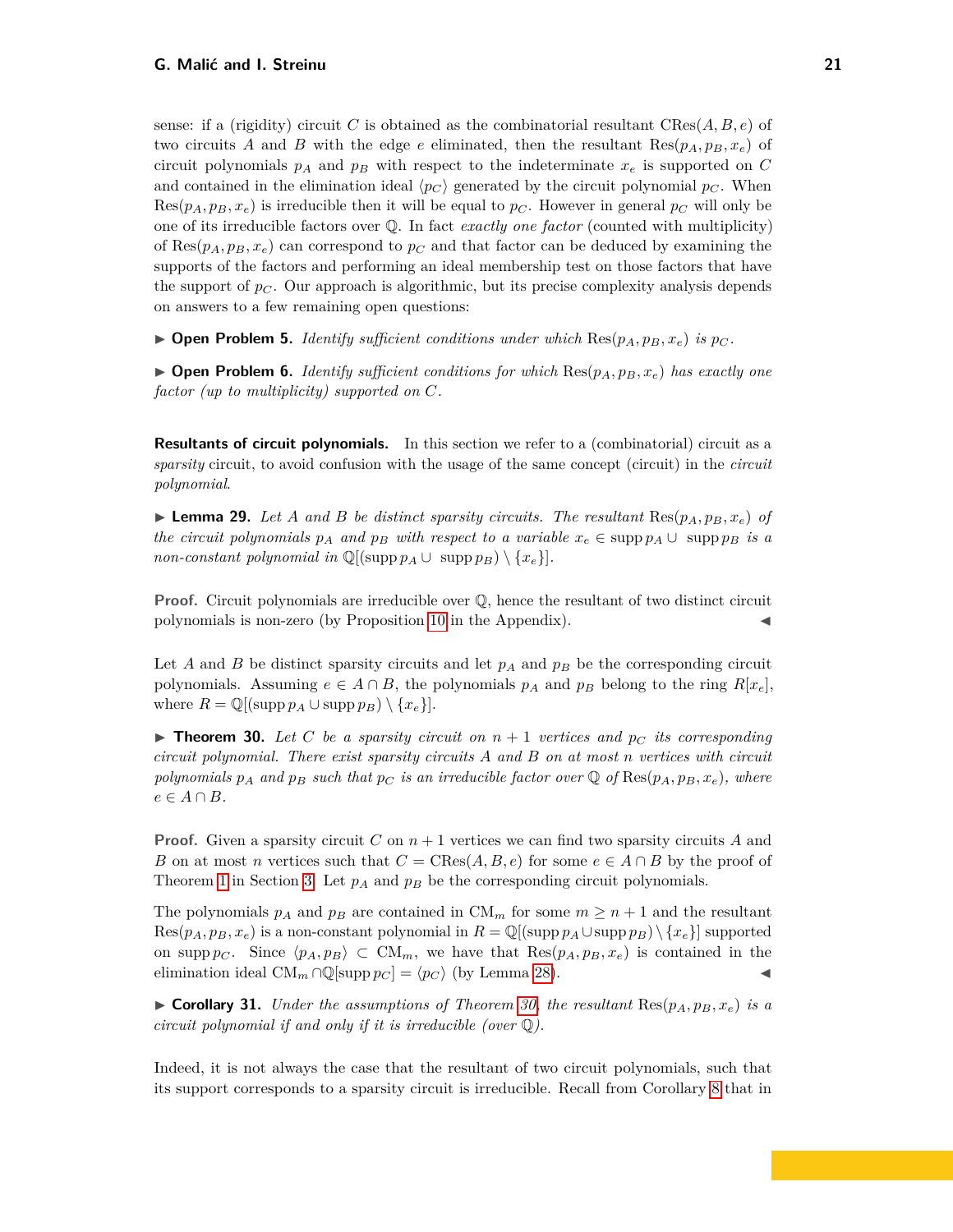general a sparsity circuit *C* can be represented as the combinatorial resultant of two circuits in more than one way. If  $C = \text{CRes}(C_1, C_2, e) = \text{CRes}(C_3, C_4, f)$  and  $p_{C_i}$  for  $i \in \{1, \ldots, 4\}$ are the corresponding circuit polynomials, then  $\text{Res}(p_{C_1}, p_{C_2}, x_e)$  and  $\text{Res}(p_{C_3}, p_{C_4}, x_f)$  will in general be distinct elements of  $\langle p_C \rangle$ . Moreover, the resultant with the higher homogeneous degree must necessarily have a non-trivial factor.

<span id="page-21-0"></span>**Example 32.** Let *C* be the 2-connected circuit  $\{12, 13, 23, 24, 34, 15, 16, 56, 45, 46\}$  as shown in Figure [9.](#page-9-1) This circuit can be obtained as the combinatorial resultant of the circuits *C*<sup>1</sup> and *C*<sup>2</sup> given by the *K*<sup>4</sup> graph on 1234 and 1456, respectively, with the edge 14 eliminated (Figure [9,](#page-9-1) left). It can also be obtained as the combinatorial resultant of the circuits *C*<sup>3</sup> and *C*<sup>4</sup> given by the wheels on 1245 with 3 in the center and 1346 with 5 in the center, with the edge 35 eliminated (Figure [9,](#page-9-1) right). However,  $\text{Res}(p_{C_1}, p_{C_2}, x_{1,4})$  is the resultant of two quadratic polynomials of homogeneous degree 3, whereas  $\text{Res}(p_{C_3}, p_{C_4}, x_{3,5})$  is the resultant of two quartic polynomials of homogeneous degree 8. Therefore, by Proposition [12,](#page-11-0)  $Res(p_{C_1}, p_{C_2}, x_{1,4})$  is homogeneous of degree 8, whereas  $Res(p_{C_3}, p_{C_4}, x_{3,5})$  is of homogeneous degree 48. Both resultants have the same circuit as its supporting set, hence they are both in the elimination ideal  $\langle p_C \rangle$  of CM<sub>6</sub> which is generated by  $\text{Res}(p_{C_1}, p_{C_2}, x_{1,4})$ . Therefore  $\text{Res}(p_{C_1}, p_{C_2}, x_{1,4}) = \alpha \cdot p_C$  and  $\text{Res}(p_{C_3}, p_{C_4}, x_{3,5}) = q \cdot p_C$  where  $\alpha \in \mathbb{Q}$  and q is a nonconstant polynomial in Q[*C*].

We can generalize Example [32](#page-21-0) in the following way. Let *C* be a sparsity circuit on  $n \geq 5$ vertices. Consider the set  $\Gamma_C$  of all possible representations of *C* as a combinatorial resultant of two sparsity circuits *A* and *B* on at most *n* vertices

$$
\Gamma_C = \{(A, B, e) \mid C = \text{CRes}(A, B, e), |V(A)|, |V(B)| \le |V(C)|\}
$$

and the set

$$
\rho_C = \{ \text{Res}(p_A, p_B, x_e) \mid (A, B, e) \in \Gamma_C \}
$$

of all resultants of corresponding circuit polynomials. The circuit polynomial  $p_C$  of the circuit *C* of Example [32](#page-21-0) had the property of being the polynomial in  $\rho_C$  of minimal homogeneous degree. One might therefore conjecture that for any sparsity circuit *C*, the polynomial in *ρ<sup>C</sup>* of minimal homogeneous degree is the circuit polynomial for *C*; in that case no irreducibility check would be required as we can compute the homogeneous degree of  $\text{Res}(p_A, p_B, x_e)$  from the homogeneous degrees and the degrees in  $x_e$  of  $p_A$  and  $p_B$  (Proposition [12\)](#page-11-0). However, we will show in Proposition [36](#page-26-0) that in general the circuit polynomial of a circuit *C* is not necessarily in  $\rho_C$ . This fact leads to the following natural question.

 $\triangleright$  **Open Problem 7.** Let C, A and B be sparsity circuits such that  $C = \text{CRes}(A, B, e)$  with  $p_C$ ,  $p_A$  and  $p_B$  the corresponding circuit polynomials. Under which conditions on A, B,  $p_A$  $\alpha$ *nd*  $p_B$  *is*  $\text{Res}(p_A, p_B, x_e) = \alpha \cdot p_C$  *for some*  $\alpha \in \mathbb{Q}$ ?

**Algorithms: determining the circuit polynomial from the resultant.** If  $\text{Res}(p_A, p_B, x_e)$  is not irreducible, then (up to multiplicity) exactly one of its irreducible factors (over  $\mathbb{Q}$ ) is in  $CM_n$ , and that factor is precisely the circuit polynomial  $p_C$ . This factor can be deduced in two steps: an analysis of the supports of the factors and an ideal membership test.

**Step 1:** analysing the supports of the irreducible factors. If  $C = \text{CRes}(A, B, e)$  then we know that *C* and supp  $p_C$  are identified. Recall that the elimination ideal  $\langle p_C \rangle$  is an ideal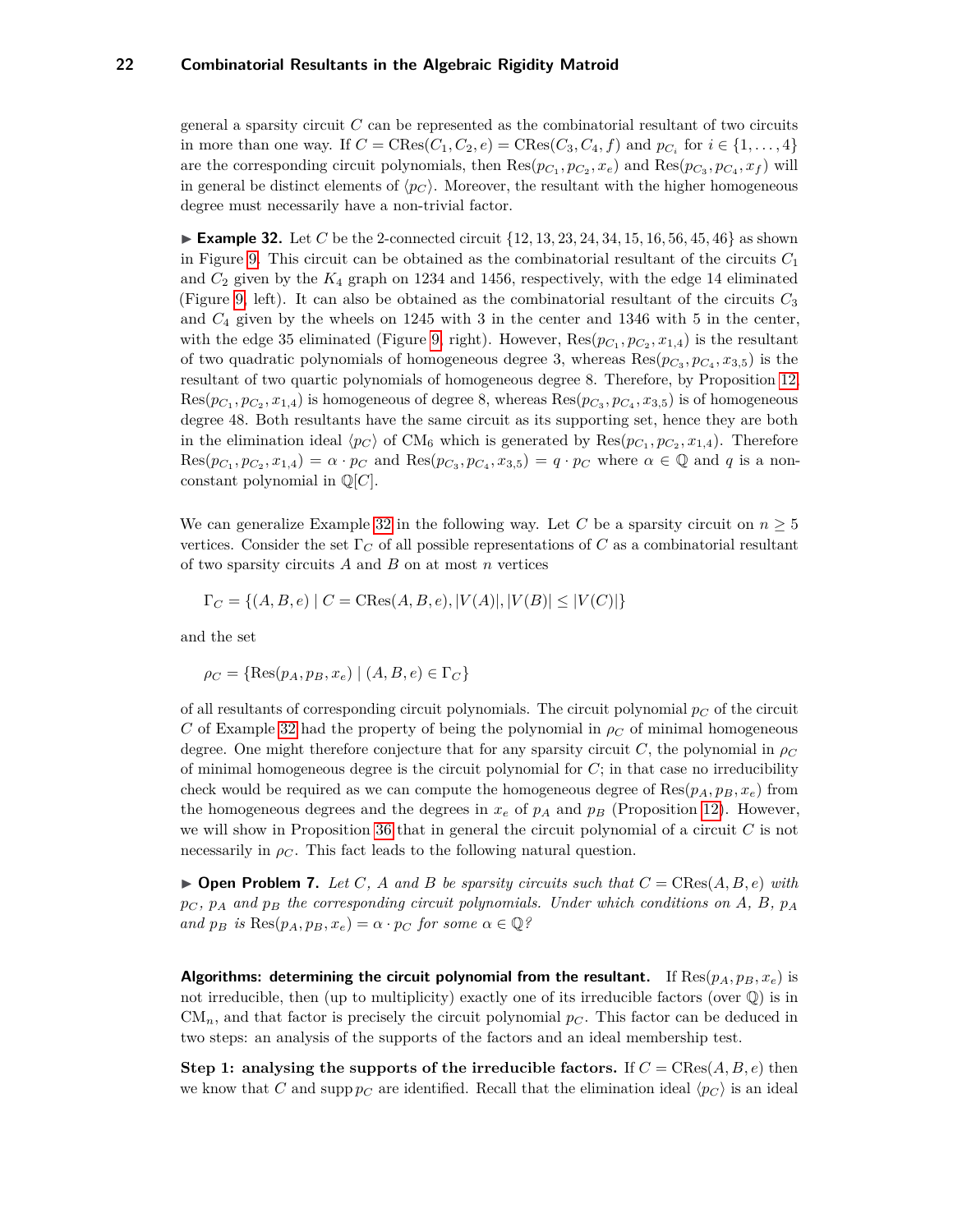of  $\mathbb{Q}[C]$ , and since  $\text{Res}(p_A, p_B, x_e) \in \langle p_C \rangle$ , any irreducible factor (over  $\mathbb{Q}$ ) of this resultant is supported on a subset of supp  $p_C$  that is not necessarily proper. At least one these factors must be supported on exactly supp  $p_C$ , and if there is only one such factor, then that factor must be  $p_C$ . Otherwise, we proceed to Step 2.

**Step 2: ideal membership test.** Take into consideration only those irreducible factors of Res $(p_A, p_B, x_e)$  that are supported on supp  $p_C$ . Test each factor for membership in  $CM_n$ via a Gröbner basis algorithm with respect to some monomial order, not necessarily an elimination order. The first factor determined to be in  $CM_n$  is  $p_C$ .

**Algorithm 2** Circuit polynomial: resultant step

**Input**: Circuits *A*, *B* and edge *e* such that  $C = \text{CRes}(A, B, e)$ . Circuit polynomials  $p_A$  and  $p_B$  and elimination variable  $x_e$ . **Output**: Circuit polynomial  $p_C$  for  $C$ . 1: Compute the resultant  $p = \text{Res}(p_A, p_B, x_e)$ . 2: **if** *p* is irreducible **then** 3:  $p_C = p$  **return**  $p_C$ 4: **else** 5: factors = factorize *p* over  $\mathbb{Q}$ 6: factors = discard factors with support not equal to *C* 7: **if** exactly one remaining factor (possibly with multiplicity) **then** 8:  $p_C =$  the unique factor supported on  $C$ 9: **else** 10: apply a test of membership in the *CM* ideal on the remaining factors 11:  $p_C =$  unique factor for which ideal membership test succeeded 12: **return**  $p_C$ 13: **end if** 14: **end if**

Every circuit polynomial can inductively be computed from the circuit polynomials supported on complete graphs on 4 vertices by repeatedly calculating resultants and applying steps 1 and 2. Hence we can preform all the computations in a prime ideal that is minimal over an ideal generated only by circuit polynomials of complete graphs on 4 vertices. In order to define this ideal we first define the following tree.

Let *C* be a sparsity circuit on *n* vertices and  $T_C$  a resultant tree for *C*. Denote by supp  $T_C$ the union of the supports of all leaves in  $T_C$ :

 $\sup p T_C = \{x_{i,j} | \{i,j\} \text{ is an edge of a leaf in } T_C\}.$ 

Consider in  $S_{T_C} = \mathbb{C}[\sup p T_C]$  the ideal

 $K_{T_C} = \langle \{p_K \text{ is a circuit polynomial in } CM_n \mid K \text{ is a leaf of } T_C \} \rangle$ 

generated by all circuit polynomials supported on the complete graphs on 4 vertices that appear in  $T_C$ . This ideal need not be prime (see Proposition [36\)](#page-26-0), however it always has at least one minimal prime ideal  $P_{T_C}$  above it.

 $\blacktriangleright$  **Theorem 33.** Let C be a sparsity circuit on n vertices,  $T_C$  a resultant tree for C and  $p_C \in \text{CM}_n$  *its circuit polynomial. If*  $P_{T_C}$  *is a minimal prime ideal over*  $K_{T_C}$ , *then*  $p_C \in P_{T_C}$ *.*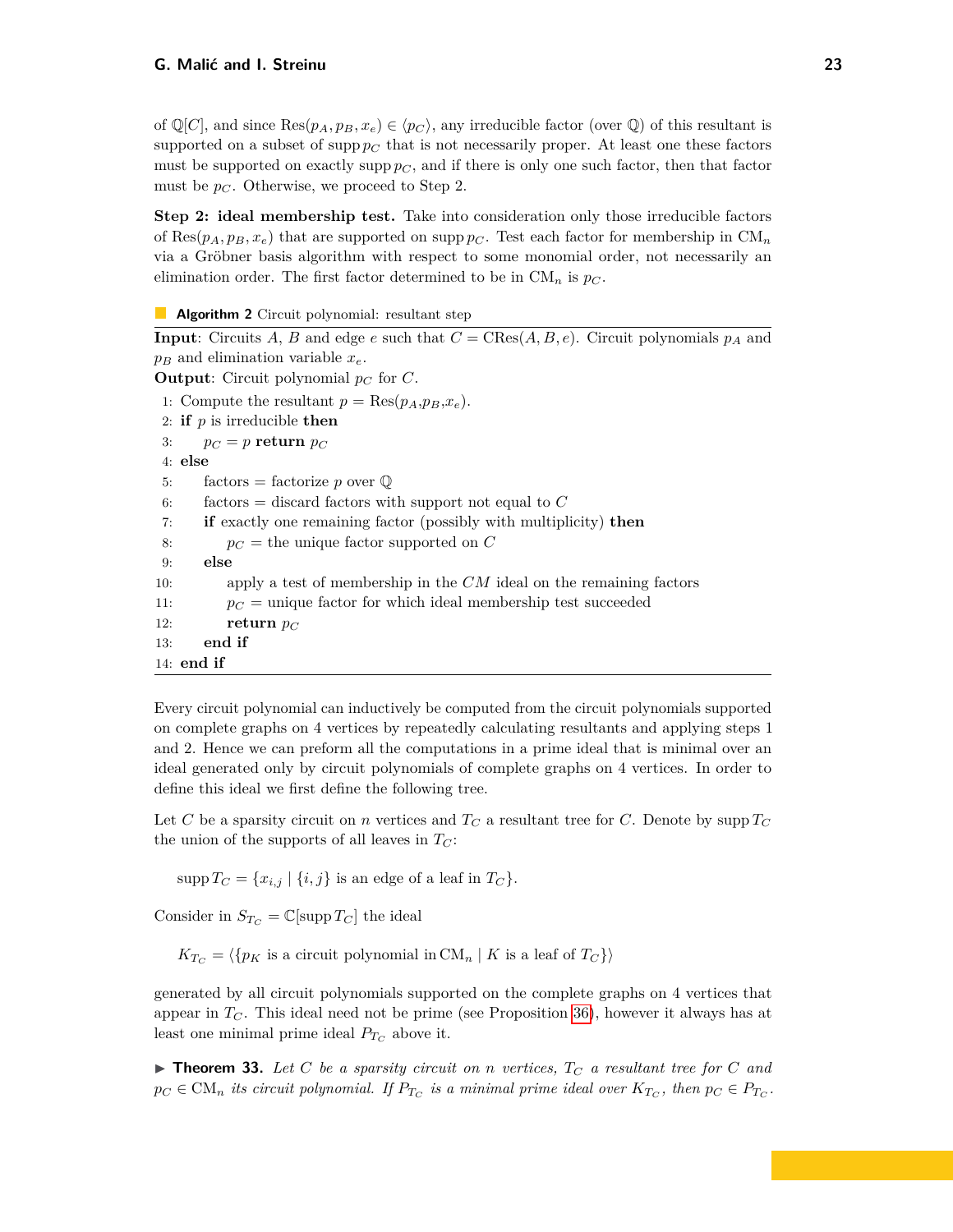**Proof.** By assumption the circuit polynomials of the leaves of  $T_C$  are in  $P_{T_C}$ . By computing the resultants along the tree  $T_C$ , at each node  $C_i$  we obtain a polynomial  $r_i \in P_{T_C}$  that has the circuit polynomial  $p_{C_i}$  of  $C_i$  as a factor. Since  $P_{T_C}$  is a prime ideal and  $P_{T_C} \cap \mathbb{Q}[C_i] \subseteq$  $CM_n \cap \mathbb{Q}[C_i] = \langle p_{C_i} \rangle$  it follows that the only irreducible factor of  $r_i$  that can be in  $P_{T_C}$  is  $p_{C_i}$ . Therefore  $p_C \in P_{T_C}$ . John Paris, John Paris, John Paris, John Paris, John Paris, John Paris, John Paris, John Paris, John Paris,

Note that we can either perform a factorization and a membership test in the ideal  $P_{T_C}$  at each node, or we can can preform these two operations only once at the root of  $T_C$  because of the multiplicativity of resultants (Proposition [9](#page-10-2) (ii)). In both cases we have to compute a minimal prime ideal over  $K_{T_C}$  which requires a Gröbner basis computation (see [\[10\]](#page-29-15) for a survey of methods for computing prime ideals minimal over a given ideal), although both options have their advantages and drawbacks:

- by factorizing the resultant  $r_i$  and applying an ideal membership test to its factors at each node  $C_i$ , we can discard unnecessary factors and carry to the parent level only the circuit polynomial  $p_{C_i}$ , reducing the complexity of the subsequent computation of the resultant in the parent node of *C<sup>i</sup>* . The drawback is that we have to preform a factorization at every non-leaf node, and a membership tests at every node at which the resultant has distinct factors.
- By choosing to forgo factorization and an ideal membership test at each node except the m. root, we have to perform only one factorization and only one ideal membership test at the root of  $T_C$  for the resultant  $\text{Res}(A, B, x_e)$  with respect to some common indeterminate  $x_e$ , where *A* and *B* themselves are resultants of resultants obtained in the previous levels. However, the drawback is that not just the factorization, but even the computation of Res(*A, B, xe*) itself becomes very difficult.

**Comments on complexity.** The main bottleneck in our approach for computing circuit polynomials is that we still have to compute a Gröbner basis with respect to some monomial order in order to apply an ideal membership test. It is difficult to know a priori which monomial order will be the most efficient. However in practice elimination orders, necessary for the general method for computing elimination ideals, behave badly (see [\[2,](#page-29-16) Section 4] and the Section *Complexity Issues* in [\[9,](#page-29-7) §10 of Chapter 2]) while graded orders show better performance but cannot be used to compute elimination ideals.

Our approach however avoids the use of an elimination order, requires only one elimination step that is obtained with resultants, and is followed by a factorization with a potential ideal membership test that can be preformed with respect to *any* monomial order. Hence we are free to choose a monomial order for  $CM_n$  that we expect to have better performance than an elimination order.

A measure of complexity of a Gröbner basis computation is given by bounds on the total degrees<sup>[2](#page-23-0)</sup> of polynomials in the basis, with an exponential lower bound and a doubly exponential upper bound in the number of indeterminates of the underlying ring (see the recent survey [\[37\]](#page-30-19)). In particular, Dubé [\[12\]](#page-29-17) gives the following bound.

**Find 14.** ([\[12\]](#page-29-17)) Let  $I = \langle f_1, \ldots, f_s \rangle$  be an ideal of  $R[x_1, \ldots, x_n]$ , where R is a ring *and*  $s, n \geq 1$ *. If d is the maximum of the total degrees of polynomials in*  $\{f_1, \ldots, f_s\}$ *, then* 

<span id="page-23-0"></span> $2\degree$  The total degree of a polynomial is the maximum of the homogeneous degrees of its monomials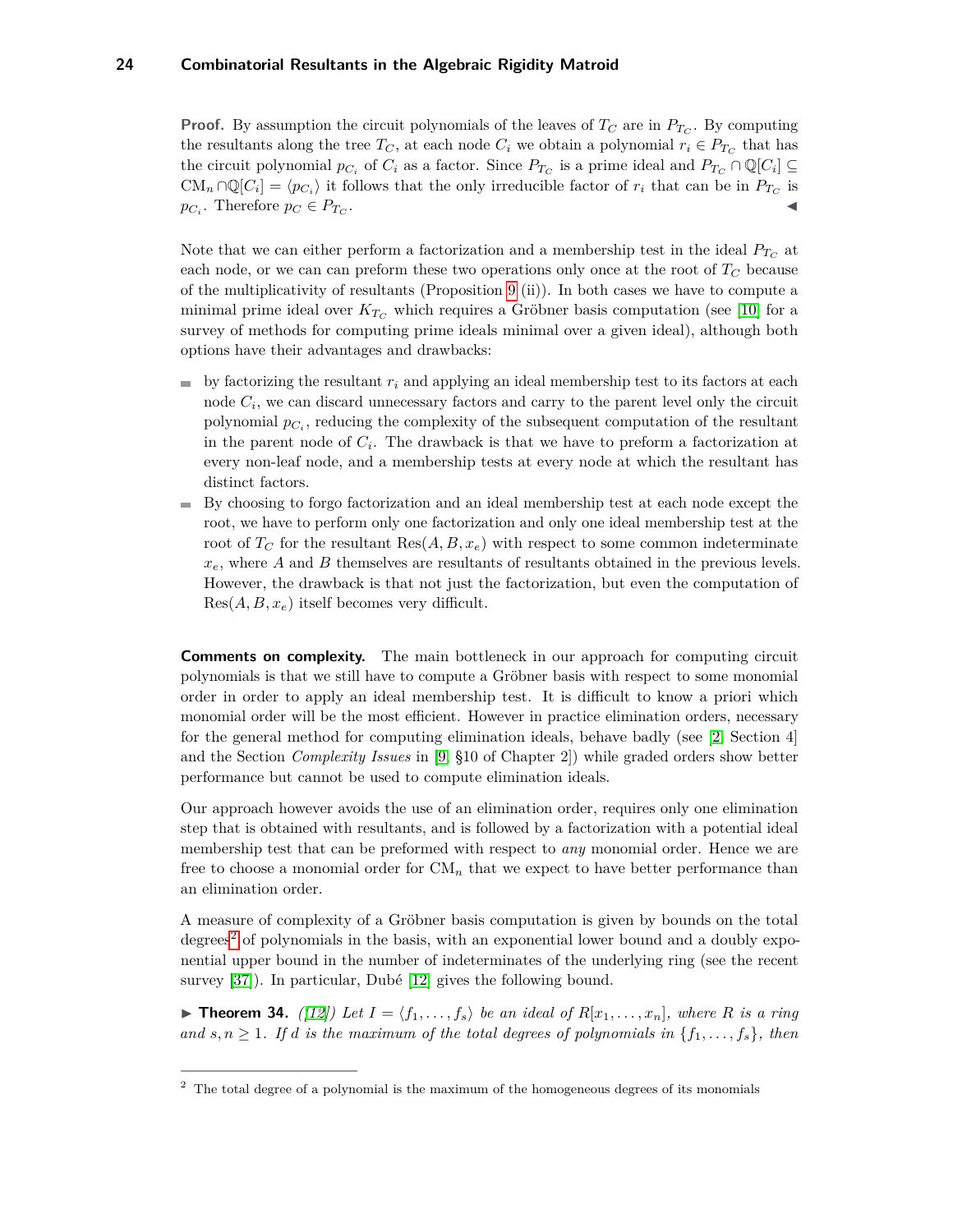*every reduced Gröbner basis B of I with respect to an monomial order consists of polynomials*  $g \in B$  *satisfying* 

$$
\deg(g) \le 2\left(\frac{d^2}{2} + d\right)^{2^{n-1}}.
$$

With respect to  $CM_n$  for  $n \geq 5$  the standard generators are of homogeneous degree 3, 4 and 5, therefore this bound is  $2(25/2+5)^{2^{\binom{n}{2}-1}}$ .

For large *n* there will be circuits  $C$  on  $n$  vertices that have a resultant tree  $T_C$  such that  $|\sup T_C|$  is relatively small compared to  $\binom{n}{2}$ . In that case it can be more feasible to preform Gröbner basis computations in the lower-dimensional ring  $\mathbb{Q}[\sup T_C]$  than to compute a Gröbner basis for  $CM_n$  in the ring on  $\binom{n}{2}$  indeterminates; first we have to compute a Gröbner basis for  $K_{T_C}$  which has Dubé's bound reduced to  $2(9/2+3)^{2^{|\text{supp }T_C|-1}}$ , and use that basis to compute a Gröbner basis for  $P_{T_C}$ .

Mayr and Ritscher [\[36\]](#page-30-20) have shown that the total degrees of the polynomials in the Gröbner basis *B* are bounded doubly-exponentially in the dimension of *I*.

 $\blacktriangleright$  **Theorem 35.** *([\[36\]](#page-30-20))* Let  $I = \langle f_1, \ldots, f_s \rangle$  be an ideal of  $k[x_1, \ldots, x_n]$ , where k is an infinite *field and*  $s, n \geq 1$ *. If d is the maximum of the total degrees of polynomials in*  $\{f_1, \ldots, f_s\}$ *, then every reduced Gröbner basis B of I with respect to an monomial order consists of polynomials*  $g \in B$  *satisfying* 

*.*

$$
\deg(g) \leq 2 \left(\frac{1}{2} \left(d^{2(\operatorname{codim} I)^2} + d\right)\right)^{2^{\operatorname{dim} I}}
$$

Thus a strategy of computing a circuit polynomial of a circuit *C* on *n* vertices is to find the ideal  $P_{T_C}$  of least possible dimension (which cannot be smaller than  $2n-3$ ). If the dimension of  $P_{T_C}$  is the best possible, i.e. equal to  $2n-3$ , then its codimension is also smaller than the codimension of  $CM_n$  because the underlying ring of  $P_{T_C}$  has less than  $\binom{n}{2}$  indeterminates. Therefore, when dim  $P_{T_C} = 2n - 3$  the Mayr-Ritscher bound for  $P_{T_C}$  will be smaller than the bound for  $CM_n$  even though we also have dim  $CM_n = 2n - 3$ . However, determining the dimension of an ideal in general requires polynomial space [\[4\]](#page-29-18).

## <span id="page-24-0"></span>**8 Experiments**

**Computation of circuit polynomials via Gröbner bases.** In principle a circuit polynomial  $p \in CM_n$  can be computed by computing a Gröbner basis  $\mathcal{G}_{CM_n}$  for  $CM_n$  with respect to an *elimination order*<sup>[3](#page-24-1)</sup> on the set  $\{x_{i,j} | 1 \leq i < j \leq n\}$  in which all the indeterminates in supp *p* are greater than all the indeterminates in its complement.

Given  $\mathcal{G}_{\text{CM}_n}$  it is straightforward to determine a Gröbner basis  $\mathcal{G}_{(p)}$  for the ideal  $\langle p \rangle =$  $CM_n \cap \mathbb{C}[\text{supp } p]$ : it is the intersection

 $\mathcal{G}_{\langle p \rangle} = \mathcal{G}_{\mathrm{CM}_n} \cap \mathbb{C}[\mathrm{supp}\, p].$ 

<span id="page-24-1"></span><sup>3</sup> See Excercises 5 and 6 in §1 of Chapter 3 in [\[9\]](#page-29-7)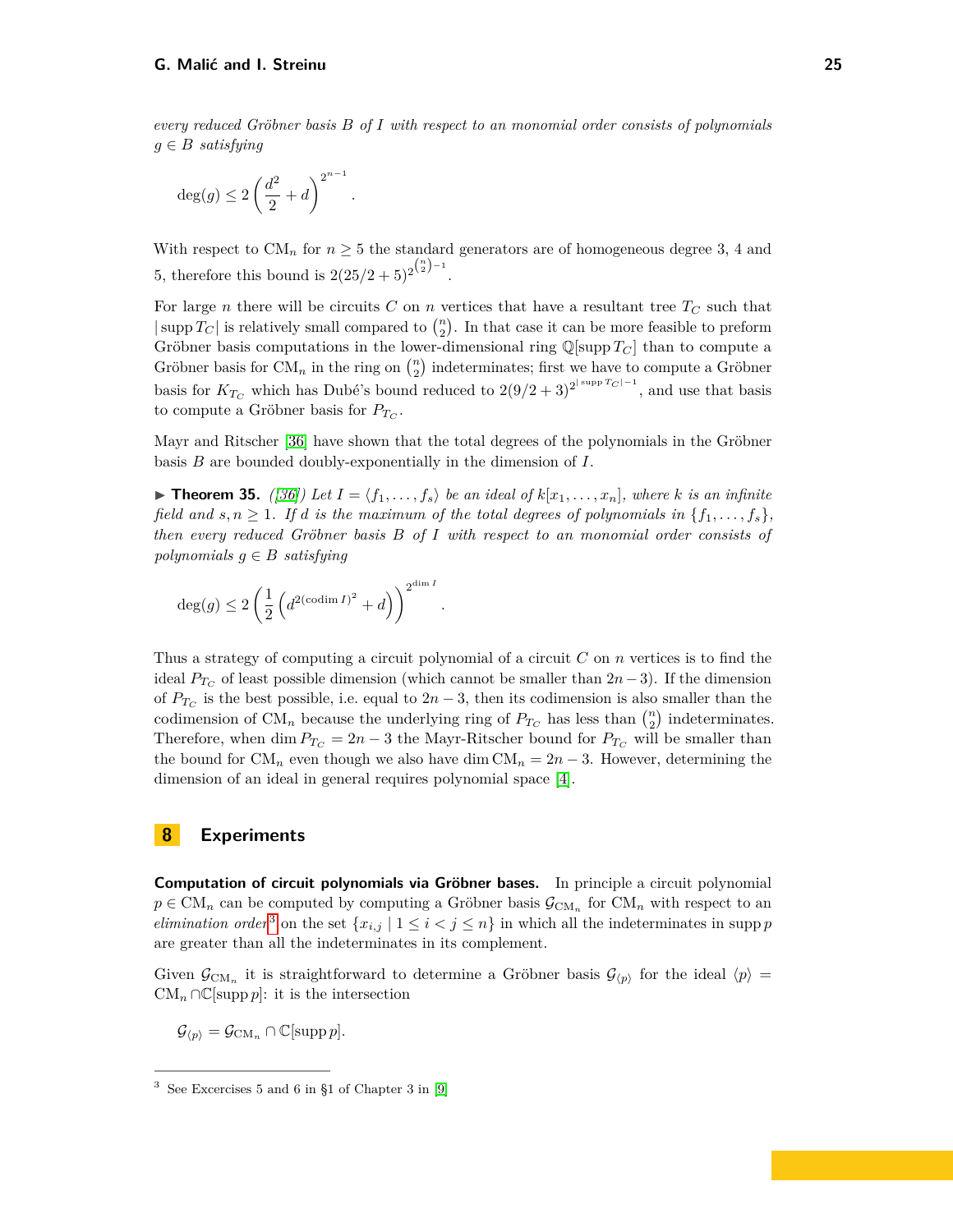Therefore, the only element in  $\mathcal{G}_{\text{CM}_n}$  supported on supp *p* is precisely *p*, possibly multiplied by a non-zero scalar.

The complexity and performance of algorithms for computing Gröbner bases depends heavily on the choice of a monomial order. The method described above holds only for elimination orders which in practice often quickly become infeasible. In general, the main problems of Elimination Theory, such as the Ideal Triviality Problem, the Ideal Membership Problem for Complete Intersections, the Radical Membership Problem, the General Elimination Problem, and the Noether Normalization are in the PSPACE compelxity class [\[34\]](#page-30-21).

In the particular case of Cayley-Menger ideals  $CM_n$ , already for  $n = 6$  we were not able to compute[4](#page-25-0) a Gröbner basis with respect to an elimination order, neither within Mathematica nor within Macaulay2. Nevertheless, in the next Section [7](#page-19-0) we will present a more efficient method for computing circuit polynomials that allowed us to compute all circuit polynomials for  $CM_{6}$ .

**Circuit polynomials in**  $CM<sub>6</sub>$ . We demonstrate now the effectiveness of our method for computing circuit polynomials by computing all the circuit polynomials in  $CM_6$ . These polynomials are supported on six types of graphs: a *K*4, a wheel on 4 vertices, a wheel on 5 vertices, a 2-dimensional "double banana", the Desargues-plus-one-edge graph, and the *K*3*,*3-plus-one-edge graph. These graphs are shown in Fig. [5](#page-6-1) and Fig. [2.](#page-5-0) To the best of our knowledge, except for the circuit polynomial of a *K*<sup>4</sup> graph which is the unique minor generating CM4, these circuit polynomials have not been computed before.

**The**  $K_4$  **circuits.** The circuit polynomial for the  $K_4$  graph on the vertices 1234 is the (up) to a multiplication with a scalar) unique generator of  $CM<sub>4</sub>$  given by

$$
p_{K_4^{1234}} = x_{3,4}x_{1,2}^2 + x_{3,4}^2x_{1,2} + x_{1,3}x_{2,3}x_{1,2} - x_{1,4}x_{2,3}x_{1,2} - x_{1,3}x_{2,4}x_{1,2}
$$
  
+  $x_{1,4}^2x_{2,3} + x_{1,3}x_{2,4}^2 + x_{1,4}x_{2,4}x_{1,2} - x_{1,3}x_{3,4}x_{1,2} - x_{1,4}x_{3,4}x_{1,2}$   
+  $x_{1,3}^2x_{2,4} + x_{1,4}x_{2,3}^2 - x_{2,3}x_{3,4}x_{1,2} - x_{2,4}x_{3,4}x_{1,2} + x_{2,3}x_{2,4}x_{3,4}$   
-  $x_{1,3}x_{2,4}x_{3,4} - x_{1,3}x_{1,4}x_{2,3} - x_{1,3}x_{1,4}x_{2,4} - x_{1,3}x_{2,3}x_{2,4}$   
-  $x_{1,4}x_{2,3}x_{2,4} + x_{1,3}x_{1,4}x_{3,4} - x_{1,4}x_{2,3}x_{3,4}.$ 

This polynomial has 22 terms, its homogeneous degree is 3, and it is of degree 2 in any of its variables.

**Wheel on 4 vertices.** The circuit polynomial  $p_{W^{1234,5}}$  supported on the wheel  $W^{1234,5}$  on vertices 1234 with 5 in the centre is the resultant  $Res(p_{K_4^{1245}}, p_{K_4^{2345}}, x_{2,4})$ , where  $p_{K_4^{1245}}$  and  $p_{K_4^{2345}}$  are circuit polynomials supported on  $K_4$  on the vertices 1245 and 2345, respectively. It can be verified with a computer algebra package that this resultant is irreducible.

This polynomial has 843 terms, its homogeneous degree is 8, and it is of degree 4 in each of its variables.

<span id="page-25-0"></span><sup>4</sup> The two computers that we used scored 2.43 and 2.92 on Mathematica's V12.1.1.0 Benchmark Report, considerably higher than the highest score of 1.89 that the report is comparing against.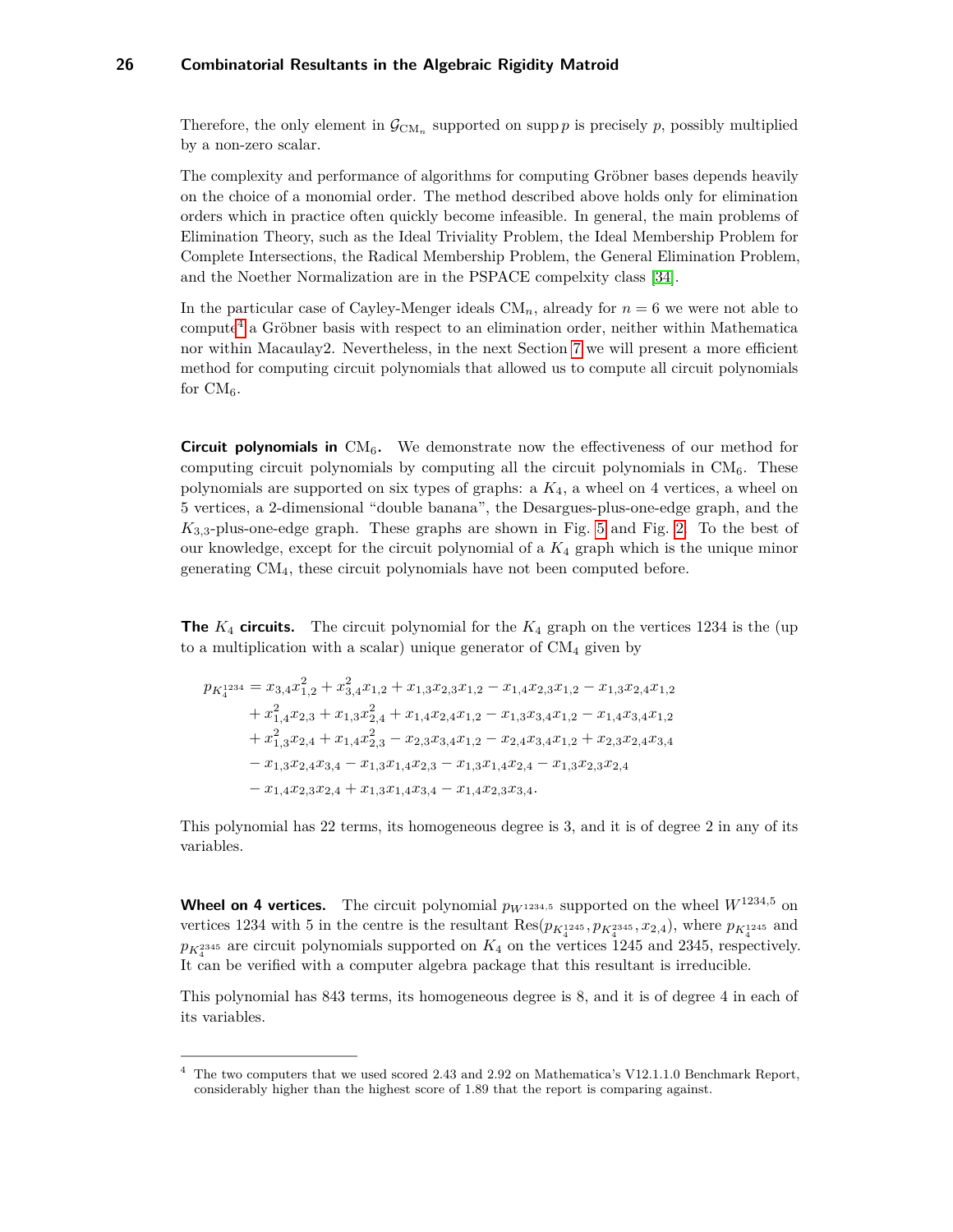**The "2D double banana".** The circuit polynomial supported on the 2D double banana  $\{12, 13, 23, 24, 34, 15, 16, 56, 45, 46\}$  is the resultant  $\text{Res}(p_{K_4^{1234}}, p_{K_4^{1456}}, x_{1,4})$ , where  $p_{K_4^{1234}}$  and  $p_{K_4^{1456}}$  are circuit polynomials supported on  $K_4$  on the vertices 1245 and 2345, respectively. It can be verified with a computer algebra package that this resultant is irreducible.

This polynomial has 1752 terms, its homogeneous degree is 8, and it is of degree 4 in each of its variables.

**Wheel on 5 vertices.** The circuit polynomial  $p_{W^{12345,6}}$  supported on the wheel  $W^{12345,6}$  on vertices 12345 with 6 in the centre is the resultant  $\text{Res}(p_{W^{1245,6}}, p_{K_4^{2346}}, x_{2,4})$ , where  $p_{W^{1245,6}}$ and  $p_{K_4^{2346}}$  are circuit polynomials supported on the wheel  $W^{1245,6}$  on the four vertices 1245 with 6 in the centre and the  $K_4$  on te vertices 2345, respectively. It can be verified with a computer algebra package that this resultant is irreducible.

This polynomial has 273123 terms, its homogeneous degree is 20, and it is of degree 8 in each of its variables.

**The Desargues-plus-one circuit.** Let *D* be the Desargues graph {12*,* 14*,* 15*,* 23*,* 26*,* 34*,* 36*,* 45, 56}. The graph *D* can be completed to a circuit by adjoining to it exactly one of the edges in the set {13*,* 16*,* 24*,* 25*,* 35*,* 46}, however all choices result in isomorphic graphs. We will therefore only show how to obtain the circuit polynomial *pD*∪{16} as the other circuit polynomials can be obtained by appropriate relabeling.

The circuit polynomial  $p_{D \cup \{16\}}$  is the resultant  $\text{Res}(p_{W^{1234,5}}, p_{K_4^{1245}}, x_{2,5})$ . Its irreducibility can be verified with a computer algebra package. It has 658175 terms, its homogeneous degree is 20, it is of degree 12 in the variable  $x_{1,6}$  and of degree 8 in the remaining variables.

**The**  $K_{3,3}$ -plus-one circuit. Consider the complete bipartite graph  $K_{3,3}$  on the vertex partition  $\{1,4,5\} \cup \{2,3,6\}$ . It can be completed to a circuit by adjoining to it exactly one of the edges in the set {14*,* 15*,* 45*,* 23*,* 26*,* 36}, say 45, and as in the case of the Desargues-plus-one circuit, any other choice will result in a graph isomorphic to  $K_{3,3} \cup \{45\}.$ 

The circuit polynomial  $p_{K_{3,3},\cup\{45\}}$  is an irreducible polynomial with 1018050 terms, of homogeneous degree 18, and of degree 8 in each of its variables.

<span id="page-26-0"></span>**► Proposition 36.** *The circuit polynomial*  $p_{K_{3,3}\cup\{45\}}$  *can not be obtained directly as the resultant of two circuit polynomials supported on circuits with 6 or less vertices.*

Here by directly we mean that no choice of two circuit polynomials on at most 6 vertices will give an irreducible resultant supported on  $K_{3,3} \cup \{45\}.$ 

**Proof.** Let  $p_1$  and  $p_2$  be any two circuit polynomials supported on a circuit with 6 or less vertices. Consider the resultant  $\text{Res}(p_1, p_2, x_e)$  for some common variable  $x_e$ . Let  $h_1$  and  $h_2$ be the homogeneous degrees, and let  $d_1$  and  $d_2$  be the degrees in  $x_e$  of  $p_1$  and  $p_2$ , respectively.

By Proposition [12,](#page-11-0) the homogeneous degree of Res $(p_1, p_2, x_e)$  is  $h_1d_2 + h_2d_1 - d_1d_2$ , so if  $Res(p_1, p_2, x_e) = p_{K_{3,3}, \cup \{45\}}$ , then  $h_1d_2 + h_2d_1 - d_1d_2 = 18$ . However, the only possible choices for  $(h_i, d_i)$  are  $(3, 2)$ ,  $(8, 4)$ ,  $(18, 8)$ ,  $(20, 8)$  and  $(20, 12)$  (say which graph they correspond to), none of which result with  $h_1d_2 + h_2d_1 - d_1d_2 = 18$ .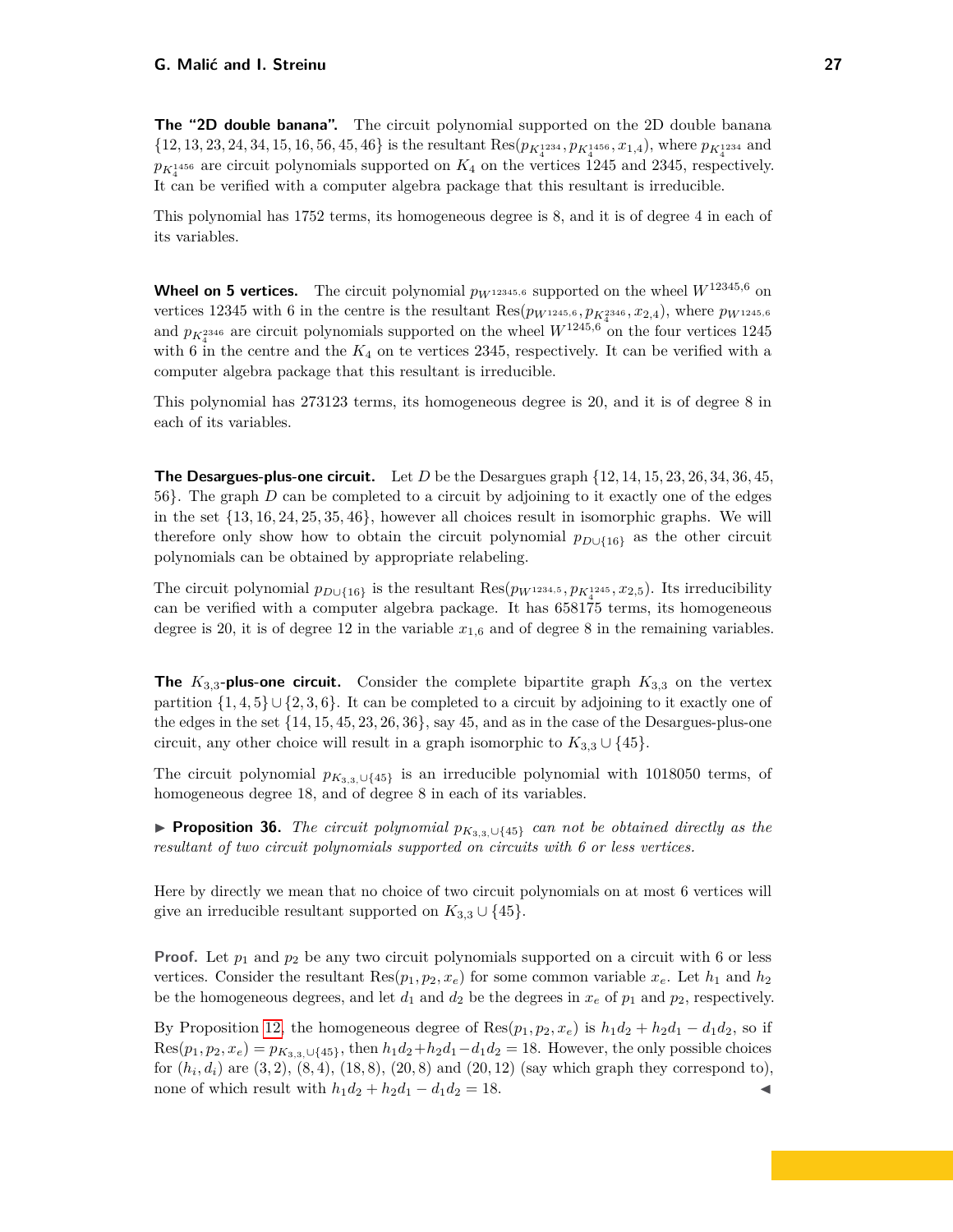However,  $K_{3,3} \cup \{45\}$  is the combinatorial resultant of the wheels  $W^{1234,5}$  and  $W^{1346,5}$  on 1234 with 5 in the centre, and on 1346 with 5 in the centre, respectively, with the edge 15 eliminated. Since  $p_{W^{1234,5}}$  and  $p_{W^{1346,5}}$  are of homogeneous degree 8, and have degree 4 in  $x_{1,5}$ , it follows from Proposition [12](#page-11-0) that  $Res(p_{W^{1234,5}}, p_{W^{1346,5}}, x_{1,5})$  has homogeneous degree 48, hence  $p_{K_{3,3}\cup\{45\}}$  appears in Res( $p_{W^{1234,5}}$ ,  $p_{W^{1346,5}}$ ,  $x_{1,5}$ ) as a factor, with multiplicity not greater than 2.

We were not able to compute the resultant  $\text{Res}(p_{W^{1234,5}}, p_{W^{1346,5}}, x_{1.5})$  before our machines ran out of memory. We are currently exploring a High Performance Computer platform to test the limits of our method. Meanwhile, we developed an extension of our algorithm [\[32\]](#page-30-22) and computed  $p_{K_3}$ <sub>3∪{45}</sub> with it.

# <span id="page-27-0"></span>**9 Concluding Remarks**

In this paper we introduced the combinatorial resultant operation, analogous to the classical resultant of polynomials. To demonstrate the effectiveness of our method we conclude by listing in Table [1](#page-28-1) the circuit polynomials that we could compute within a reasonable amount of time. The most challenging was the *K*3*,*3-plus-one circuit, which required an extension of the method presented here: this *extended resultant* is the topic of an upcoming paper [\[32\]](#page-30-22).

However, this method still has computational drawbacks in the sense that it requires an irreducibility check, with a possible further factorization and an ideal membership test for those factors that have the support of a circuit.

Ideally we would like to detect combinatorially when a resultant of two circuit polynomials that has the support of a circuit will be irreducible. The absolute irreducibility test of Gao [\[17\]](#page-29-19) which states that a polynomial is absolutely irreducible if and only if its Newton polytope is integrally indecomposable, in conjunction with the description of the Newton polytope of the resultant of two polynomials by Gelfand, Kapranov and Zelevinsky [\[18,](#page-29-20) [19\]](#page-29-5) gives a combinatorial criterion for absolute irreducibility, but not for irreducibility over Q. However, not every circuit polynomial is absolutely irreducible, for example the circuit polynomial of a wheel on 4 vertices is irreducible over  $\mathbb Q$  but not absolutely irreducible.

**What we observed in practice.** It is worthwhile to note that whenever in our computations we had to decide which factor of a resultant belonged to  $CM_n$  we never had to preform an ideal membership test. It was always sufficient to inspect only the supports of the irreducible factors of the resultant, and in all cases we had the situation where all but one irreducible factor were supported on Laman graphs, and one factor was supported on a dependent set. It seems unlikely that this is the general case, and it would be of interest to determine under which conditions does the resultant have exactly one factor (up to multiplicity) supported on a dependent set in  $\mathcal{A}(\mathrm{CM}_n)$ .

We conclude the paper with a list of open problems about the algebraic and geometric structure of the resultant of two circuit polynomials.

**• Open Problem 8.** Let C, A and B be sparsity circuits such that  $C = \text{CRes}(A, B, e)$ . Let  $p_C$ ,  $p_A$  and  $p_B$  be the corresponding circuit polynomials and assume that  $\text{Res}(p_A, p_B, x_e)$  *is reducible.*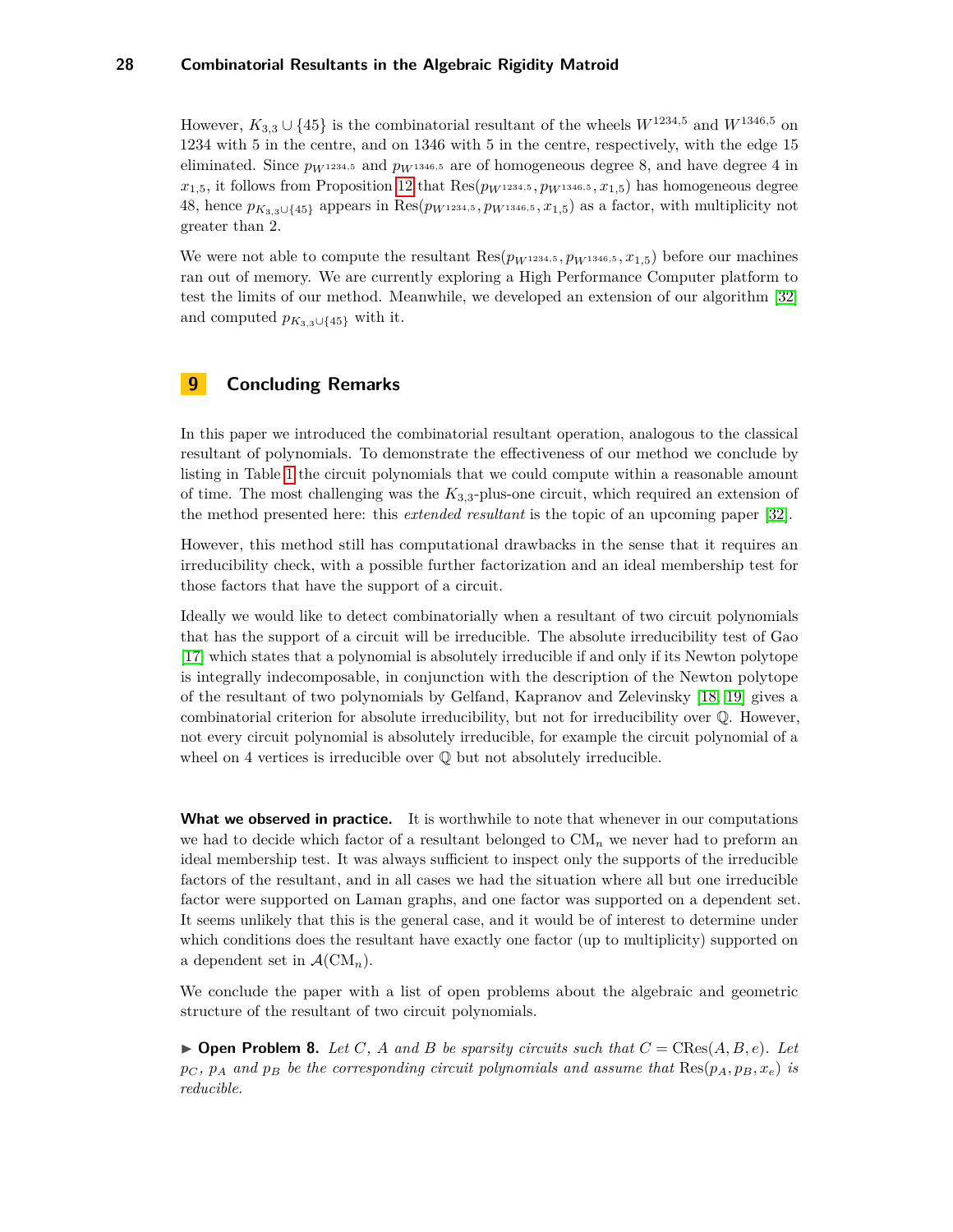Under which conditions on C, A, B,  $p_A$  and  $p_B$  does  $\text{Res}(p_A, p_B, x_e)$  have up to multiplicity *exactly one irreducible factor over*  $\mathbb{Q}$  *equal to*  $p_C$ ?

▶ **Open Problem 9.** *More generally, if*  $p, q \in CM_n$  *with*  $x_e \in \text{supp } p \cap \text{supp } q$ *, under which conditions on*  $p$ *,*  $q$ *,* supp  $p$  *and* supp  $q$  *does*  $\text{Res}(p, q, x_e)$  *have up to multiplicity exactly one irreducible factor supported on a dependent set in*  $\mathcal{A}(\mathrm{CM}_n)$ ?

The irreducible factor of  $\text{Res}(p_A, p_B, x_e)$  corresponding to the circuit polynomial  $p_C$  defines the variety in  $\mathbb{C}^{n \choose 2}$  of complex placements of *C*, however it is not clear what is the geometric significance of other factors, if there are any.

 $\triangleright$  **Open Problem 10.** *If* Res( $p_A, p_B, x_e$ ) *has a factor supported on a Laman graph, what is its significance? Does this factor have a geometric interpretation?*

The degree with respect to a single variable in the support of a circuit polynomial is bounded by the number of complex placements of the underlying Laman graph [\[6\]](#page-29-0), with an upper bound of  $\binom{2n-4}{n-2} \approx 4^n$ . We have observed that the number of terms of circuit polynomials quickly becomes large, as shown in the Table [1.](#page-28-1)

 $\triangleright$  **Open Problem 11.** *How big do circuit polynomials get, i.e. what are the upper and lower bounds on the number of monomial terms relative to the number of vertices n?*

| $\boldsymbol{n}$ | Circuit                                              | Method               | Comp. time<br>(seconds) | No. terms | Hom.<br>degree |
|------------------|------------------------------------------------------|----------------------|-------------------------|-----------|----------------|
| $\overline{4}$   | $K_4$                                                | Determinant          | 0.0008                  | 22        | 3              |
| 5                | Wheel on 4 vertices                                  | Gröbner<br>Resultant | 0.02<br>0.013           | 843       | 8              |
| 6                | 2D double banana                                     | Gröbner<br>Resultant | 0.164<br>0.029          | 1752      | 8              |
| 6                | Wheel on 5 vertices                                  | Gröbner<br>Resultant | 10 857<br>7.07          | 273 123   | 20             |
| 6                | Desargues-plus-one                                   | Gröbner<br>Resultant | 454 753<br>14.62        | 658 175   | 20             |
| 6                | $K_{3,3}$ -plus-one                                  | Extended Resultant   | 1 402                   | 1 018 050 | 18             |
| $\overline{7}$   | 2D double banana $\oplus_{16}\,K_4^{1567}$           | Resultant            | 38.14                   | 1 053 933 | 20             |
| $\overline{7}$   | 2D double banana $\oplus$ <sub>56</sub> $K_4^{4567}$ | Resultant            | 89.86                   | 2 579 050 | 20             |

<span id="page-28-1"></span>**Table 1** Results: all circuit polynomials on  $n \leq 6$  vertices and two circuit polynomials on  $n = 7$ vertices. For the definition of Extended Resultant, see [\[32\]](#page-30-22).

#### **References**

<span id="page-28-0"></span>**<sup>1</sup>** Evangelos Bartzos, Ioannis Z. Emiris, Jan Legerský, and Elias Tsigaridas. On the maximal number of real embeddings of minimally rigid graphs in  $R^2$ ,  $R^3$  and  $S^2$ . *Journal of Symbolic Computation*, 102:189–208, 2021.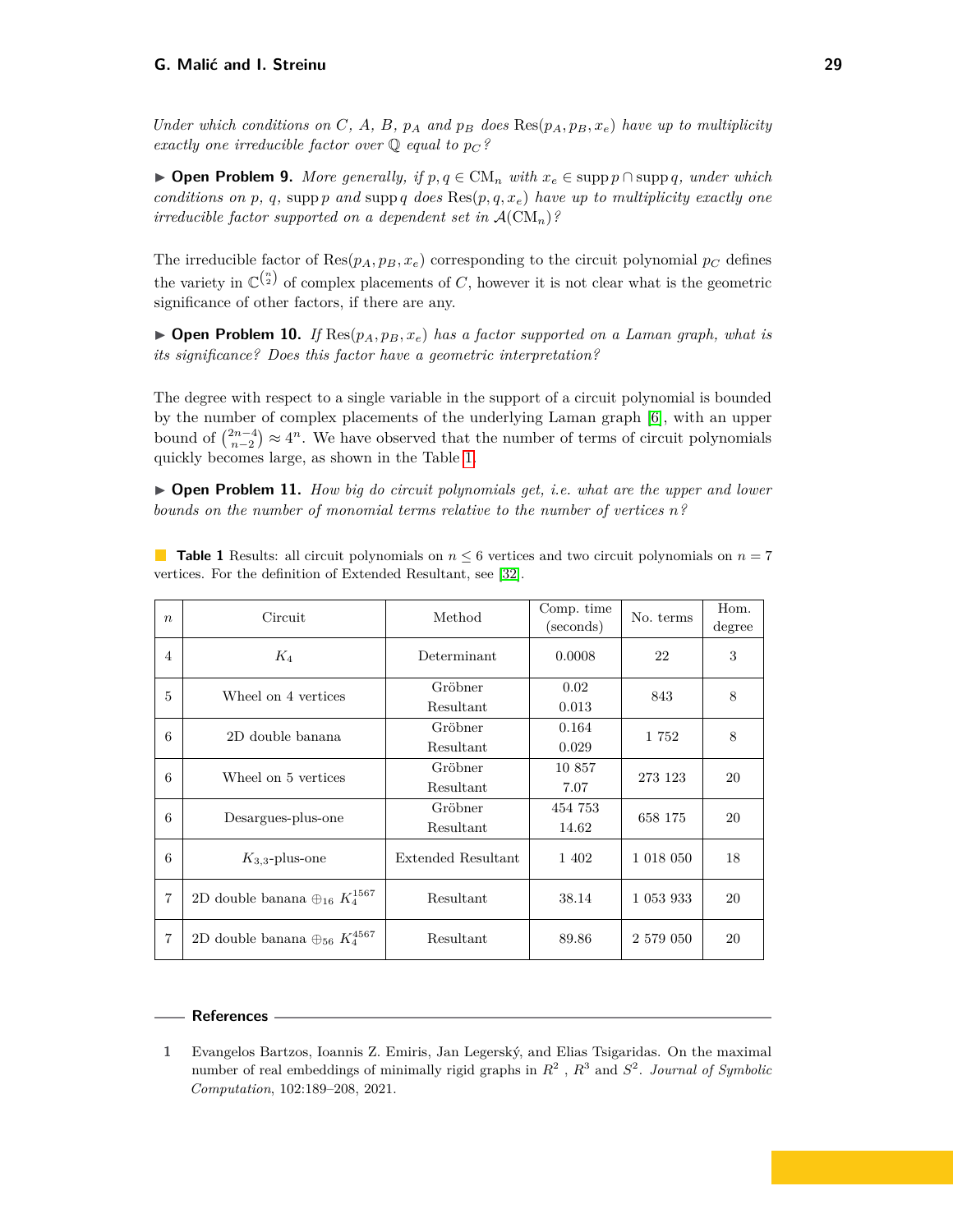- <span id="page-29-16"></span>**2** Dave Bayer and David Mumford. What Can Be Computed In Algebraic Geometry? In D. Eisenbud and L. Robbiano, editors, *Computational Algebraic Geometry and Commutative Algebra*, pages 1–48. Cambridge University Press, 1993.
- <span id="page-29-4"></span>**3** Alex R Berg and Tibor Jordán. A proof of Connelly's conjecture on 3-connected circuits of the rigidity matroid. *Journal of Combinatorial Theory, Series B*, 88(1):77 – 97, 2003.
- <span id="page-29-18"></span>**4** Anna Bernasconi, Ernst W Mayr, Michal Mnuk, and Martin Raab. Computing the dimension of a polynomial ideal, 2002.
- <span id="page-29-11"></span>**5** Ciprian S. Borcea. Point configurations and Cayley-Menger varieties. Technical report, 2002. ArXiv math/0207110.
- <span id="page-29-0"></span>**6** Ciprian S. Borcea and Ileana Streinu. The number of embeddings of minimally rigid graphs. *Discrete and Computational Geometry*, 31:287–303, February 2004.
- <span id="page-29-8"></span>**7** B. Buchberger. Ein algorithmisches Kriterium für die Lösbarkeit eines algebraischen Gleichungssystems. *Aequationes Math.*, 4:374–383, 1970.
- <span id="page-29-1"></span>**8** Jose Capco, Matteo Gallet, Georg Grasegger, Christoph Koutschan, Niels Lubbes, and Josef Schicho. Computing the number of realizations of a Laman graph. *Electronic notes in Discrete Mathematics*, 61:207–213, 2017.
- <span id="page-29-7"></span>**9** David A. Cox, John Little, and Donal O'Shea. *Ideals, Varieties, and Algorithms. An Introduction to Computational Algebraic Geometry and Commutative Algebra*. Undergraduate Texts in Mathematics. Springer, Cham, fourth edition, 2015.
- <span id="page-29-15"></span>**10** W. Decker, GM. Greuel, and G. Pfister. Primary Decomposition: Algorithms and Comparisons. In B.H. Matzat, GM. Greuel, and G. Hiss, editors, *Algorithmic Algebra and Number Theory*, pages 187–220. Springer, Berlin, Heidelberg, 1999.
- <span id="page-29-10"></span>**11** A. Dress and L. Lovász. On some combinatorial properties of algebraic matroids. *Combinatorica*, 7(1):39–48, 1987.
- <span id="page-29-17"></span>**12** Thomas W. Dubé. The structure of polynomial ideals and Gröbner bases. *SIAM J. Comput.*, 19(4):750–775, 1990.
- <span id="page-29-14"></span>**13** Richard Ehrenborg and Gian-Carlo Rota. Apolarity and canonical forms in homogeneous polynomials. *European Journal of Combinatorics*, 14(3):157–181, May 1993.
- <span id="page-29-9"></span>**14** David Eisenbud. *Commutative Algebra, with a View Toward Algebraic Geometry*, volume 150 of *Graduate Texts in Mathematics.* Springer-Verlag, New York, 1995.
- <span id="page-29-3"></span>**15** I. Emiris and B. Mourrain. Computer algebra methods for studying and computing molecular conformations. *Algorithmica*, 25:372–402, 1999. [doi:10.1007/PL00008283](https://doi.org/10.1007/PL00008283).
- <span id="page-29-2"></span>**16** Ioannis Z. Emiris, Elias P. Tsigaridas, and Antonios Varvitsiotis. Mixed Volume and Distance Geometry Techniques for Counting Euclidean Embeddings of Rigid Graphs. In Mucherino, Antonio and Lavor, Carlile and Liberti, Leo and Maculan, Nelson, editor, *Distance Geometry. Theory, Methods, and Applications*, chapter 2, pages 23–46. Springer, New York, Heidelberg, Dordrecht, London, 2013. [doi:10.1007/978-1-4614-5128-0](https://doi.org/10.1007/978-1-4614-5128-0).
- <span id="page-29-19"></span>**17** Shuhong Gao. Absolute irreducibility of polynomials via newton polytopes. *Journal of Algebra*,  $237(2):501 - 520, 2001.$
- <span id="page-29-20"></span>**18** I.M. Gelfand, M. Kapranov, and A. Zelevinsky. Newton Polytopes of the Classical Resultant and Discriminant. *Advances in Mathematics*, 84:237 – 254, 1990.
- <span id="page-29-5"></span>**19** I.M. Gelfand, M. Kapranov, and A. Zelevinsky. *Discriminants, Resultants, and Multidimensional Determinants*. Modern Birkhäuser Classics. Birkhäuser Boston, 2009.
- <span id="page-29-12"></span>**20** G.Z. Giambelli. Sulle varietá rappresentate coll'annullare determinanti minori contenuti in un determinante simmetrico od emisimmetrico generico di forme. *Atti della R. Acc. Sci, di Torino*, 44:102–125, 1905/06.
- <span id="page-29-13"></span>**21** Jack Graver, Brigitte Servatius, and Herman Servatius. *Combinatorial rigidity*, volume 2 of *Graduate Studies in Mathematics*. American Mathematical Society, Providence, RI, 1993.
- <span id="page-29-6"></span>**22** Phillip A Griffiths and Joseph Harris. *Principles of algebraic geometry*. Wiley classics library. Wiley, New York, NY, 1994.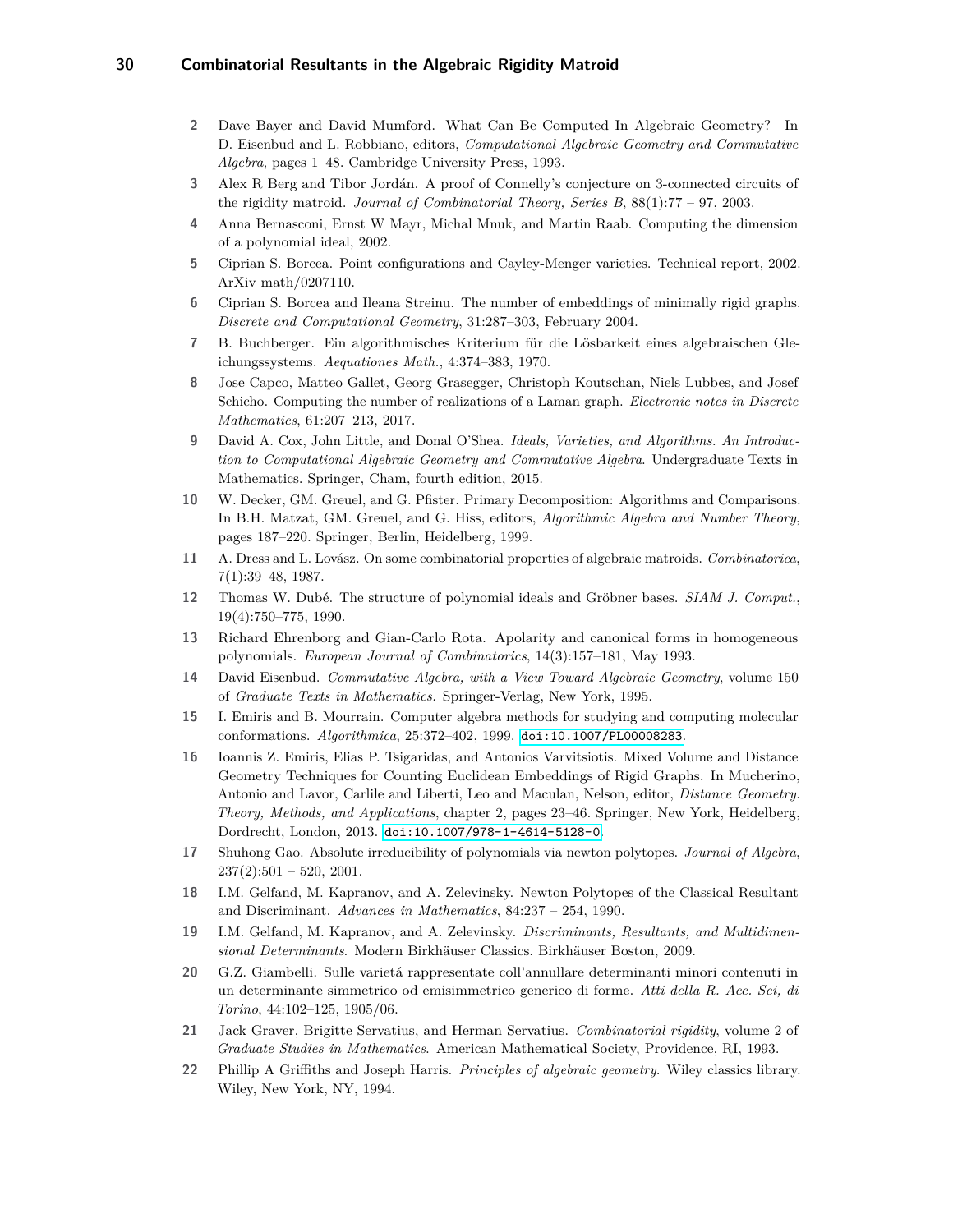- <span id="page-30-15"></span>**23** J. Harris and L.W. Tu. On symmetric and skew-symmetric determinantal varieties. *Topology*, 23:71–84, 1984. A general result on the dimension of determinantal varieties, mentioned in lecture notes of DA Cox.
- <span id="page-30-5"></span>**24** Lebrecht Henneberg. *Die graphische Statik der starren Systeme*. B. G. Teubner, 1911.
- <span id="page-30-7"></span>**25** John E. Hopcroft and Robert Endre Tarjan. Dividing a graph into triconnected components. *SIAM J. Comput.*, 2(3):135–158, 1973.
- <span id="page-30-17"></span>**26** A.W. Ingleton. Representation of Matroids. In D.J.A. Welsh, editor, *Combinatorial mathematics and its applications (Proceedings of a conference held at the Mathematical Institute, Oxford, from 7-10 July, 1969)*, pages 149–167. Academic Press, 1971.
- <span id="page-30-14"></span>**27** N. Jacobson. *Basic Algebra II: Second Edition*. Dover Books on Mathematics. Dover Publications, 2012.
- <span id="page-30-16"></span>**28** T. Józefiak, A. Lascoux, and P. Pragacz. Classes of determinantal varieties associated with symmetric and skew-symmetric matrices. *Math. USSR Izvestija*, 18:575–586, 1982.
- <span id="page-30-13"></span>**29** Serge Lang. *Algebra*, volume 211 of *Graduate Texts in Mathematics*. Springer-Verlag, New York, third edition, 2002.
- <span id="page-30-6"></span>**30** Audrey Lee-St. John and Ileana Streinu. Pebble game algorithms and sparse graphs. *Discrete Mathematics*, 308(8):1425–1437, April 2008.
- <span id="page-30-8"></span>**31** Goran Malić and Ileana Streinu. CayleyMenger - Circuit Polynomials in the Cayley Menger ideal, a GitHub repository. <https://github.com/circuitPolys/CayleyMenger>, 2020.
- <span id="page-30-22"></span>**32** Goran Malić and Ileana Streinu. Circuit polynomial for the *K*3*,*3-plus-one circuit, 2021. In preparation.
- <span id="page-30-0"></span>**33** Goran Malić and Ileana Streinu. Combinatorial Resultants in the Algebraic Rigidity Matroid. In Kevin Buchin and Éric Colin de Verdière, editors, *37th International Symposium on Computational Geometry (SoCG 2021))*, 2021. To appear.
- <span id="page-30-21"></span>**34** Guillermo Matera and Jose Maria Turull Torres. The space complexity of elimination theory: upper bounds. In *Foundations of computational mathematics (Rio de Janeiro, 1997)*, pages 267–276. Springer, Berlin, 1997.
- <span id="page-30-18"></span>**35** James Clerk Maxwell. On the calculation of the equilibrium and stiffness of frames. *Philosophical Magazine*, 27:294–299, 1864.
- <span id="page-30-20"></span>**36** Ernst W. Mayr and Stephan Ritscher. Dimension-dependent bounds for Gröbner bases of polynomial ideals. *J. Symbolic Comput.*, 49:78–94, 2013.
- <span id="page-30-19"></span>**37** Ernst W. Mayr and Stefan Toman. Complexity of membership problems of different types of polynomial ideals. In Gebhard Böckle, Wolfram Decker, and Gunter Malle, editors, *Algorithmic and experimental methods in algebra, geometry, and number theory*, pages 481–493. Springer, Cham, 2017.
- <span id="page-30-9"></span>**38** James Oxley. *Matroid theory*, volume 21 of *Oxford Graduate Texts in Mathematics*. Oxford University Press, Oxford, second edition, 2011.
- <span id="page-30-1"></span>**39** Zvi Rosen. *Algebraic Matroids in Applications*. PhD thesis, University of California, Berkeley, 2015.
- <span id="page-30-2"></span>**40** Zvi Rosen. algebraic-matroids, a GitHub repository. [https://github.com/zvihr/](https://github.com/zvihr/algebraic-matroids) [algebraic-matroids](https://github.com/zvihr/algebraic-matroids), 2017.
- <span id="page-30-3"></span>**41** Zvi Rosen, Jessica Sidman, and Louis Theran. Algebraic matroids in action. *The American Mathematical Monthly*, 127(3):199–216, February 2020.
- <span id="page-30-4"></span>**42** Meera Sitharam and Heping Gao. Characterizing graphs with convex and connected Cayley configuration spaces. *Discrete and Computational Geometry*, 43(3):594–625, 2010.
- <span id="page-30-10"></span>**43** William T. Tutte. *Connectivity in graphs*. Toronto University Press, Toronto, 1966.
- <span id="page-30-11"></span>**44** B. L. van der Waerden. *Moderne Algebra, 2nd edition*. Translated by Fred Blum and John R. Schulenberger. Springer, Berlin, Heidelberg, New York, 1967.
- <span id="page-30-12"></span>**45** B. L. van der Waerden. *Algebra. Vol. 2*. Translated by John R. Schulenberger. Frederick Ungar Publishing Co., New York, 1970.